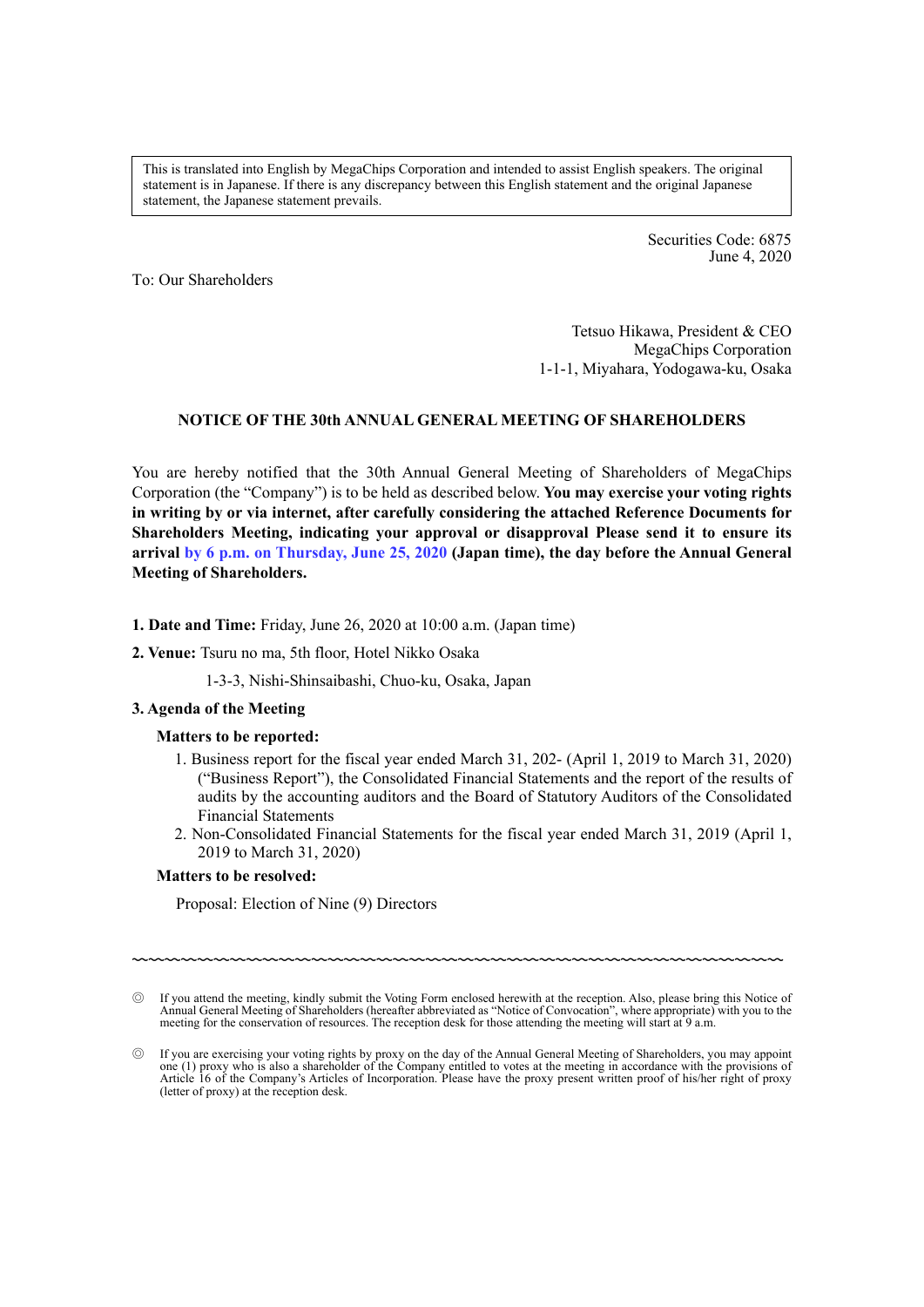# **The Company's Response to the Risk of COVID-19 Infection**

In light of the spread of COVID-19 infection, the Company requests that shareholders exercise their voting rights in advance in writing or via the Internet to the greatest extent possible in order to ensure the safety of shareholders and to prevent the spread of infection at this Annual General Meeting of Shareholders. We also request that all shareholders attending this Annual General Meeting of Shareholders to check the status of infection in Japan as of the date of the meeting and their own physical condition and to take other measures to prevent infection, including wearing masks.

- ●In order to prevent infection at the venue of this Annual General Meeting of Shareholders, the number of seats at the venue is expected to be lower than in previous years due to the spaced seating arrangements and other factors. In addition, the proceedings at the meeting will be shorter time than in previous years.
- ●Please be advised that the product display will be cancelled from the perspective of infection prevention.
- ●The Company plans to take the following measures at the venue to prevent infection and spread of the disease.
	- ・The Company's staff and officers in attendance will wear masks as the situation requires.
	- ・A temperature check will be performed at the reception desk at the venue. Also, please cooperate with us in disinfecting your hands with an alcohol-based disinfectant when entering the venue.
	- ・Please note that we will not be providing beverages.
	- ・Our staff may approach persons who seem unwell.
	- ・In addition, we may take other necessary measures to prevent the spread of infection in our discretion and we appreciate your cooperation in this regard.

If there are any major changes in the operation of the Annual General Meeting of Shareholders due to future circumstances, we will announce them on the Company's website (address https://www.megachips.co.jp).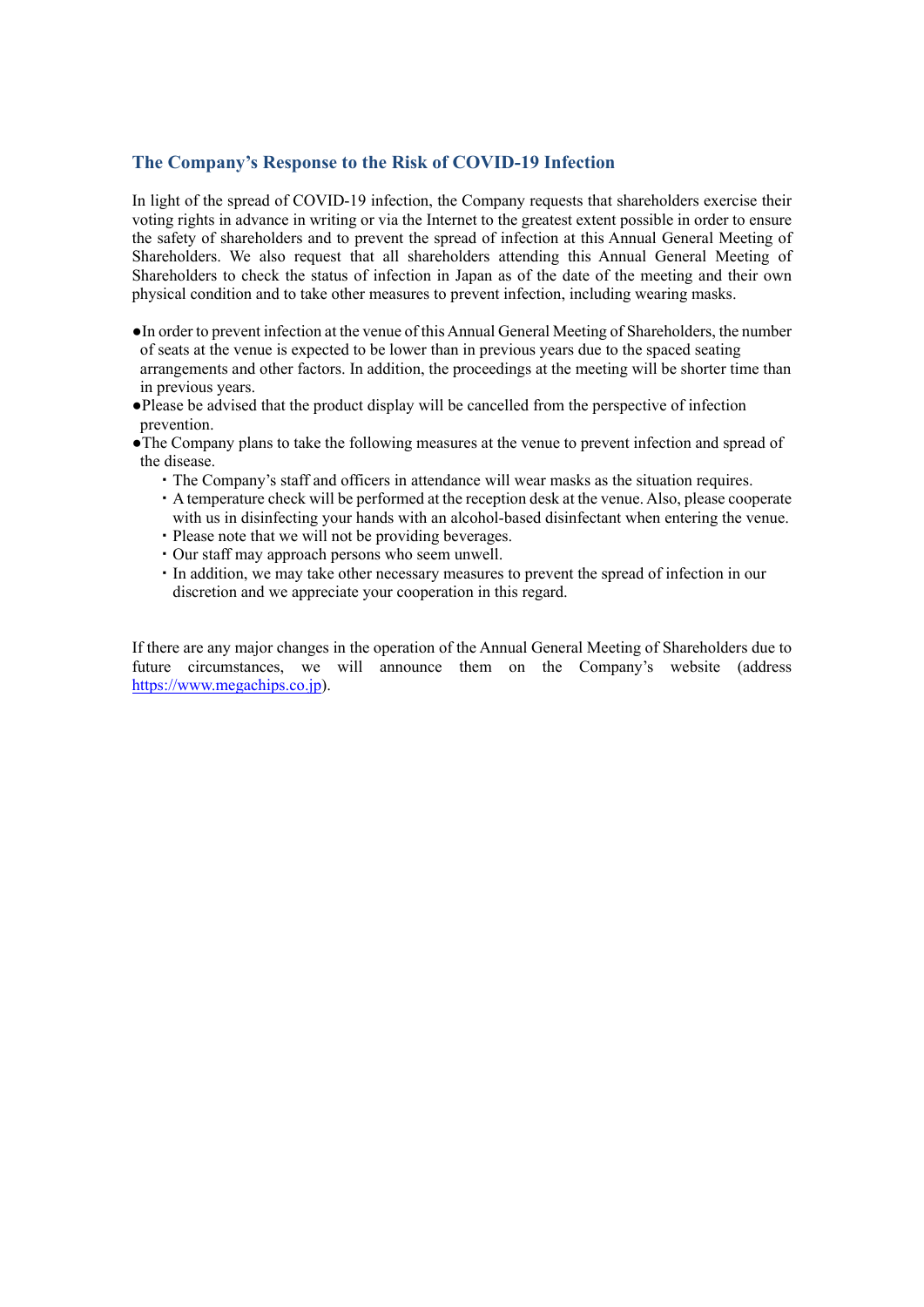## **Notices**

## 1. Notice of Convocation

Of the written information that should be provided, the following matters are not mentioned in this Notice of Annual General Meeting of Shareholders or its Appendices since they are made available to the shareholders on MegaChips' website (https://www.megachips.co.jp/irinfo/index.html) pursuant to applicable laws and regulations and Article 14 of the Company's Articles of Incorporation.

- (1) Following items from the Business Report
	- i. The following items with regard to the current status of the MegaChips group

Major businesses and business locations and current situation of employees and major lenders

ii. The following items with regard to the current status of the Company

Current status of accounting auditors, systems to ensure the appropriateness of operations, and basic policy on control of the Company

- (2) Notes to Consolidated Financial Statements
- (3) Individual notes to Non-Consolidated Financial Statements

Therefore, the documents provided under this Notice of Annual General Meeting of Shareholders include, in part, the Business Report audited by Auditors as well as the Consolidated Financial Statements and the Non-Consolidated Financial Statements audited by the accounting auditors and the Audit and Supervisory Board. Further, if there are any revisions made to the Business Report, the Consolidated Financial Statements, the Non-Consolidated Financial Statements or the Reference Documents for Shareholders Meeting, we will post the revisions on the Company's website (web address: https://www.megachips.co.jp/irinfo/index.html).

## 2. Souvenirs

The Company no longer provides souvenirs to shareholders who attended the Annual General Meeting of Shareholders. We highly appreciate your understanding.

#### 3. Notice of Resolutions

Following the conclusion of the Annual General Meeting of Shareholders, information including the resolutions from that meeting will be uploaded to the Company's website (https://www.megachips.co.jp/irinfo/index.html).

## 4. Results of Exercising Voting Rights

Following the conclusion of the Annual General Meeting of Shareholders, an extraordinary report will be filed in accordance with Article 19, Paragraph (2), Item (ix)-2 of the Cabinet Office Ordinance on the Disclosure of Corporate Affairs, etc. and the results of exercising voting rights at such shareholders meeting will be disclosed on the Financial Services Agency's website, EDINET (an electronic disclosure system for disclosure documents such as securities filings made pursuant to the Financial Instruments and Exchange Act) (https://disclosure.edinet-fsa.go.jp).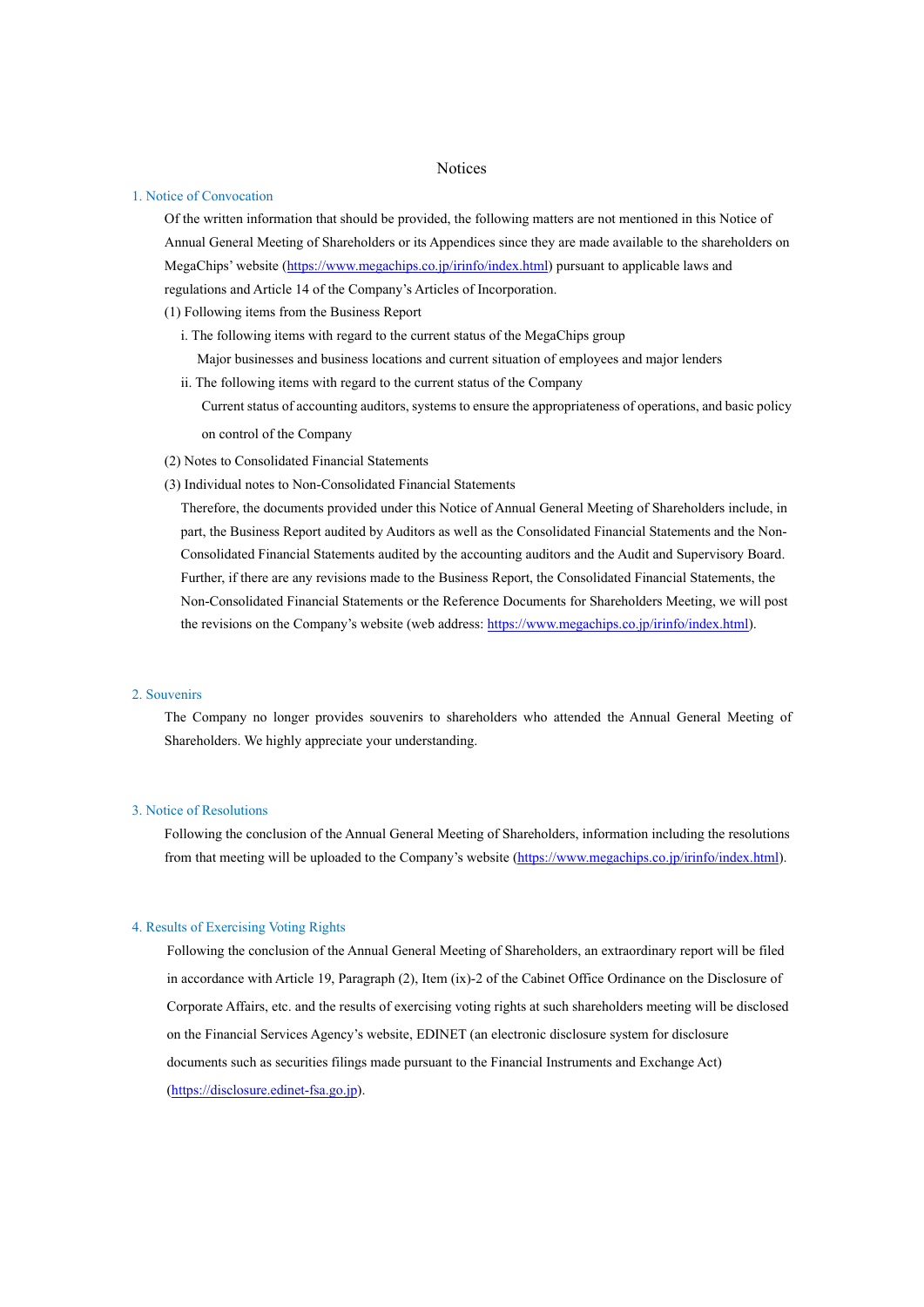# **Reference Documents for Shareholders Meeting**

# **Agenda Item Election of Nine (9) Directors**

Since the terms of office of the current ten Directors, Tetsuo Hikawa, Masahiro Shindo, Akira Takata, Yoshimasa Hayashi, Yasuto Shimomae, Koichi Akeyama, Ikuo Yamaguchi, Jiun-Hao Lai and Junko Nagata will expire at the conclusion of the Annual General Meeting of Shareholders, it is proposed that nine (9) Directors be re-elected.

|  | The nominees for Director are as follows: |
|--|-------------------------------------------|
|  |                                           |

| Nominee<br>Number       | Name              |             | Position in Company      |                  | Attendance Rate at<br>Board of Director<br>Meetings |
|-------------------------|-------------------|-------------|--------------------------|------------------|-----------------------------------------------------|
| 1                       | Tetsuo Hikawa     | Re-election | President and CEO,       |                  | 100%                                                |
|                         |                   |             |                          |                  | $(15/15$ times)                                     |
| $\overline{2}$          | Masahiro Shindo   | Re-election | Chairman                 |                  | 100%                                                |
|                         |                   |             |                          |                  | $(12/12$ times)                                     |
| $\overline{\mathbf{3}}$ | Yoshimasa Hayashi | Re-election | Director,                |                  | 100%                                                |
|                         |                   |             | <b>Executive Officer</b> |                  | $(15/15$ times)                                     |
| $\blacktriangle$        | Yasuto Shimomae   | Re-election | Director,                |                  | 100%                                                |
|                         |                   |             | <b>Executive Officer</b> |                  | $(15/15$ times)                                     |
| $\overline{5}$          | Ikuo Yamaguchi    | Re-election | Director,                |                  | 100%                                                |
|                         |                   |             | <b>Executive Officer</b> |                  | $(12/12 \text{times})$                              |
| 6                       | Ikuo Iwama        | Newly       |                          |                  |                                                     |
|                         |                   | Elected     |                          |                  |                                                     |
| $\overline{7}$          | Jiun-Hao Lai      | Re-election | Director                 | Outside,         | 100%                                                |
|                         |                   |             |                          | Independent,     | $(15/15$ times)                                     |
|                         |                   |             |                          | Foreign National |                                                     |
| 8                       | Junko Nagata      | Re-election | Director                 | Outside,         | 100%                                                |
|                         |                   |             |                          | Independent,     | $(12/12$ times)                                     |
|                         |                   |             |                          | Woman            |                                                     |
| 9                       | Hirofumi Nagai    | Newly       |                          | Outside,         |                                                     |
|                         |                   | Elected     |                          | Independent      |                                                     |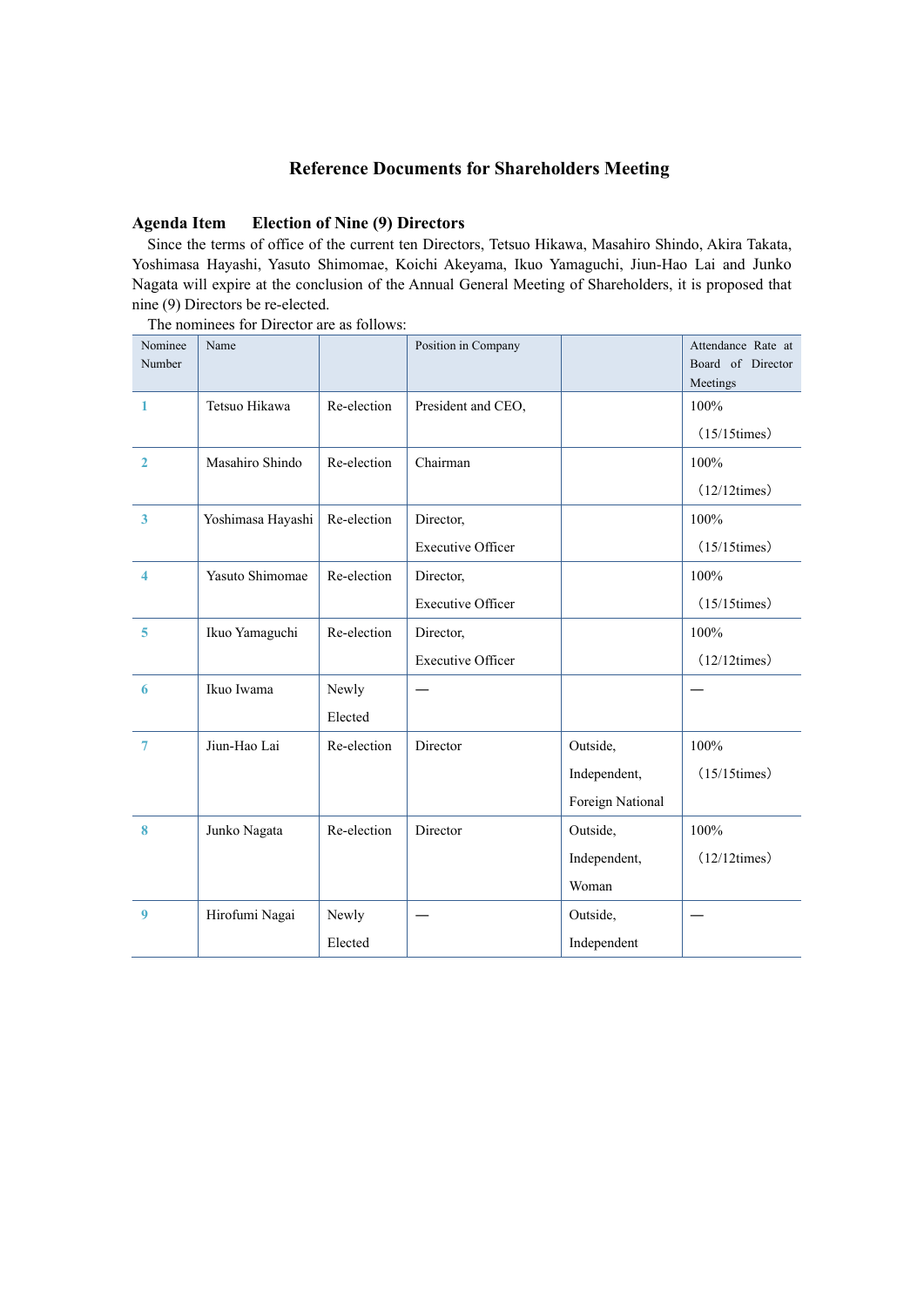# **Nominee Number 1 Tetsuo Hikawa** Date of birth: May 3, 1958 Re-election



■ Positions and responsibilities at the Company

President and CEO

- ・Number of terms of office (at the conclusion of the Annual General Shareholders Meeting): 8 years
- ・Number of shares held in the Company 95,000 shares
- Attendance at Board of Directors meetings 100% (15 of 15)

## ■ Career summary and material concurrent positions at the Company

| Apr. 2000 | Executive Officer, Corporate Planning                                                                 |
|-----------|-------------------------------------------------------------------------------------------------------|
| Jun. 2000 | Director                                                                                              |
| Oct. 2003 | Executive Officer, in charge of System Business Unit                                                  |
| Jan. 2008 | Executive Officer, General Manager of Corporate Control Division, and General Manager of Public       |
|           | <b>Relations Division</b>                                                                             |
| Jun. 2008 | Resigned as Director, Executive Officer, Division Director of Customer Specific Business Headquarters |
| Feb. 2009 | Executive Officer, General Manager of LSI Business Division No. 2                                     |
| Dec. 2010 | <b>Executive Officer, Department Manager of Production Management Department</b>                      |
| Jun. 2012 | Director                                                                                              |
| Apr. 2013 | Executive Officer, General Manager of Division No. 1                                                  |
| Jul. 2016 | Executive Officer, Department Manager of Procurement & Production Division                            |
| Jul. 2017 | Executive Officer, General Manager of Corporate Planning Division                                     |
| Jun. 2018 | Managing Director                                                                                     |

Jun. 2019 President and CEO (to present)

## Reasons for Nomination as Director

As President / CEO since 2019, Mr. Hikawa has demonstrated strong leadership in managing the MegaChips Group, and by tackling management issues such as business structural reforms from a medium- to long-term perspective and working to enhance the corporate value of the MegaChips Group through his initiatives, he has a proven track record of steadily implementing a wide range of management plans. Due to Mr. Hikawa's rich experience, knowledge and achievement in corporate management, he is viewed as being capable of contributing to the continued enhancement of corporate value, and therefore has been nominated as a candidate for Director.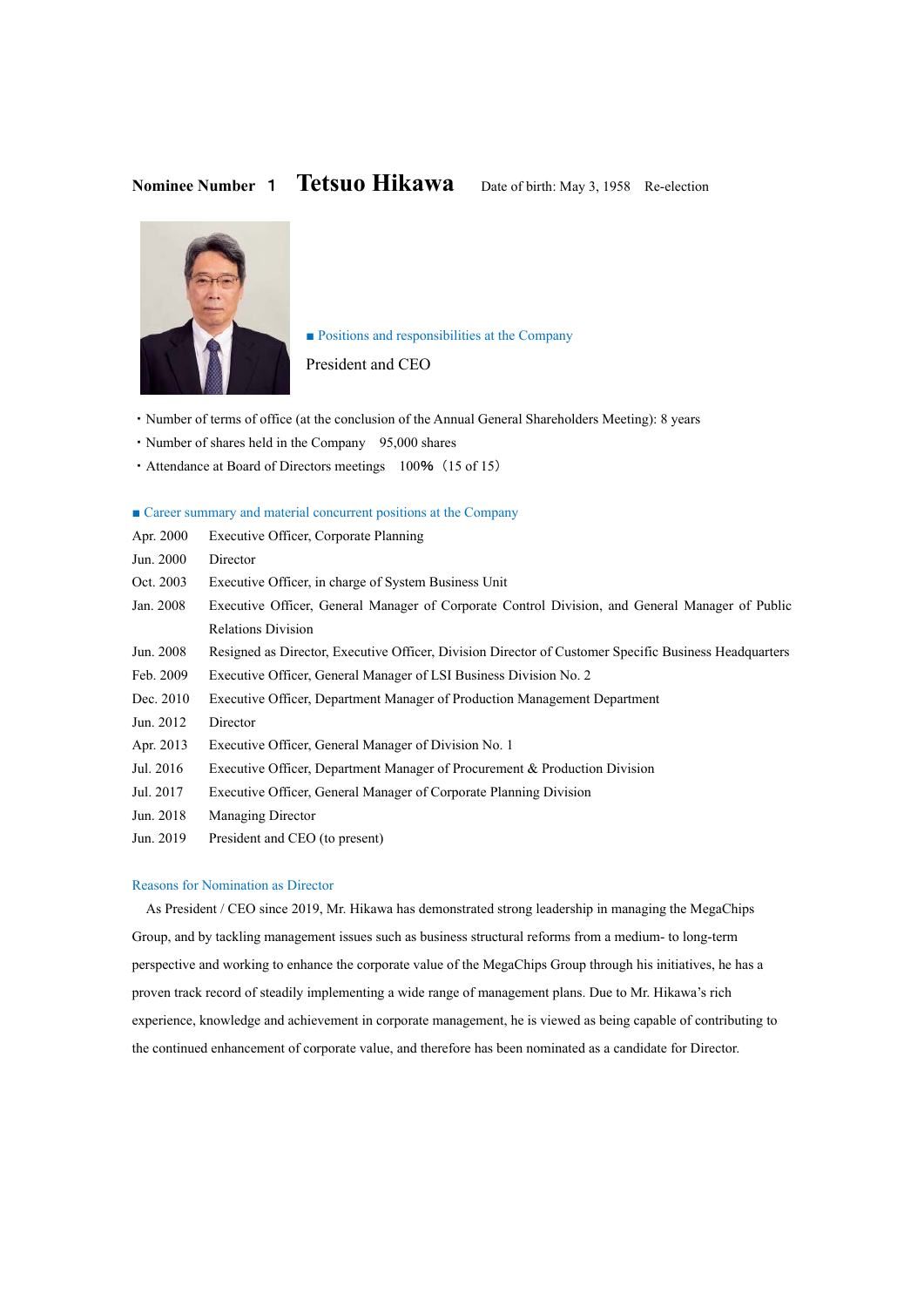# **Nominee Number** <sup>2</sup>**Masahiro Shindo** Date of birth: January 28, 1941 Re-election



■ Positions and responsibilities at the Company

Chairman of Board of Directors

- ・Number of terms of office (at the conclusion of the Annual General Shareholders Meeting): 1years
- ・Number of shares held in the Company 550,644 shares
- Attendance at Board of Directors meetings 100% (12 of 12)

## ■ Career summary and material concurrent positions at the Company

- Apr. 1990 Founder of the Company, President and CEO
- Jun. 2000 Resigned as President and CEO
- Jun. 2000 Chairman of Board of Directors
- Jun. 2002 Resigned as Director
- Jun. 2002 Chairman
- Jun. 2019 Chairman of Board of Directors (to present)

#### Reasons for Nomination as Director

As the founder of MegaChips as Japan's first fabless semiconductor manufacturing company, Mr. Shindo has shown great leadership over many years from listing the Company on JASDAQ in 1998 and having it listed on the First Section of the Tokyo Stock Exchange in 2000 until his resignation as a director in 2002 and has been the Company's driving force. Since becoming Chairman in 2002, Mr. Shindo has been proactively engaged both at and outside the Company, including mentoring talented personnel with entrepreneurial training.

With his rich experience, knowledge and achievements in matters related to corporate management and personnel training, in a drastically changing industry, Mr. Shindo is viewed as a person capable of appropriately overseeing the Company as a whole, orienting it in the proper direction and contributing to the continued enhancement of corporate value, and therefore has been nominated as a Director.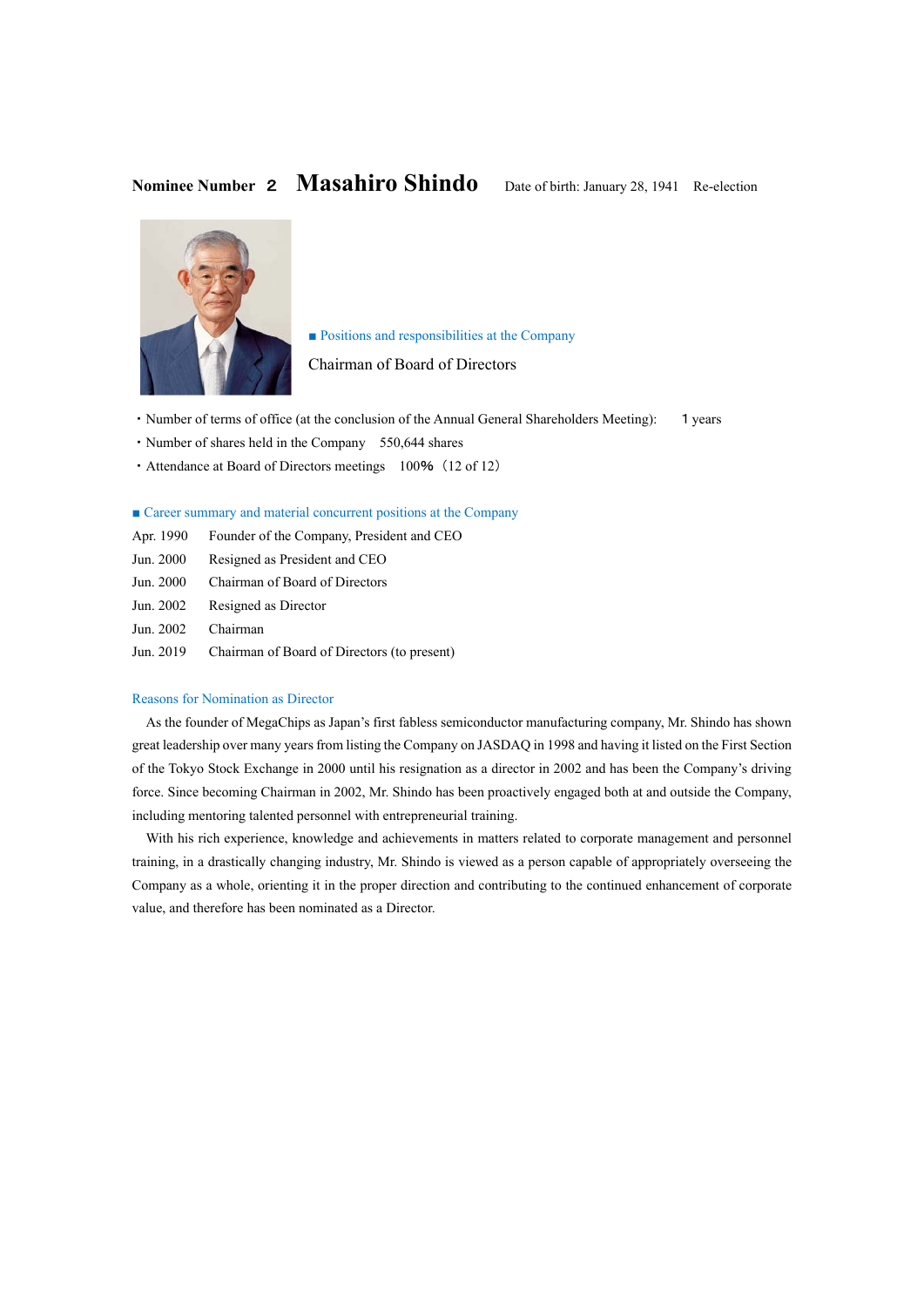# **Nominee Number** <sup>3</sup>**Yoshimasa Hayashi** Date of birth: September 23, 1957 Re-election



■ Positions and responsibilities at the Company

Director, Executive Officer

Executive Manager of ASIC Business HQ. No.2

- ・Number of terms of office (at the conclusion of the Annual General Shareholders Meeting): 4 years
- ・Number of shares held in the Company 131,000 shares
- Attendance at Board of Directors meetings 100% (15 of 15)

## ■ Career summary and material concurrent positions at the Company

| Jun. 2000 | Director                                                                                         |
|-----------|--------------------------------------------------------------------------------------------------|
| Apr. 2003 | Executive Officer In charge of Sales & Marketing of LSI Business Unit                            |
| Jan. 2008 | Executive Officer, General Manager of Business Control Office                                    |
| May. 2008 | Executive Officer, Division Director of Customer Specific Business Headquarters, and Manager New |
|           | <b>Customer Development</b>                                                                      |
| Feb. 2009 | Director, Vice President, Division Director, Executive Manager of Sales Headquarters             |
| Jun. 2013 | Resigned as Director                                                                             |
| Apr. 2016 | Executive Officer, Senior General Manager of Human Resources Development Division, and General   |
|           | Manager of System Product Division                                                               |
| Jun. 2016 | Director (to present)                                                                            |
| Jan. 2019 | Executive Officer, Executive Manager of Human Resources Division                                 |
| Mar. 2019 | Executive Officer, Executive Manager of Human Resources Development Division and Sales           |
|           | Headquarters                                                                                     |
| Jun. 2019 | Executive Officer, Executive Manager of Sales Headquarters                                       |
| Oct. 2019 | Executive Officer, Division Director of ASIC Business Headquarters                               |
| Apr. 2020 | Executive Officer, Division Director of ASIC Business Headquarters, Division No. 2 (to present)  |
|           |                                                                                                  |

(Material concurrent positions)

Director of MegaChips LSI USA Corporation

#### Reasons for Nomination as Director

As a founding member of Japan's first fabless semiconductor manufacturing company, Mr. Hayashi has contributed to the growth of the Company for many years as the person responsible for operations in various fields ranging from Product Development Business Units to the Sales Department, while simultaneously contributing to the expansion and development of the Company as a member of the management team. Currently, as the Executive officer of ASIC Business Headquarters, Division No. 2, he has demonstrated great skills in expanding customer satisfaction, and strengthening the management base. With his rich experience, knowledge and achievements to date relating to corporate management, Mr. Hayashi is viewed as being capable of contributing to the continued enhancement of corporate value, and therefore has been nominated as a Director.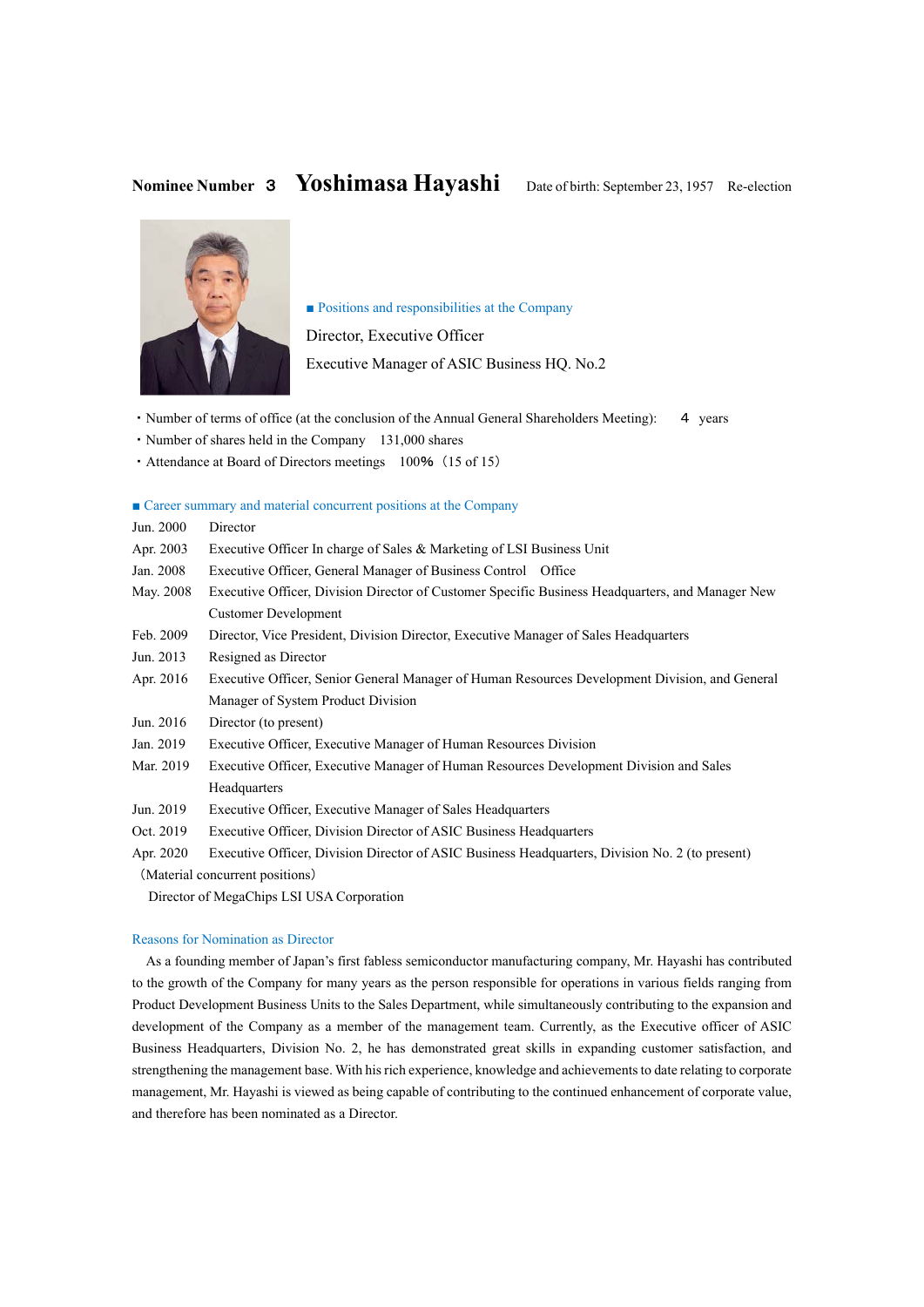# **Nominee Number** <sup>4</sup>**Yasuto Shimomae** Date of birth: September 20, 1961 Re-election



## ■ Positions and responsibilities at the Company

Director, Executive Officer Division Director of ASSP Business Headquarters and Executive Manager of Intellectual Property & Legal Division

- ・Number of terms of office (at the conclusion of the Annual General Shareholders Meeting): 3 years
- ・Number of shares held in the Company 4,200shares
- Attendance at Board of Directors meetings 100% (15 of 15)

## ■ Career summary and material concurrent positions at the Company

- Oct. 2003 Executive Officer, in charge of General Affairs, Human Resources and Legal Teams
- Apr. 2007 General Manager of Intellectual Property & Legal
- Jun. 2014 Executive Officer, General Manager of Intellectual Property & Legal, Corporate Control Department
- Apr. 2016 Executive Officer, General Manager of Intellectual Property & Legal, Finance & Legal HQ
- Jun. 2017 Director (to present)
- Jul. 2017 Executive Officer, Division Director of ASSP Business Headquarters
- Jun. 2018 Executive Officer, Division Director of ASSP Business Headquarters, and Executive Manager of Intellectual Property & Legal Division (to present)

## Reasons for Nomination as Director

Since joining the Company, Mr. Shimomae has played an instrumental role using his high degree of expertise to contribute to strengthening the Company's business base by enhancing the Company's compliance and risk management functions as the person responsible for the management of wide-ranging areas, such as legal and intellectual property matters, human resources, and information systems, while at the same time, promoting various projects, including customer-based strategies. Currently, while concurrently serving as Executive Officer of Intellectual Property & Legal by using his expertise as well as serving as Division Director of ASSP Business Headquarters, Mr. Shimomae is concentrating on market development and new product development aimed at the automotive and industrial equipment sectors, which are expected to grow in the future, and in these sectors also, he is playing a vital role for acquiring new customers. Due to his extensive experience, achievements, and high communication skills, Mr. Shimomae is viewed as being capable of contributing to the continued enhancement of corporate value, and therefore has been nominated as a Director.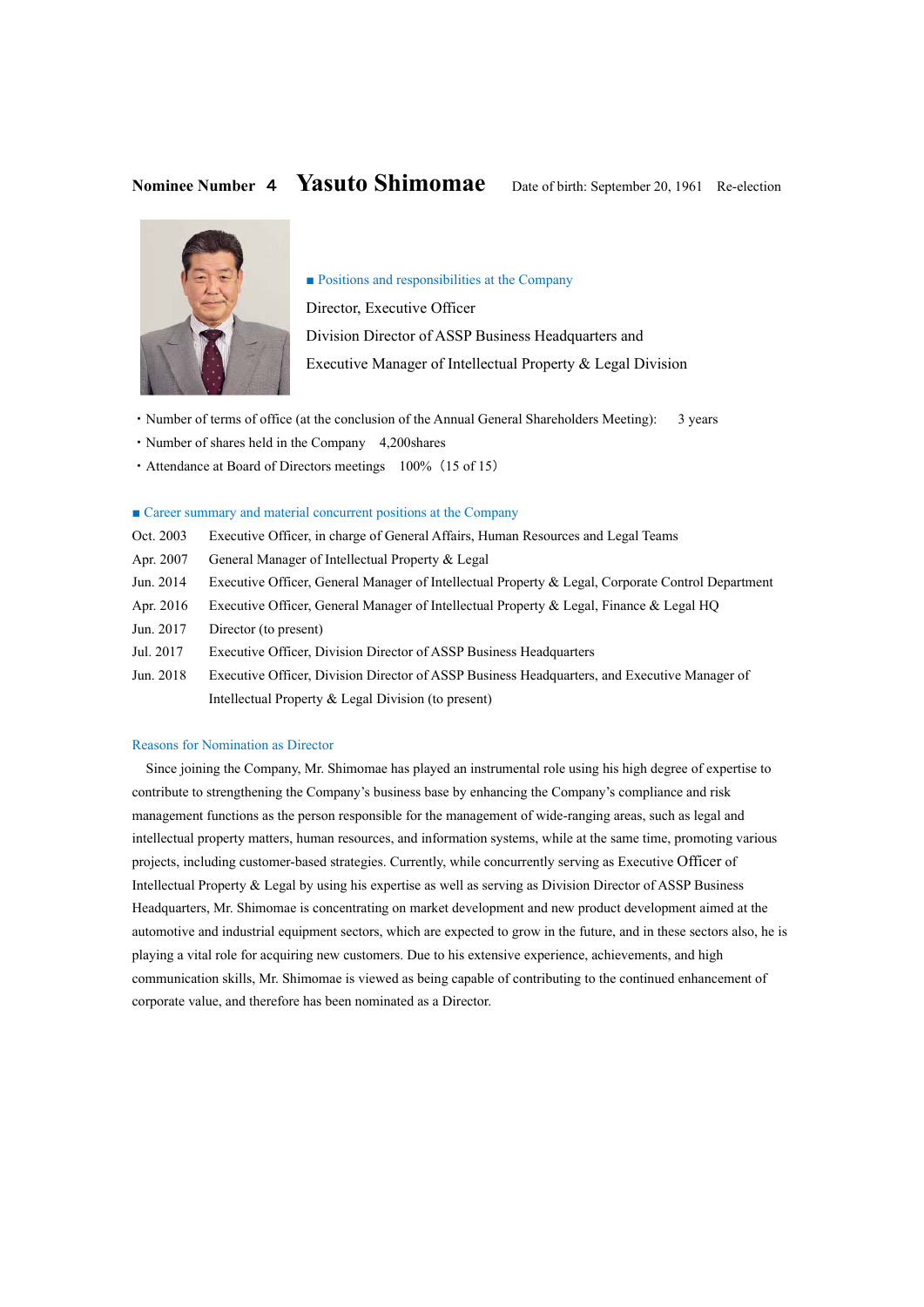# Nominee Number **5** Ikuo Yamaguchi Date of birth: January 16, 1968 Re-election



■ Positions and responsibilities at the Company

Director, Executive Officer Executive General Manager of ASIC Business Headquarters No.1

- ・Number of terms of office (at the conclusion of the Annual General Shareholders Meeting): 1 year
- ・Number of shares held in the Company 1,600shares

#### ■ Career summary and material concurrent positions at the Company

- Apr. 1990 Entered Nippon Kokan KK. (current: JFE Steel Corporation)
- Oct. 1998 Entered MegaChips Corporation
- Apr. 2012 General Manager of Division No. 1, Development Division
- Oct. 2016 General Manager of Division No. 1 of ASIC Business Division
- Oct. 2018 Executive Officer, General Manager of Division No. 1 of ASIC Business Division
- Mar. 2019 Executive Officer, General Manager of ASIC Business Division No.1
- Jun. 2019 Director (to present)
- Apr. 2020 Executive Officer, Division Director of ASIC Business Headquarters, Division No. 1 (to present)

## Reasons for Nomination as Director

Mr. Yamaguchi has been engaged in semiconductor development for many years and since entering the Company has been involved in product development in the amusement industry, which is a core business. In addition, he has contributed to the Company's growth and expanded development over many years as the person in charge of that business division.

Currently, Mr. Yamaguchi is concentrating on the development of new LSI technologies and products for particular customers as the Division Director of ASIC Business Headquarters, Division No. 1, a key division, where he shows great skill in attracting new customers. With his rich experience, achievements and communication skills over many years, Mr. Yamaguchi is viewed as being capable of contributing to the continued enhancement of corporate value, and therefore has been nominated as a Director.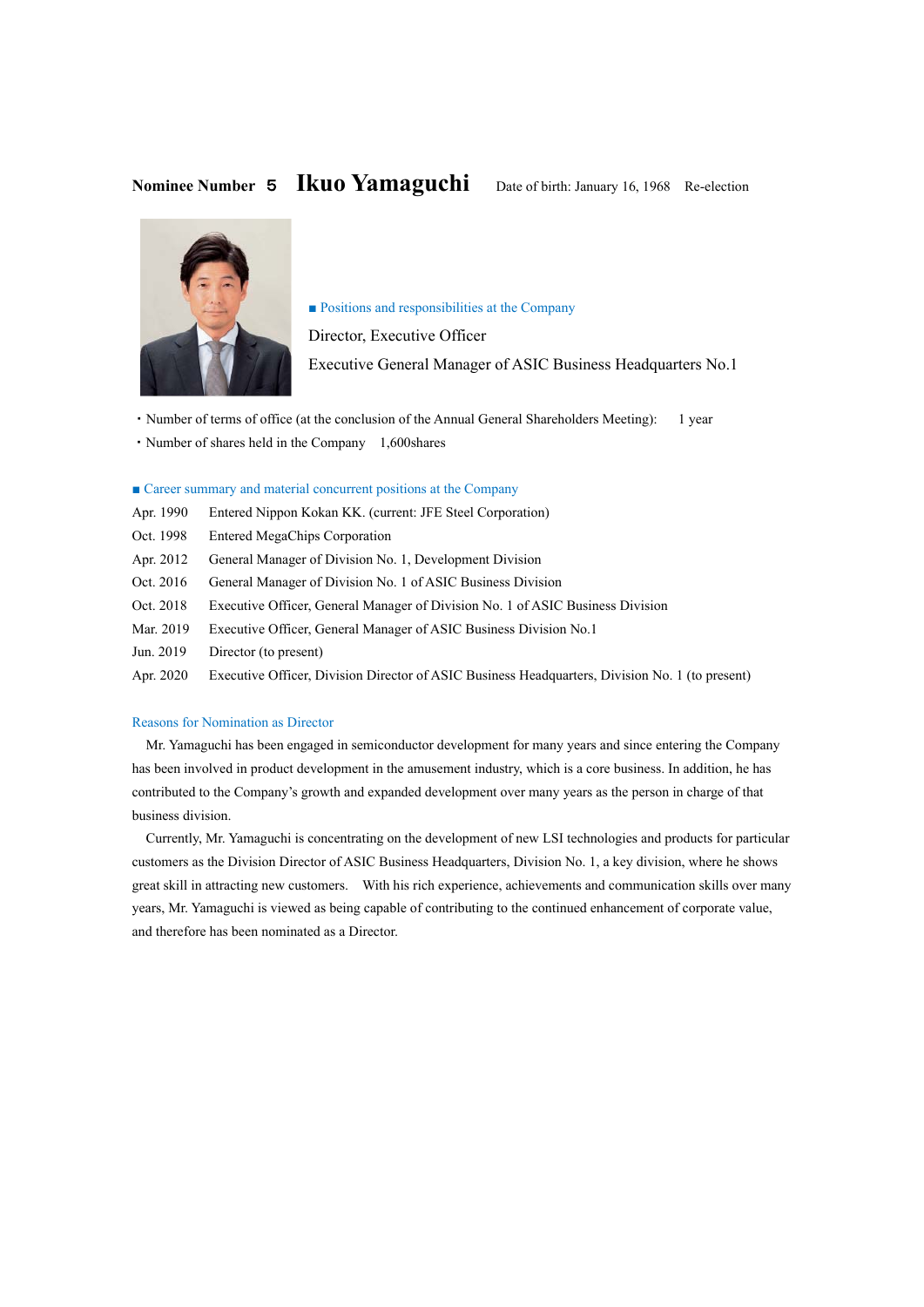**Nominee Number** <sup>6</sup>**Ikuo Iwama** Date of birth: July 8, 1947 Newly elected



■ Positions and responsibilities at the Company

#### ■ Career summary and material concurrent positions at the Company

―

- Mar. 1971 Graduated from Kanazawa University, Department of Precision Engineering
- Apr. 1971 Entered Mitsubishi Electric, Kita-Itami Works
- May 1980 Entered Ricoh Co., Ltd., Technical HQ
- Sep. 1981 Ricoh Systems Inc., Manager of Business Liaison
- Apr. 1989 Ricoh Corporation, VP of Electronic Devices Division
- Sep. 1996 Nippon Kokan KK, Director, U.S. Semiconductor Liaison Office
- Apr. 1998 Digital Image Inc., President
- Feb. 2004 Macronix America Inc., Director of Japanese Customer Development
- Jun. 2009 Haoyu Microelectronics Co., Ltd., Advisor
- Jun. 2015 General Micro Electronics Corp., Advisor

#### Reasons for Nomination as Director

Mr. Iwama has broad expertise in management based on his extensive knowledge and experience in semiconductorrelated fields over many years, including semiconductor technology and manufacturing processes as well as his experience in overseas business operations. Mr. Iwama is viewed as a person capable of moving the business forward with his use of these experiences and achievements and contributing to the continued enhancement of corporate value, and therefore has been nominated again as a Director.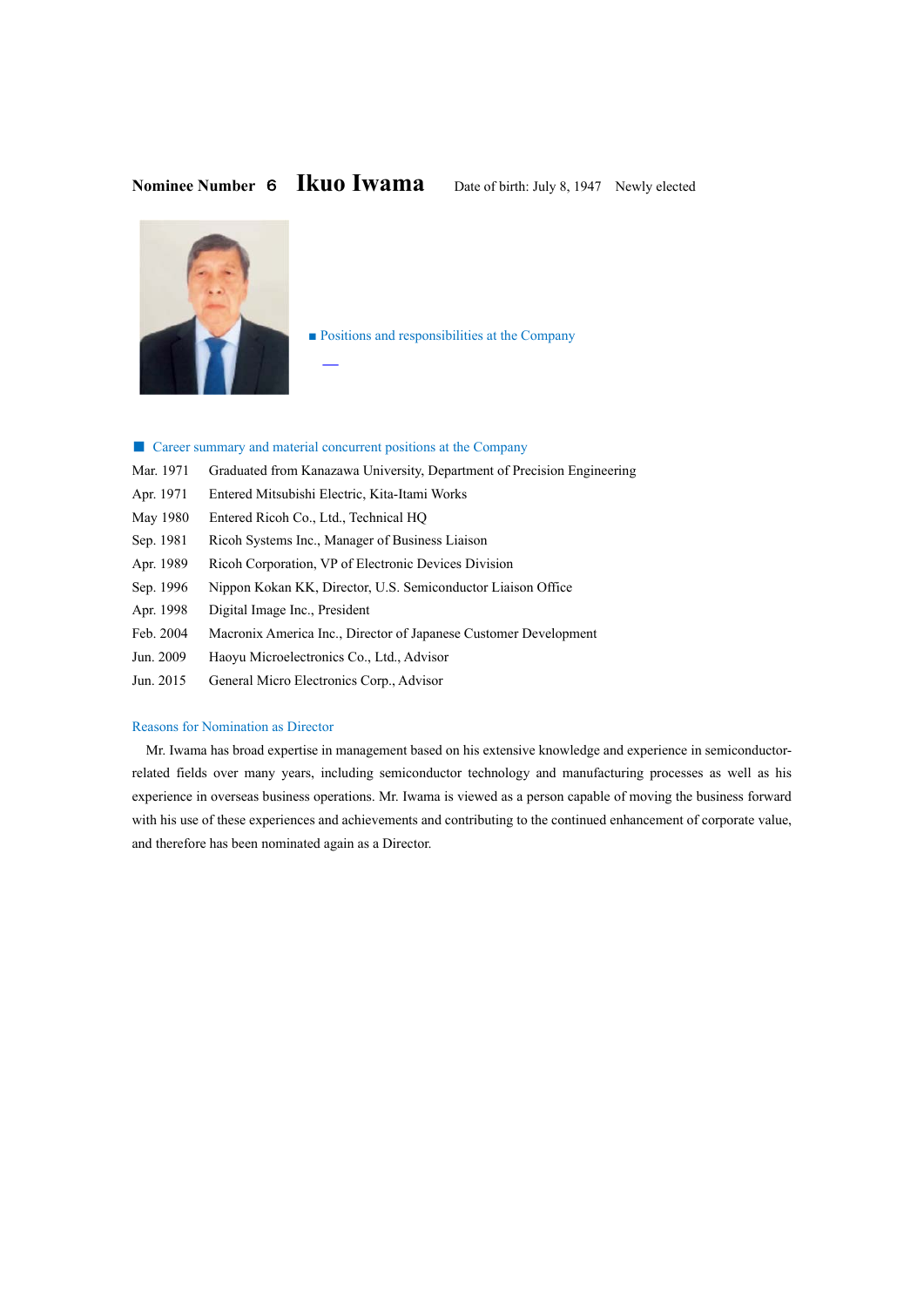# **Nominee Number 7 Jiun-Hao Lai** Date of birth: June 25, 1959

Re-election/ Outside Director/ Independent Officer/ Foreign National



■ Positions and responsibilities at the Company

Director

- ・Number of terms of office (at the conclusion of the Annual General Shareholders Meeting): 3 years
- ・Number of shares held in the Company ―
- Attendance at Board of Directors meetings 100% (15 of 15)

#### ■ Career summary and material concurrent positions at the Company

- Aug. 1990 Co-founder of ASICtronics Solutions, Inc.
- Nov. 1994 Entered TSMC North America, Inc., General Manager of ASIC Business
- Jan. 1997 Director, Design Service of TSMC North America, Inc.
- Sep. 1999 Director in charge of New Accounts of TSMC North America., Inc.
- Jan. 2003 President of Global Unichip Corporation
- Sep. 2016 Adviser of Global Unichip Corporation (to present)
- Jun. 2017 Director of MegaChips Corporation (to present)
- (Material concurrent positions)

Director of Giga Solution Tech. Co., Ltd.

Director of Wolley Inc.

Independent Director of Silicon Optronics, Inc.

Independent Director of True Light Corporation

#### Reasons for Nomination as Director

Mr. Lai has extensive global business experience ranging from being a semiconductor design engineer and design manager in the U.S. to Sales Director at TSMC North America, the world's No. 1 foundry, where he contributed to the development of TSMC and the growth of Global Unichip Corporation, its design subsidiary, by serving as its president for many years. Based on his rich management experience in the global semiconductor business and his personal network, Mr. Lai actively makes comments and suggestions from diverse and objective viewpoints for the Company's growth through globalization. We have nominated Mr. Lai as an Outside Director for his continued contributions to the expansion and oversight management of the Company.

Further, as of the conclusion of this Annual General Meeting of Shareholders, Mr. Lai will have served as an Outside Director of the Company for three terms of office. The Company has registered Mr. Lai as an Independent Director with the Tokyo Stock Exchange.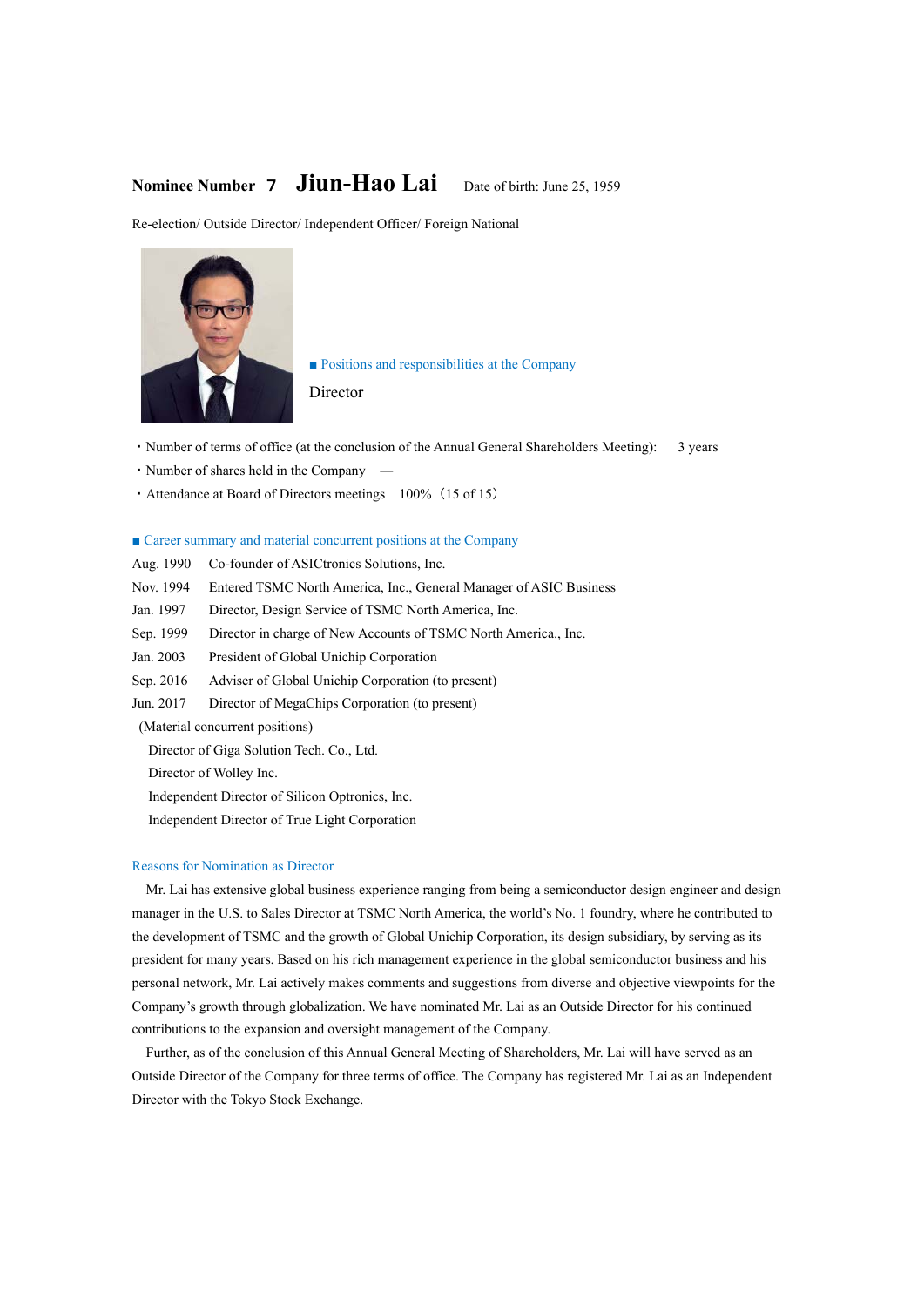# **Nominee Number 8 Junko Nagata** Date of birth: October 9, 1961





■ Positions and responsibilities at the Company

Director

- ・Number of terms of office (at the conclusion of the Annual General Shareholders Meeting): 1 year
- ・Number of shares held in the Company ―

## ■ Career summary and material concurrent positions at the Company

- Mar. 1984 Graduated from the Japan Coast Guard Academy (Bachelor of Coast Guard)
- Sept. 1984 Graduated from the Japan Coast Guard Advanced Course
- Dec. 1984 Chief Mate of Uraga, a patrol boat of Yokohama Coast Guard Office
- Apr. 1988 Captain of Matsunami, a patrol boat of Tokyo Coast Guard Office
- Mar. 1993 Acquired Master's degree of Policy Analysis at Graduate School of Saitama University
- Apr. 1993 Training section Chief of the General Affairs Department at Japan Coast Guard
- Apr. 1995 Chief Officer of Chikuzen, a patrol boat of Fukuoka Coast Guard Office
- Apr. 1997 Assistant Professor of Governmental Management Course at the Japan Coast Guard Academy
- Mar. 2000 Acquired credits for Doctoral Management Research at Graduate School of Osaka University
- Apr. 2003 Assistant Professor of Graduate School of Urban Information Study Course at Osaka City University
- Apr. 2005 Associate Professor of Graduate School of Urban Information Study Course at Osaka City University
- Apr. 2018 Professor of Graduate School of Urban Management at Osaka City University (to present)
- Jun. 2019 Director (to present)

(Material concurrent positions)

Board member of International Human Resource Network Organization Foundation Advisor of Tanita Health Link. Inc.

#### Reasons for Nomination as Director

Ms. Junko Nagata entered the Japan Coast Guard Academy as the first female student when it opened its doors to women for the first time. Following graduation, she worked for Japan Coast Guard and became the first female captain of "Matsunami", a patrol boat. She became one of the pioneers to open the careers for women. She researched and studied policy analysis, decision making, and management to develop leadership in organizations. Although Ms. Nagata has no experience participating in corporate management other than as an Outside Director, for the reasons described above, she will make a great contribution and will be able to serve as an Outside Director properly.

Further, as of the conclusion of this Annual General Meeting of Shareholders, Ms. Nagata will have served as an Outside Director [of the Company] for one term of office. The Company has registered Ms. Nagata as an Independent Director with the Tokyo Stock Exchange.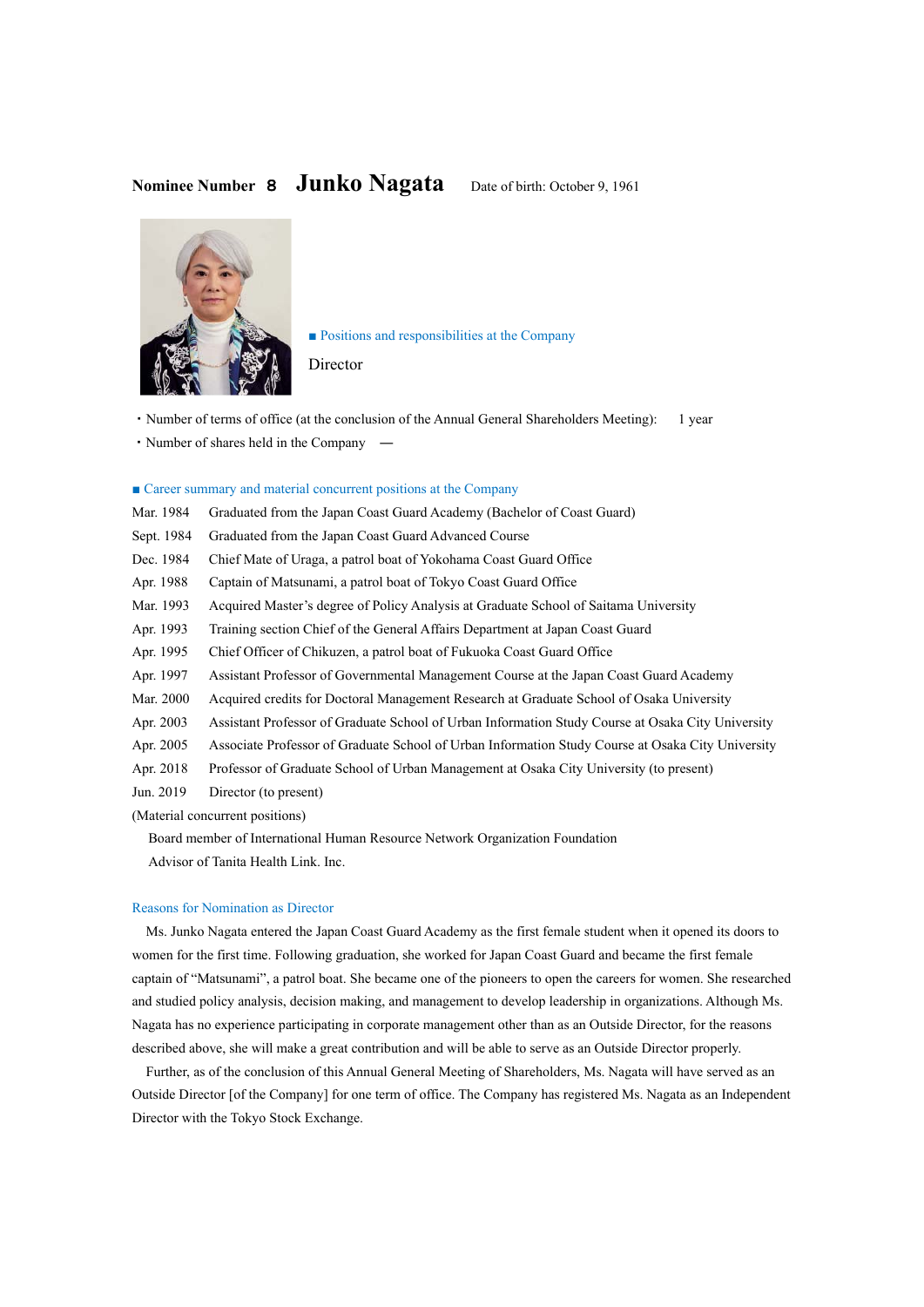# **Nominee Number** <sup>9</sup>**Hirofumi Nagai** Date of birth: January 23, 1972

Newly elected / Outside Director / Independent Director



■ Positions and responsibilities at the Company

■ Career summary and material concurrent positions at the Company

―

Nov. 1994 Joined Show & Ota (currently, EY ShinNihon LLC)

May 1998 Registered as a certified public accountant

- Oct. 2005 Transferred to the Listing Examination Department of the Osaka Securities Exchange Co., Ltd. (currently, Osaka Exchange, Inc.)
- Oct. 2007 Returned to Ernst & Young ShinNihon LLC (currently, EY ShinNihon LLC)

Feb. 2010 Head of Nagai Public Accountant Office (to present)

Mar. 2010 Registered as a certified tax accountant

(Material concurrent positions)

Alt Kansa, Representative/Head

## Reasons for Nomination as Director

Although Mr. Nagai does not have experience participating in direct management, as a certified public accountant and certified tax accountant, he has extensive expertise in finance, accounting and auditing as well as a rich career and high degree of insight, and as an Outside Director, we believe that the Company's management system will be further strengthened by receiving advice on all aspects of the Company's management. Therefore, we have nominated him again as an Outside Director.

Further, in the event of his election, the Company plans to register him with the Tokyo Stock Exchange as an Independent Director.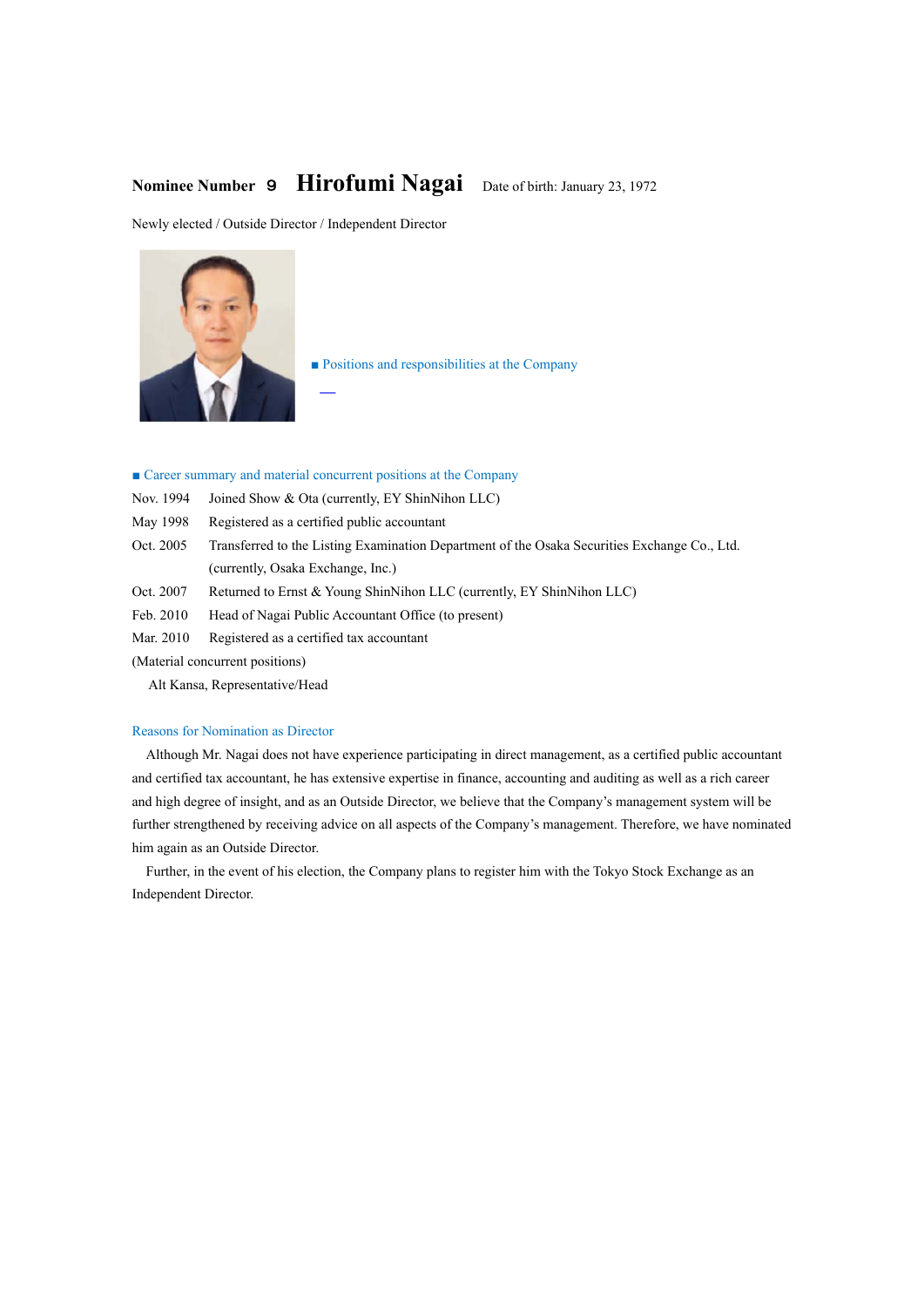- (Note) 1. There is no conflict of interest between the Company and any nominee.
	- 2. Jiun-Hao Lai, Junko Nagata and Hirofumi Nagai are nominees as Outside Directors of the Company. In addition, Jiun Hao Lai and Junko Nagata meet the standards for Independent Director set by the Tokyo Stock Exchange and the Company has submitted filings to the Tokyo Stock Exchange designating them as an Independent Officers. Further, if Jiun-Hao Lai, Junko Nagata as well as Hirofumi Nagai are elected, we plan to submit filings to the Tokyo Stock Exchange designating them as Independent Officers who meet the Tokyo Stock Exchange's criteria for independent directors and have been determined as having substantial independence by the Company.
	- 3. In connection with the performance of the duties by outside directors and to ensure the performance of their duties as outside directors as well as to enable the Company to employ talented personnel, the Company's Articles of Incorporation permit the Company to conclude agreements with outside directors. The Company has concluded such an agreement with Jiun-Hao Lai and Junko Nagata, the Company's current outside directors, to limit liability for damages. If Hirofumi Nagai is elected, the Company intends to enter into an agreement to limit her liability for damages.

The outline of the agreement is as follows.

・In the event of liability for the damages stipulated in Paragraph 1, Article 423 of the Companies Act, and when the duties have been performed in good faith and without gross negligence, liability will be limited to the minimum legally permissible amount.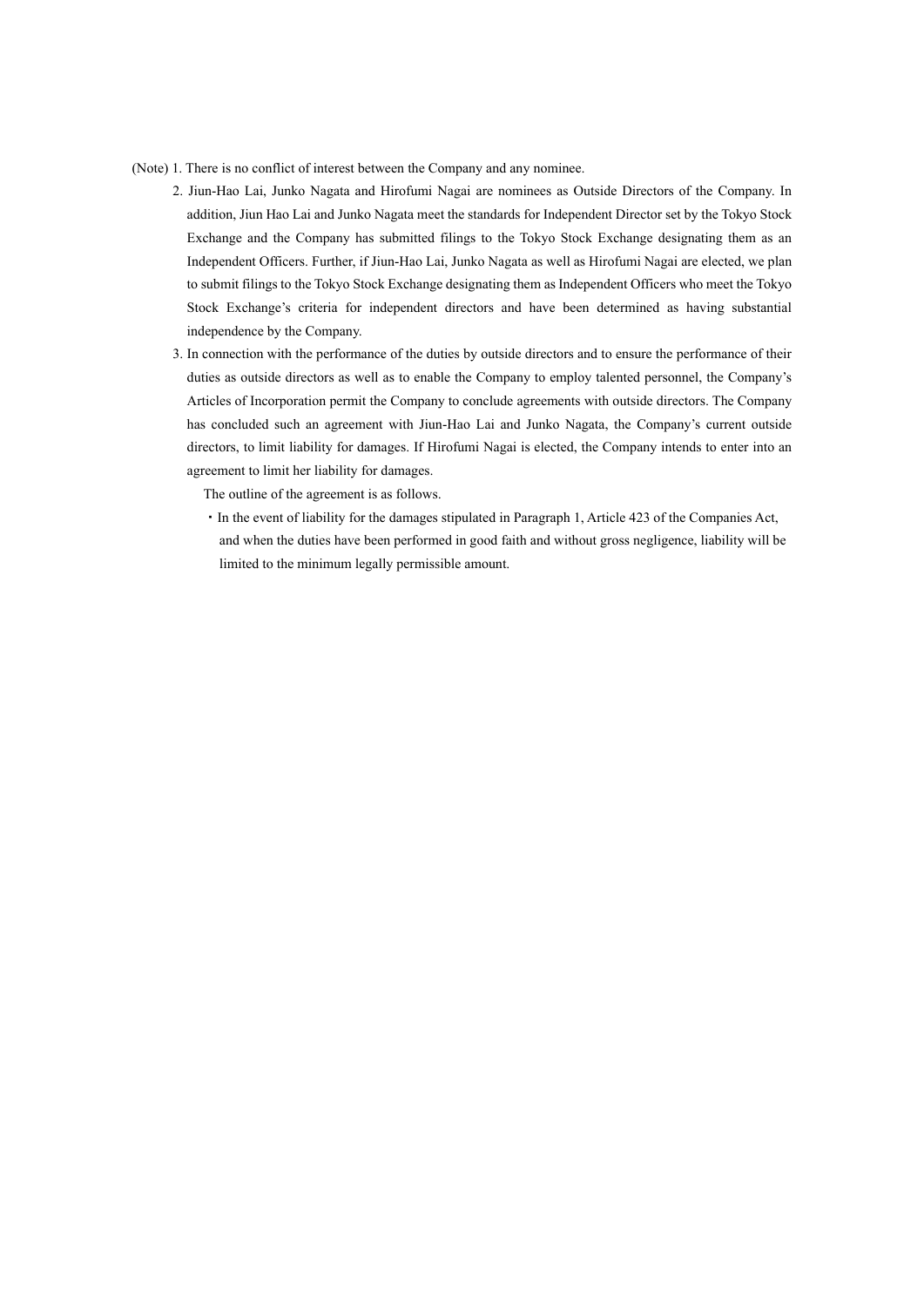# (Provided Documents)

Business Report (from April 1, 2019 to March 31, 2020)

# 1 **Current Status of the MegaChips Group**

# ⑴ **Status of business for current fiscal year**

① Progress and results of operations

 During the consolidated fiscal year under review, the demand in the electronic machinery and equipment industry for industrial electronics, consumer electronics, and electronic components and devices declined, with a year-on-year decrease in the overall market for the electronic machinery and equipment industry.

In the ASIC business, the Group is providing optimal solutions for client devices, machines and service applications not only in the mainstay game console, digital camera and office machine sectors, but also to serve major customers both inside and outside Japan in the industrial machinery and equipment industry. The competitive prowess of these solutions lies in our ability to leverage in-depth knowledge on customer applications and proprietary core technologies to provide everything from algorithm architecture building services to the development and supply of system LSI that feature superior functionality and cost competitiveness based on the Group's integrated support framework from upstream logic design to downstream physical design, manufacturing operations and quality assurance.

In the ASSP business, to achieve further growth in the midst of rapid innovation in telecommunication technologies, the Group puts the focus of its management resources on the fields of in-vehicle devices, industrial equipment, and telecommunications infrastructure, where future growth is expected. We strive to foster new businesses that will become an important pillar for future profits by developing and providing a superior, value-added solution capable of differentiation through initiatives to enhance the competitiveness of the analog circuit's development and design technology and engaging in strategic collaboration with businesses inside and outside Japan.

In addition, the Smart Connectivity (DisplayPort) business, which was developed for video interfaces in various electronics, was transferred to Kinetic Technologies as of December 12, 2019 as part of our business restructuring in the third fiscal quarter. By doing this, the Group puts the focus of its management resources on growth areas to strengthen medium- and longterm measures.

As for the consolidated operating results for the consolidated fiscal year under review, the Group recorded net sales of ¥65,764 million (a 30.9% decrease from the previous consolidated fiscal year) due to a decrease in sales resulting from the transfer of the System Product Division in the fourth quarter of the previous consolidated fiscal year and a decrease in demand for the customer-specific LSI field and Smart Connectivity LSIs, respectively.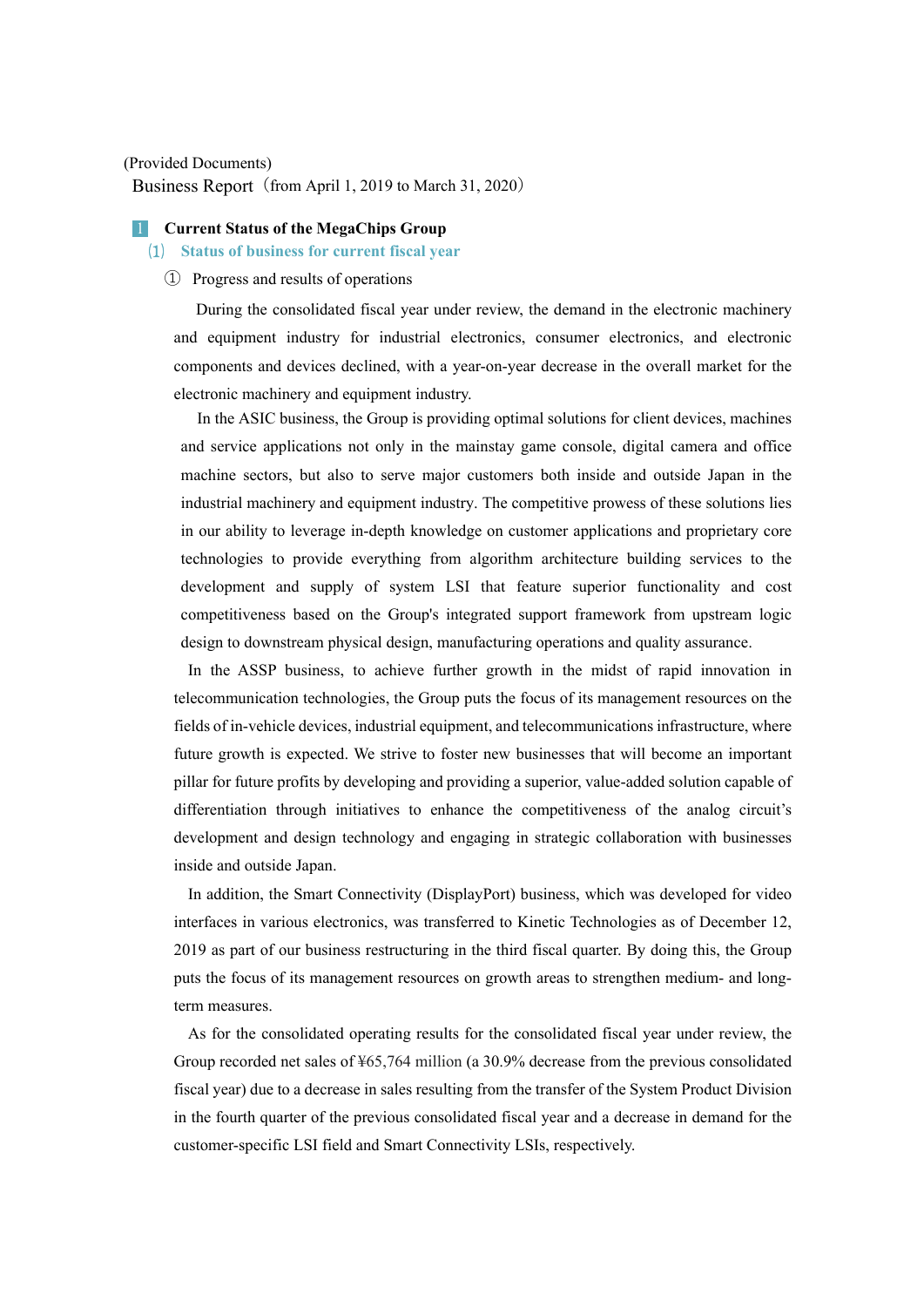As a result of ¥2,477 million in amortization of goodwill and intangible assets attributable to corporate acquisitions in the previous consolidated fiscal year and R&D expenses of ¥6,581 million (a 16.1% decrease from the previous consolidated fiscal year) from future-oriented R&D investments as well as steady progress in improving the operational efficiency as part of the business restructuring and other factors, the operating income before amortization of goodwill and other items was ¥3,449 million, the operating income after amortization of goodwill and other items was ¥972 million (a 69.5% increase from the previous consolidated fiscal year), and ordinary profits amounted to ¥639 million (a 27.1% increase from the previous consolidated fiscal year).

Further, due to a ¥599 million gain on liquidation of subsidiaries and affiliates arising from the liquidation of the consolidated subsidiary MegaChips Technology America Corporation, a ¥2,092 million loss on transfer of business attributable to the transfer of the Smart Connectivity (DisplayPort) Division, and a ¥546 million loss on valuation of investment securities, a ¥1,792 million loss attributable to the owners of parent was reported (compared to a loss attributable to the owners of parent of 1,727 million in the previous consolidated fiscal year).

As to the year-end dividend for the fiscal year under review, by resolution at the Board of Directors' meeting held on May 13, 2020, an ordinary dividend of ¥17 per share was declared.

## ② Status of capital investments

During the current consolidated fiscal year under review, the MegaChips Group made capital investments of ¥1,516 million (including intangible assets).

The main items in the breakdown are the  $\text{\#520}$  million as well as  $\text{\#692}$  million for, among other things, the acquisition of software IP which will make the Company more competitive in the future.

In addition, in accordance with revisions of the allocation of management resources, the Company recorded an impairment loss of ¥271 million on buildings and land.

## ③ Status of financing

The MegaChips Group raises funds from financial institutions as necessary to fund its ordinary working capital. Working capital consists of operating expenses such as R&D expenses for new technologies and new products, cost of sales, selling, general and administrative expenses, etc., and operating expenses mainly consist of LSI product manufacturing outsourcing expenses.

In the consolidated fiscal year under review, SiTime Corporation, the Company's consolidated subsidiary, raised ¥6,081 million in capital as working capital for business growth through the issuance of new shares in connection with its IPO in the U.S.

As of the end of the consolidated fiscal year under review, the MegaChips Group's interest-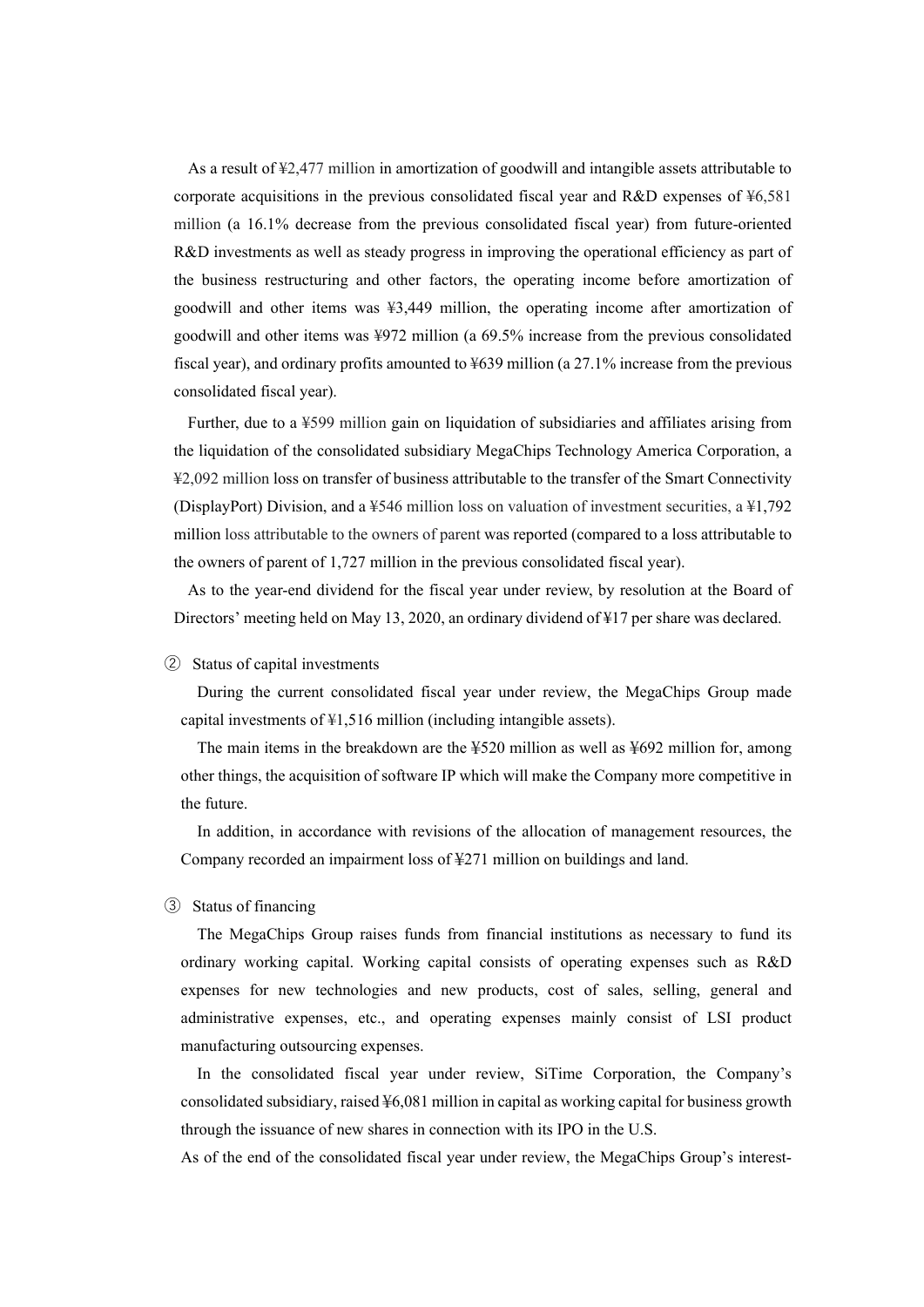bearing liabilities outstanding amounted to ¥28,491 million, a decrease of ¥24,335 million from the end of the previous consolidated fiscal year.

# ④ Status of business transfer

As part of a revision of its business structuring to ensure sustainable growth and improve operational efficiency, the MegaChips Group decided to sell the Smart Connectivity (DisplayPort) business, and, pursuant to business transfer agreement executed on November 26, 2019 (US Pacific Time), the Smart Connectivity (DisplayPort) Divisions of MegaChips Technology America Corporation, a consolidated subsidiary located in the United States, and MegaChips Taiwan Corporation, a consolidated subsidiary located in Taiwan, were transferred to Kinetic Technologies as of December 12, 2019.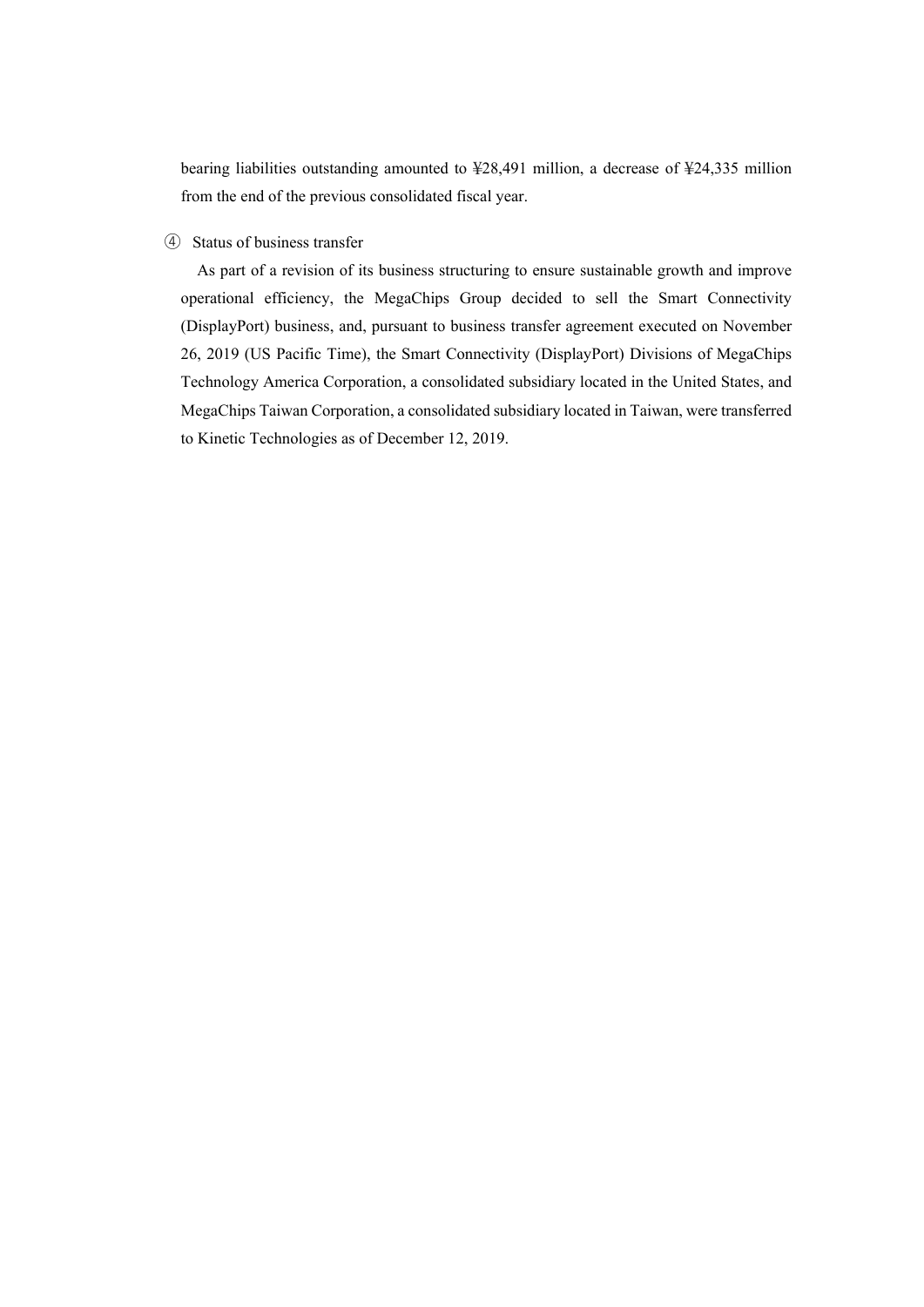# **(2) Status of assets and profits and losses**

| Classification                                           |               | 27 <sub>th</sub><br>$(FY2016 \text{ ended March } 2017)$ | 28 <sub>th</sub><br>$(FY2017 \text{ ended March } 2018)$ | 29th<br>(FY2018 ended March 2019) | 30th<br>(Consolidated<br>fiscal year under review)<br>(FY2019 ended March 2020) |
|----------------------------------------------------------|---------------|----------------------------------------------------------|----------------------------------------------------------|-----------------------------------|---------------------------------------------------------------------------------|
| Net sales                                                | (Million Yen) | 67,438                                                   | 89,029                                                   | 95,145                            | 65,764                                                                          |
| Ordinary income                                          | (Million Yen) | 994                                                      | 2,207                                                    | 502                               | 639                                                                             |
| Profit (Loss)<br>attributable to owners<br>of the parent | (Million Yen) | (947)                                                    | 1,948                                                    | (1,727)                           | (1,792)                                                                         |
| Profits (Loss) per share)(Yen)                           |               | (44.14)                                                  | 90.05                                                    | (79.40)                           | (82.35)                                                                         |
| Total assets                                             | (Million Yen) | 80,465                                                   | 94,633                                                   | 91,977                            | 72,347                                                                          |
| Net assets                                               | (Million Yen) | 27,631                                                   | 31,184                                                   | 26,223                            | 31,031                                                                          |
| Net assets per share                                     | (Yen)         | 1,280.71                                                 | 1,435.37                                                 | 1,204.98                          | 1,289.72                                                                        |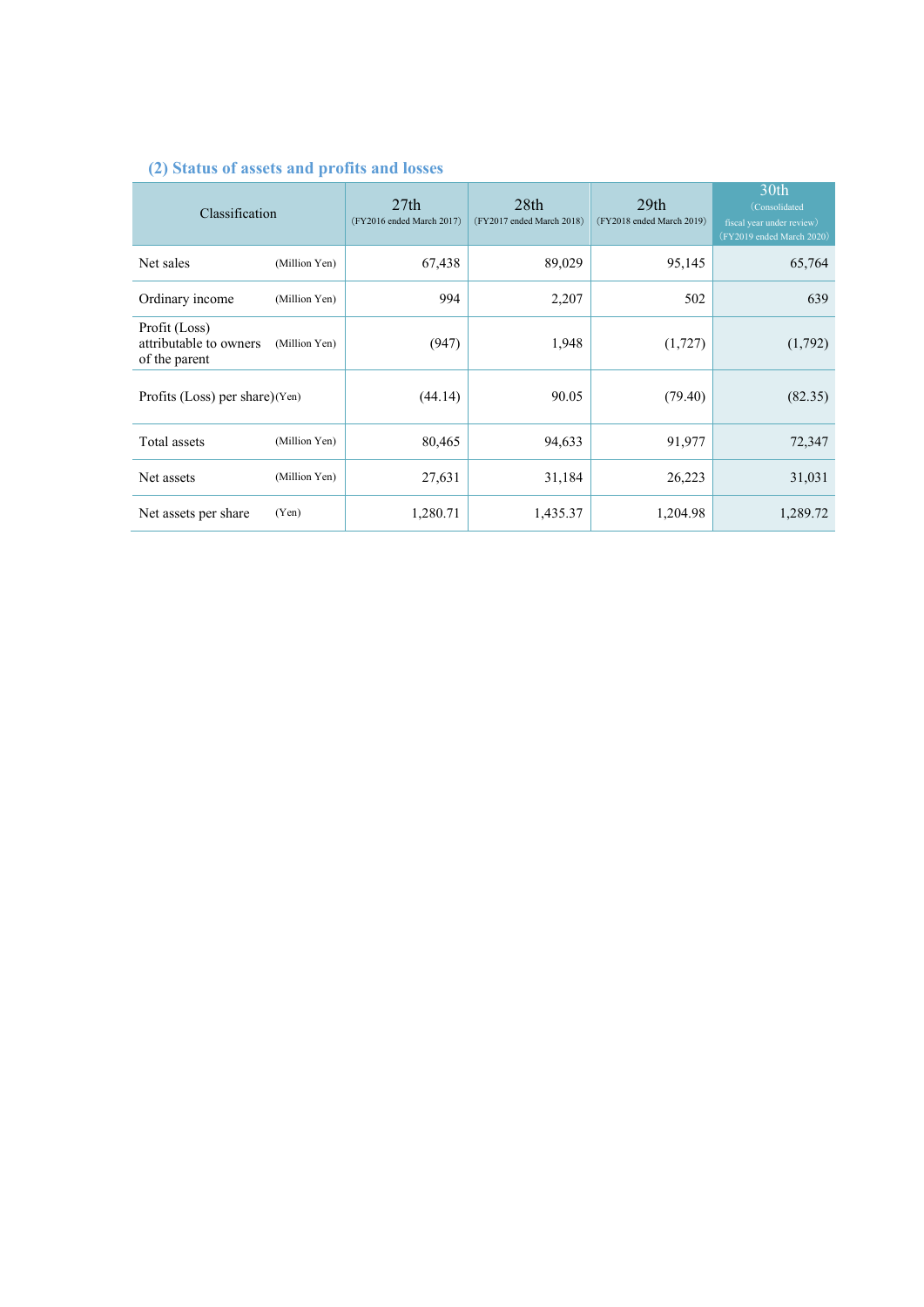# ⑶ **Status of material parent company and subsidiaries**

① Status of parent company

There is no relevant information to report.

# ② Status of major subsidiaries(as of March 31, 2020)

| Company names                  | Capital              | Company's ratio<br>of voting rights<br>$(\%)$ | Details of major businesses                                                          |
|--------------------------------|----------------------|-----------------------------------------------|--------------------------------------------------------------------------------------|
| Shun Yin Investment Ltd.       | NT\$309,040 thousand | $100.0\%$                                     | Investment business                                                                  |
| MegaChips Taiwan Corporation   | NT\$400,000 thousand | 100.0%<br>(41.0)                              | Sales, development and technical<br>support as a sales base of east Asia             |
| (MegaChips Corporation, China) | CNY8.500 thousand    | 100.0%                                        | Sales and technical support to Chinese<br>customers                                  |
| MegaChips LSI USA Corporation  | US\$3,000 thousand   | 100.0%                                        | Development, sales and marketing as a<br>sales base of North America                 |
| SiTime Corporation             | US\$ 1 thousand      | 66.8%                                         | Development and sales of MEMS<br>(Micro-Electro-Mechanical<br>Systems) timing device |

(Note) 1. Including the major subsidiaries noted above, the Company has a total of 9 consolidated subsidiaries.

2.Shun Yin Investment Ltd. and MegaChips Taiwan Corporation are deemed to be specified subsidiaries.

3.The figures in parentheses under "Company's ratio of voting rights" represent the ration of voting rights indirectly owned by the Company.

4.As of October 31, 2019, MegaChips Corporation, China (Shenzhen) was dissolved and is in liquidation proceedings.

5.MegaChips Technology America Corporation was excluded from the scope of consolidation as of March 31, 2020 due to the completion of its liquidation proceedings as of March 25, 2020.

③ Status of major business partnerships

Nintendo Co., Ltd. and Macronix International Co., Ltd. are the Company's major business partners, and each is a party to a contract manufacturing agreement with the Company for the supply of game software storage LSI.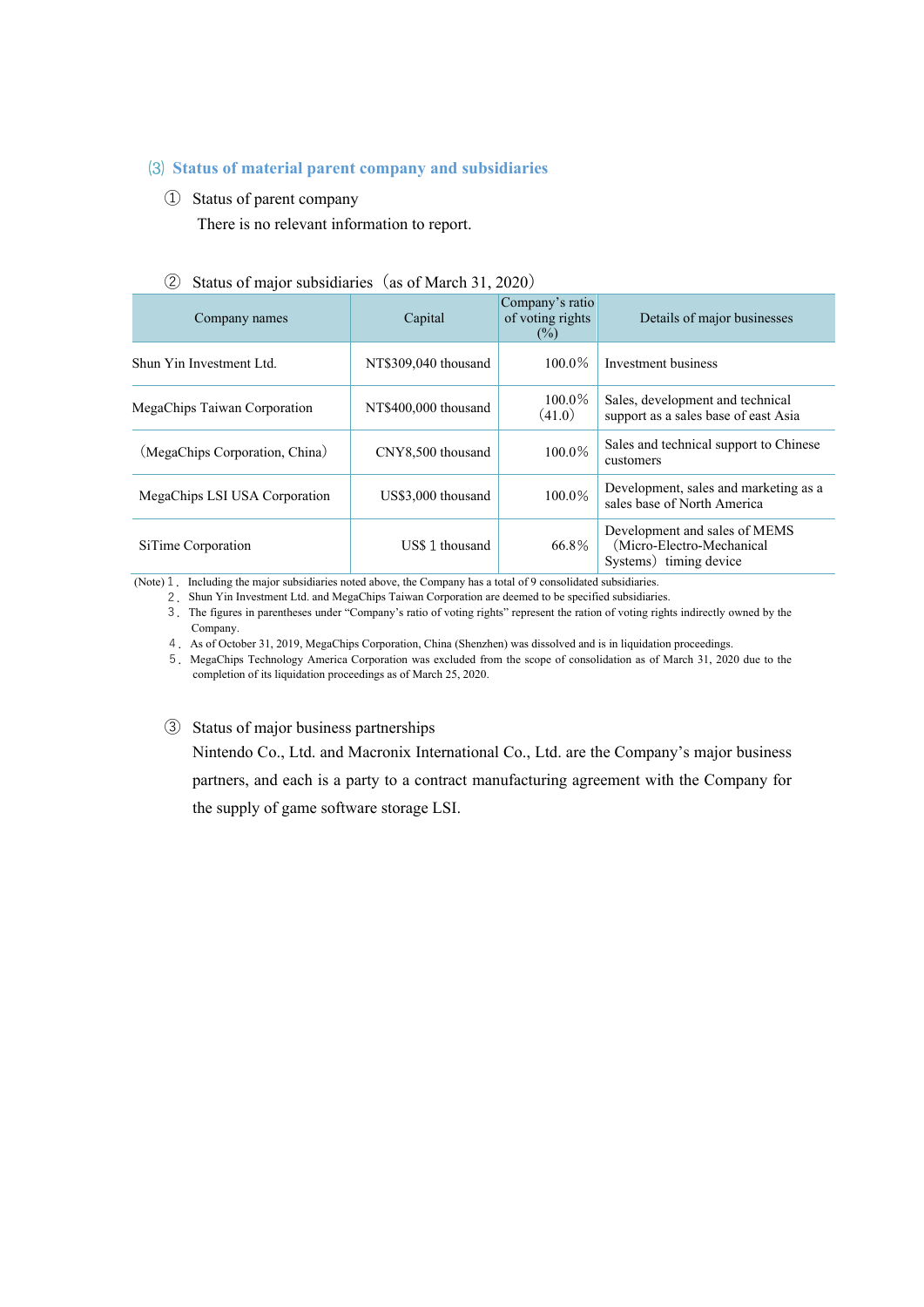# ⑷ **Issues to be addressed**

In the next fiscal period's global environment, with the rapid growth of the ultra-high-speed communication network that will support the society of the 2020s and the realization of an increasing highly advanced information society close at hand, industries and ways of life are likely to continue to evolve in major ways. In addition, efforts to realize a low-carbon, recyclingoriented society in harmony with nature with the aim of maintaining the global environment will continue.

Although the electronics industry in which the MegaChips Group is involved is experiencing a slowdown of production performance for all electronics manufacturing industries, particularly in the industrial electronics field and electronic components and devices, the importance of certain fields has been increasing as they support future industrial development.

In the in-vehicle device field, there is a growing trend toward the use of electronics in automobiles, such as connected cars with communication functions, self-driving cars, and electric vehicles, with the aim of improving safety and reducing environmental impact. In the field of telecommunications infrastructure, the introduction of 5G has led to progress in the development of telecommunications infrastructure for the IoT era, including increased communication speed, reduced time lag and multiple simultaneous connections of many devices to be connected simultaneously. IoT for the industrial sector is expected to contribute to the transformation of industries such as logistics, manufacturing automation and power smart grids.

In this way, with the development of the in-vehicle device field, the industrial equipment field, and the infrastructure field (including telecommunications infrastructures) where further growth is anticipated, there is a growing need for higher performance and multifunctionality of electronic components used in the equipment surrounding us, as well as an expected expansion of demand for semiconductor products, which are key devices, mainly products that contribute to high precision, multifunctionality, compactness and low power consumption.

Under these circumstances, the MegaChips Group has adopted the following basic policies and intends to accelerate medium- to long-term growth by putting the ASIC business back on a path of renewed growth to strengthen its revenue base, and putting the focus of its management resources on the in-vehicle devices, industrial equipment, and infrastructure fields.

- ① The Group will strive to develop new technologies and improve quality for its mainstay amusement business in order to strengthen its business base.
- ② The Group will put the focus of its management resources on the in-vehicle devices, industrial equipment, and infrastructure (wired networks, server equipment, 5G base stations, etc.) fields where future growth is expected and will strive to foster new businesses by using its proprietary core technologies in the high-speed wired communications field. At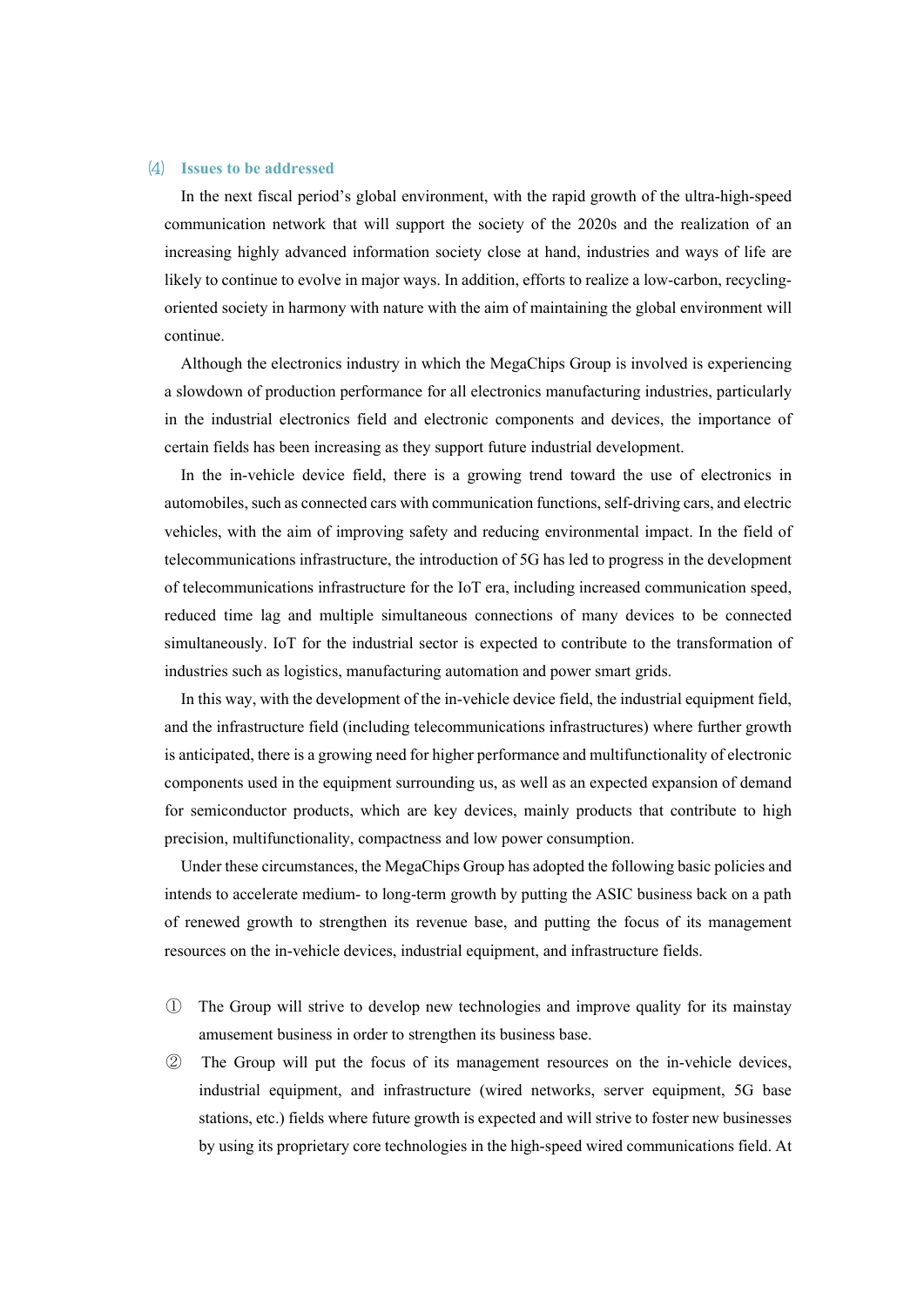the same time, the Group will strengthen our sales capabilities and cultivate leading customers in order to develop its business.

- ③ SiTime Corporation, a subsidiary of MegaChips, will endeavor to expand business by engaging in initiatives to expand business with global leading customers and cultivating customers in new areas through the expansion of the product lineup of MEMS timing devices.
- ④ The Group will strengthen its management base so that it can flexibly and quickly adapt to changes in the business environment by implementing measures such as improving the ratio of net worth to total assets to establish a sound financial structure; improving operational efficiency by proactively promoting fixed cost reduction, administrative cost reduction and cost reduction activities; reforming the personnel system to focus on results and talent; and proactively appointing personnel with rich knowledge and experience.

We would like to take this opportunity to ask all of the shareholders for your continued support and encouragement.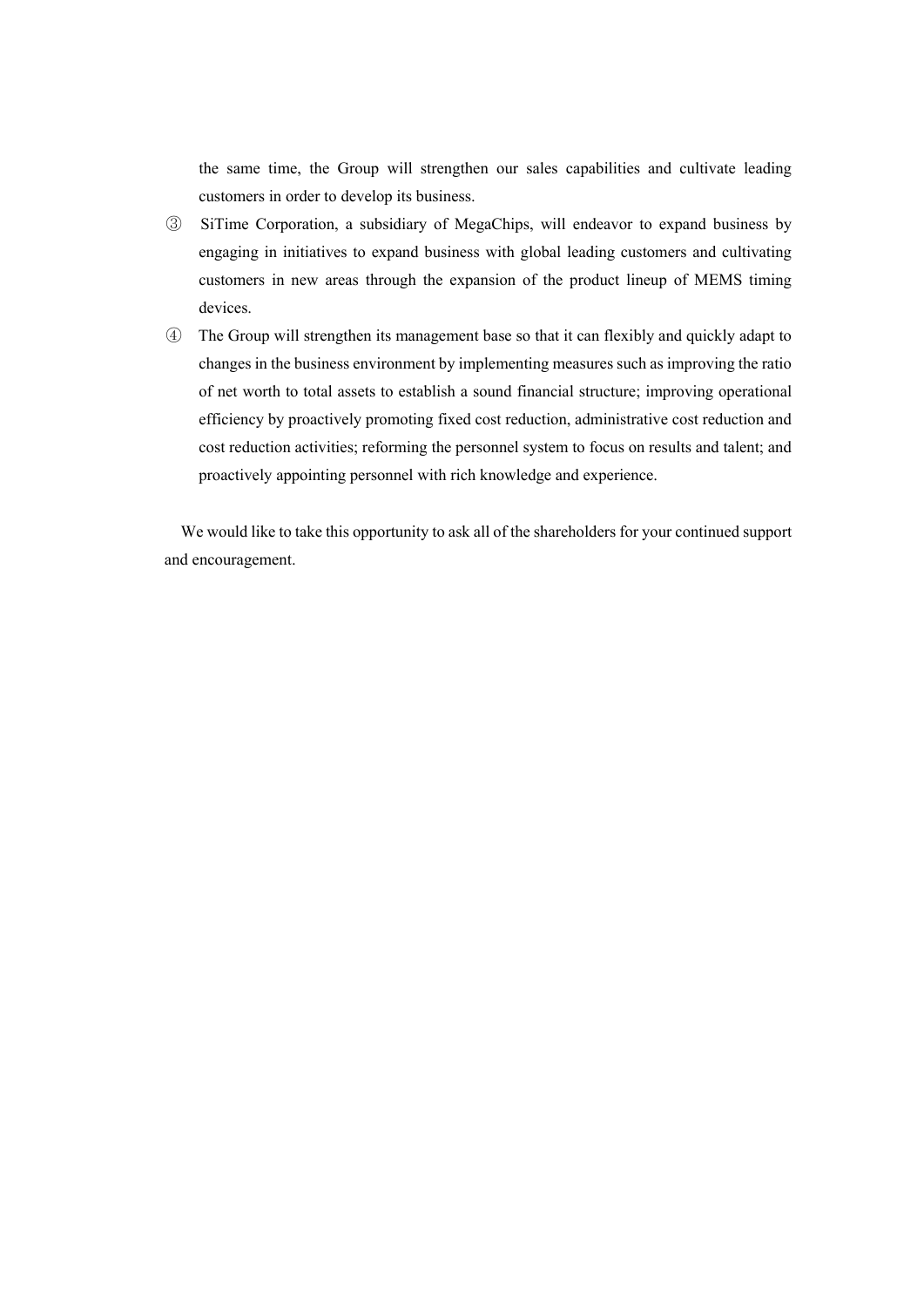# 2 **Status of MegaChips Corporation**

⑴ **Status of shares(as of March 31, 2020)**

| 1) Total number of authorized shares | 100,000,000 shares |  |
|--------------------------------------|--------------------|--|
| 2 Total number of issued shares      | 23,038,400 shares  |  |
| 3 Number of shareholders             | 21,106             |  |
|                                      |                    |  |

④ Major shareholders (top 10)

| Names of shareholders                                   | Number of shares held<br>(thousand shares) | Shareholding ratio $(\%)$ |
|---------------------------------------------------------|--------------------------------------------|---------------------------|
| STATE STREET BANK AND TRUST<br><b>COMPANY 505253</b>    | 1,332                                      | 6.12                      |
| Shindo Corporation                                      | 1,239                                      | 5.70                      |
| Shindo and Associates Co., Ltd.                         | 1,239                                      | 5.70                      |
| The Master Trust Bank of Japan, Ltd.<br>(Trust Account) | 889                                        | 4.09                      |
| THE BANK OF NEW YORK MELLON 140051                      | 734                                        | 3.37                      |
| Shigeki Matsuoka                                        | 600                                        | 2.76                      |
| Masahiro Shindo                                         | 550                                        | 2.53                      |
| Ritsuko Shindo                                          | 546                                        | 2.51                      |
| Noriko Matsui                                           | 517                                        | 2.38                      |
| Mika Aoki                                               | 504                                        | 2.32                      |

(Note)  $1$ . The shareholding ratio is calculated by deducting the treasury shares  $(1,275,000$  shares).

2.Although MegaChips Corporation holds1,275,000 shares of treasury shares, it is excluded from the above list of major shareholders.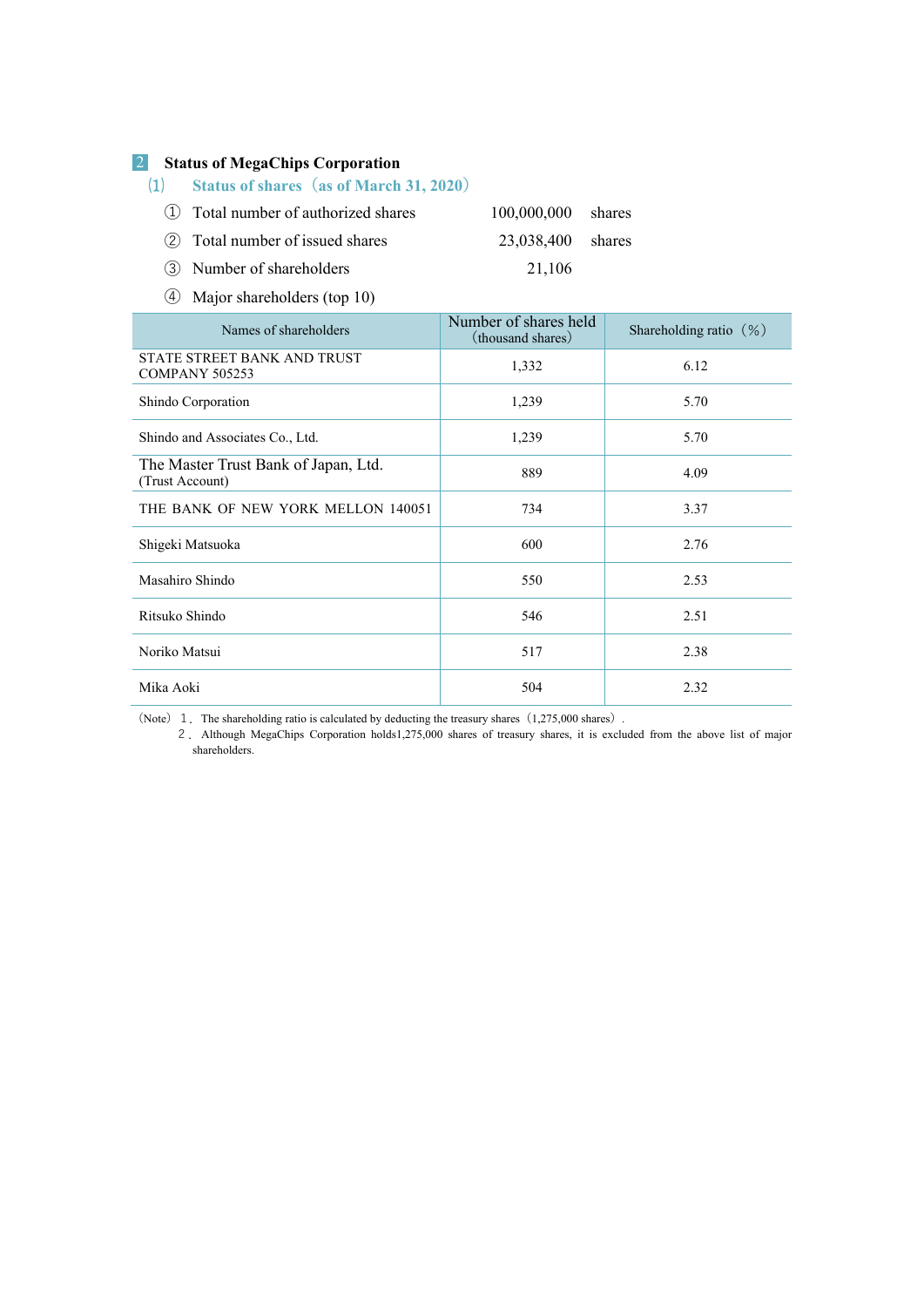# ⑵ **Status of Corporate Officers**

# ① Status of Directors and Auditors (as of March 31, 2020)

| Title                                                   | Name               | Areas of responsibility and status of significant concurrent positions                                                                                                    |
|---------------------------------------------------------|--------------------|---------------------------------------------------------------------------------------------------------------------------------------------------------------------------|
| President and CEO                                       | Tetsuo Hikawa      |                                                                                                                                                                           |
| Chairman                                                | Masahiro Shindo    |                                                                                                                                                                           |
| Senior Managing<br>Director<br><b>Executive Officer</b> | Akira Takata       | Director of Shun Yin Investment Ltd.<br>Officer of SiTime Corporation<br>Officer of MegaChips LSI USA Corporation                                                         |
| Director<br><b>Executive Officer</b>                    | Yoshimasa Hayashi  | Division Director of ASIC Business                                                                                                                                        |
| Director<br><b>Executive Officer</b>                    | Yasuto Shimomae    | Division Director of ASSP Business Headquarters and Executive<br>Manager of Intellectual Property & Legal Division                                                        |
| Director<br><b>Executive Officer</b>                    | Koichi Akeyama     | Senior General Manager of SC Product Department of Display<br>Peripheral LSI Business Division<br>President of MegaChips LSI USA Corporation                              |
| Director<br><b>Executive Officer</b>                    | Ikuo Yamaguchi     | General Manager of ASIC Business Division No. 1                                                                                                                           |
| Director                                                | Jiun-Hao Lai       | Director of Wolley Inc.<br>Independent Director of Silicon Optronics, Inc.<br>Director of Giga Solution Tech. Co., Ltd.<br>Independent Director of True Light Corporation |
| Director                                                | Junko Nagata       | member of International<br>Board<br>Human<br>Network<br>Resource<br>Organization Foundation<br>Advisor of Tanita Health Link, Inc.                                        |
| <b>Standing Statutory</b><br>Auditor                    | Makiko Yamakawa    |                                                                                                                                                                           |
| Auditor                                                 | Keiichi Kitano     | President of Kitano Keiichi Tax Accountant Office<br>Outside Auditor of SUS Co., Ltd.                                                                                     |
| Auditor                                                 | Katsuhiko Asada    | Director of I&T Tech Co., Ltd.                                                                                                                                            |
| Auditor                                                 | Tomoyoshi Furukawa | Partner of Ohara & Furukawa                                                                                                                                               |
|                                                         |                    |                                                                                                                                                                           |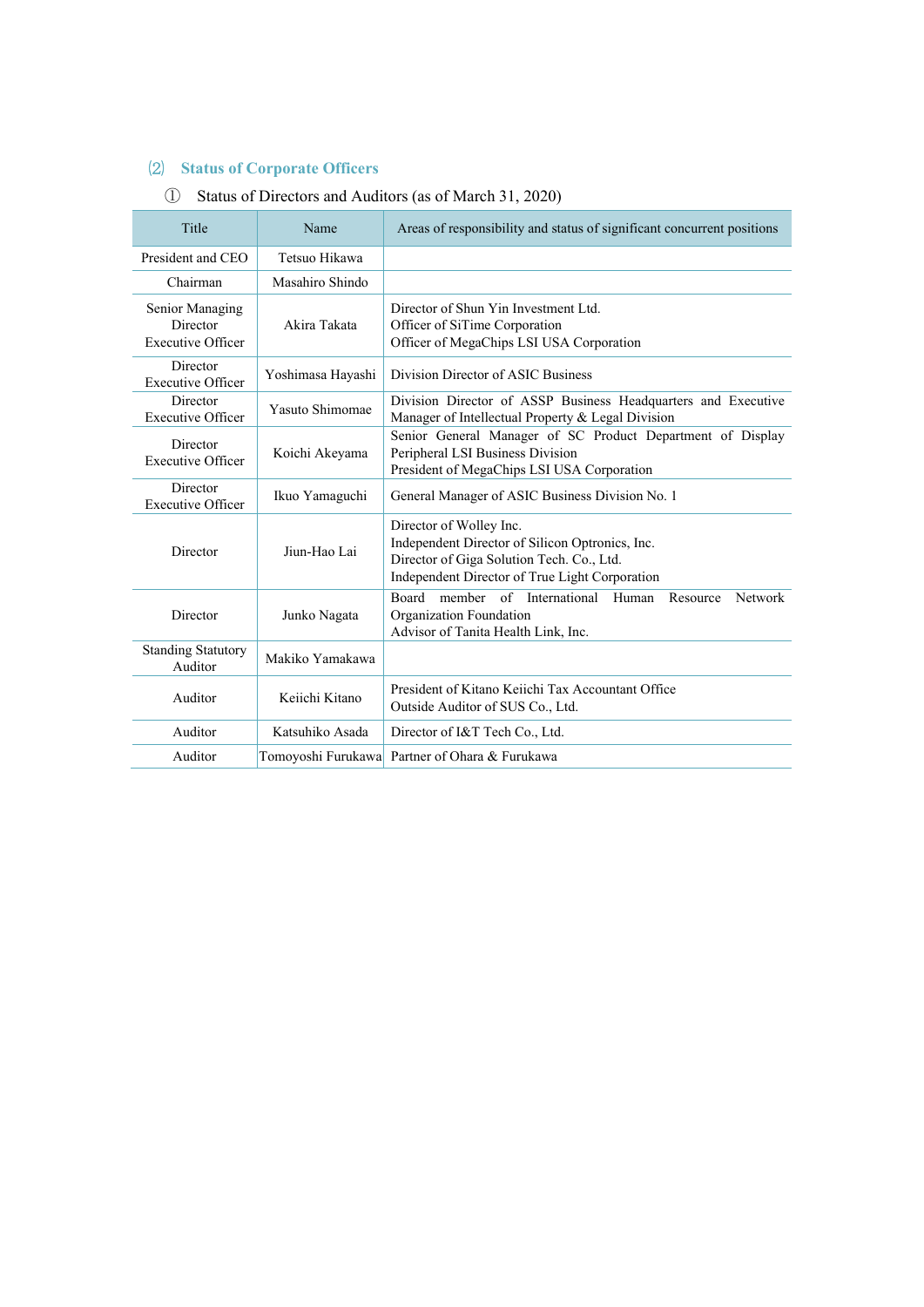(Note)1.Directors Jiun-Hao Lai and Junko Nagata are outside directors as defined in Article 2, Item 15 of the Companies Act.

- 2.Auditors Keiichi Kitano, Katsuhiko Asada and Tomoyoshi Furukawa are outside auditors as defined in Article 2, Item 16 of the Companies Act.
- 3.Auditor Keiichi Kitano is a qualified certified tax accountant and has considerable knowledge about finance and accounting.
- 4.MegaChips LSI USA Corporation and SiTime Corporation, subsidiaries of the Company, engage in transactions with the Company for the sale and purchase of products.
- 5.There is no relationship of special interest between the Company and any of Wolley Inc., Silicon Optronics, Inc., Giga Solution Tech. Co., Ltd., True Light Corporation, International Human Resource Network Organization Foundation, Tanita Health Link, Inc., Kitano Keiichi Tax Accountant Office, SUS Co., Ltd., I&T Tech Co., Ltd., or Ohara & Furukawa.
- 6.Directors Jiun-Hao Lai, Junko Nagata and Auditors Keiichi Kitano, Katsuhiko Asada and Tomoyoshi Furukawa each satisfies the requirements for independent directors as stipulated by the Tokyo Stock Exchange and have been reported to the Exchange as independent directors.

## ② Total compensation of Directors and Auditors for the current fiscal year

| Title                                                 | Number of people       | Total amount of compensation for the<br>current fiscal year   |
|-------------------------------------------------------|------------------------|---------------------------------------------------------------|
| <b>Directors</b><br>(of those, the Outside Directors) | $\left(4\right)$       | $\text{\#}193,844$ thousand<br>$(25,800$ thousand)            |
| <b>Auditors</b><br>(of those, the Outside Director)   | (4)                    | ¥38,100 thousand<br>$(27,000$ thousand)                       |
| Total<br>(of those, the Outside Director)             | 19<br>$\left(8\right)$ | $\text{\textsterling}231,944$ thousand<br>$(52,800$ thousand) |

(Note) 1. Pursuant to the resolution adopted at the 27th Annual General Meeting of Shareholders held on June 23, 2017, the annual aggregate compensation for Directors shall not exceed ¥550 million (¥100 million for Outside Directors).

2. Pursuant to the resolution adopted at the Extraordinary Meeting of Shareholders held on February 25, 1998, the annual aggregate compensation paid to Auditors shall not exceed ¥50 million.

3. Officers' bonuses were not provided during the fiscal year under review.

4. The above includes 4 Directors (2 of whom was an Outside Director) and 2 Auditors (1 of whom was an Outside Auditor) who resigned as of the conclusion of the 29<sup>th</sup> Annual General Meeting of Shareholders held on June 21, 2019.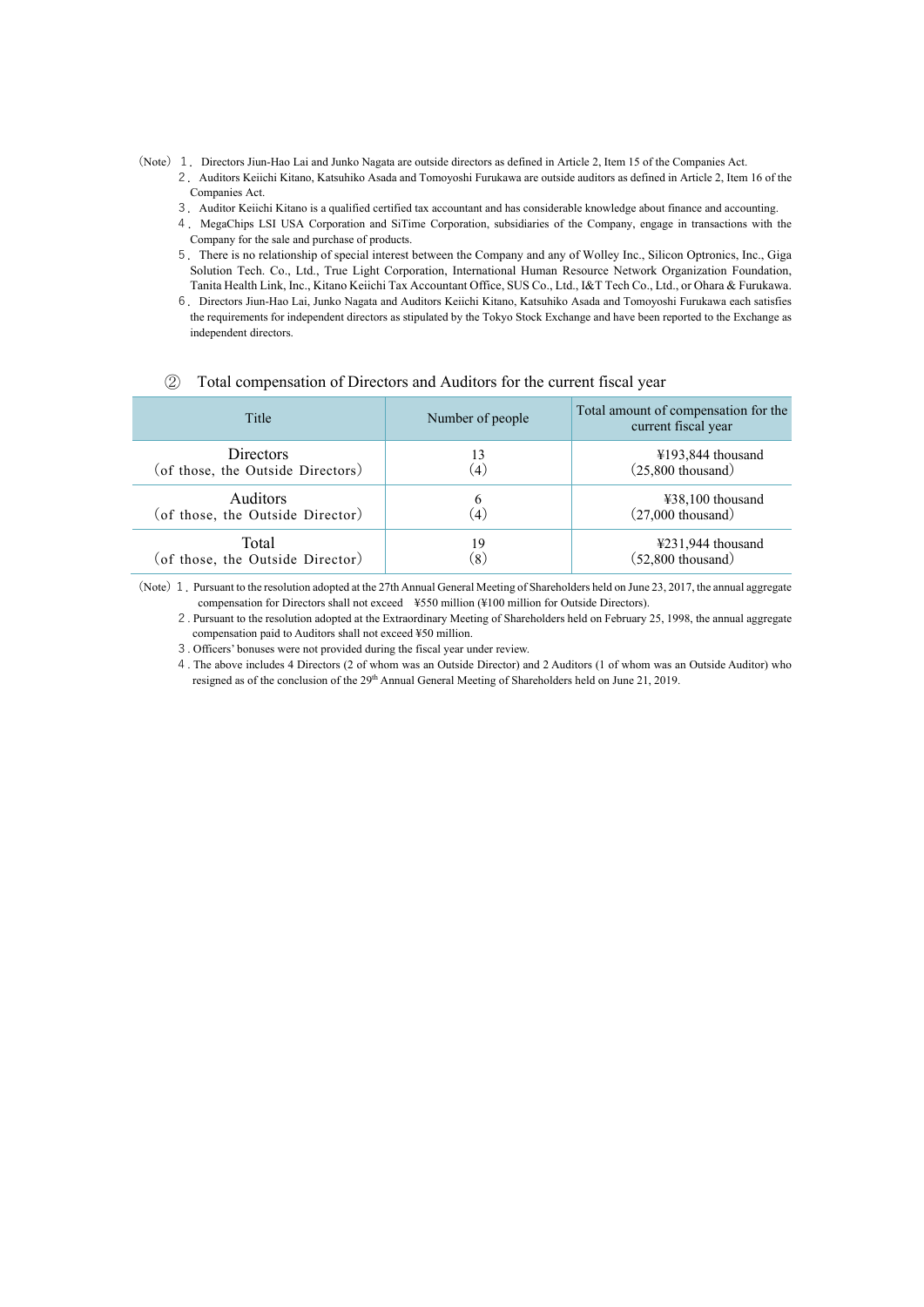# ③ Policy for determining details of compensation

The compensation structure for the Company's Directors and Auditors focuses on enhancing the enterprise value of the MegaChips Group taking into consideration standards that enable the Company to acquire and retain talented personnel as a source of competitiveness.

# A. Director's Compensation Policy

The compensation of a Director consists of a fixed compensation amount and a director's bonus. Directors' bonuses are linked to performance in order to motivate them to improve their performance, and at the end of each fiscal year, the source of the directors' bonuses is determined based on an amount not exceeding 5% of the MegaChips Group's profit attributable to the owners of parent. The Company uses "profit attributable to the owners of parent," which is the final result of management, as an indicator for evaluating the linkage of business results, and uses actual results as a standard.

The amount of fixed compensation and individual bonuses for directors is determined after deliberation by the Compensation Committee, in which more than half of the committee members are Company's outside directors and auditors, and reports to the Board of Directors. The fixed compensation amount is determined based on each director's position and type of work (full-time or part-time), taking into account the difficulty of execution of their duties, the weight of responsibility, and public market conditions, and the Director's bonus in the allocated amount determined by deliberation, after taking into account the circumstances of the Director's performance of duties.

# B.Auditor's Compensation Policy

The compensation of auditors consists of a fixed compensation amount. The Company pays a fixed fee compensation based on the type of work (full-time or part-time) and the responsibilities of each auditor.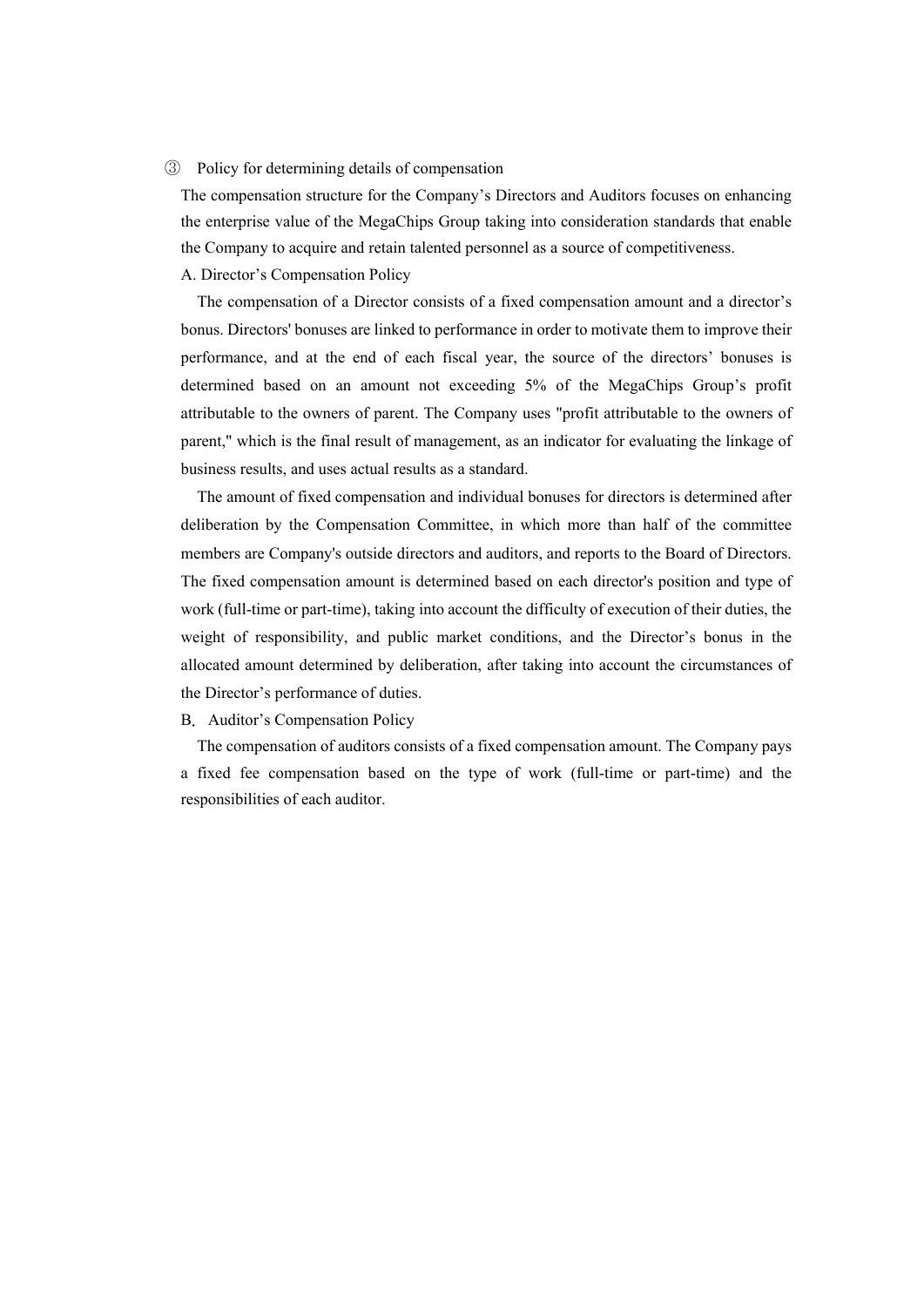# ④ Matters concerning Outside Officers

# A. Major activities for this fiscal year

| Title    | Name            | Status of activities                                                                                                                                                                                                                                                                                                                                                                                                                                                                                                                                                                                                                                                                                                                                                                                           |
|----------|-----------------|----------------------------------------------------------------------------------------------------------------------------------------------------------------------------------------------------------------------------------------------------------------------------------------------------------------------------------------------------------------------------------------------------------------------------------------------------------------------------------------------------------------------------------------------------------------------------------------------------------------------------------------------------------------------------------------------------------------------------------------------------------------------------------------------------------------|
| Director | Jiun-Hao Lai    | Attended 15 of 15 (100%) meetings of the Board of Directors held in the<br>current fiscal year. To clarify the points of contention and doubts, asked<br>appropriate questions and expressed opinions on each proposal and<br>deliberation concerning management and technical aspects from an objective<br>viewpoint independent of directors conducting the Company's affairs. In<br>addition to the above, provided necessary advice about product research and<br>development through Board of Directors meetings.                                                                                                                                                                                                                                                                                         |
| Director | Junko Nagata    | Attended 12 of 12 (100%) meetings of the Board of Directors held in the<br>current fiscal year after being appointed on June 21, 2019. To clarify the<br>points of contention and doubts, asked appropriate questions and expressed<br>opinions on each proposal and deliberation concerning management from an<br>objective viewpoint independent of directors conducting the Company's<br>affairs. In addition to the above, provided necessary advice about improving<br>corporate governance through Board of Directors meetings.                                                                                                                                                                                                                                                                          |
| Auditor  | Keiichi Kitano  | Attended 15 of 15 (100%) meetings of the Board of Directors held in the<br>current fiscal year. To clarify the points of contention and doubts, asked<br>appropriate questions and expressed opinions on proposals and deliberations<br>mainly from the expert viewpoint as a certified tax accountant. Also,<br>provided necessary advice.<br>Attended 13 of 13 (100%) meetings of the Board of Auditors held in the<br>current fiscal year and made appropriate remarks at every meeting attended<br>and expressed opinions. In addition, exchanged opinions about audit results<br>and consulted about important matters concerning audits. Served as a<br>member of the Compensation Committee that was voluntarily formed as a<br>consultative body by the Board of Directors; provided necessary advice. |
| Auditor  | Katsuhiko Asada | Attended 15 of 15 (100%) meetings of the Board of Directors held in the<br>current fiscal year and asked appropriate questions and expressed opinions<br>based on many years as an electrical engineering and information science<br>researcher. Also, provided necessary advice.<br>Attended 13 of 13 (100%) meetings of the Board of Auditors held in the<br>current fiscal year and made appropriate remarks at every meeting attended<br>and expressed opinions. In addition, exchanged opinions on audit results and<br>consulted about important matters concerning audits.                                                                                                                                                                                                                              |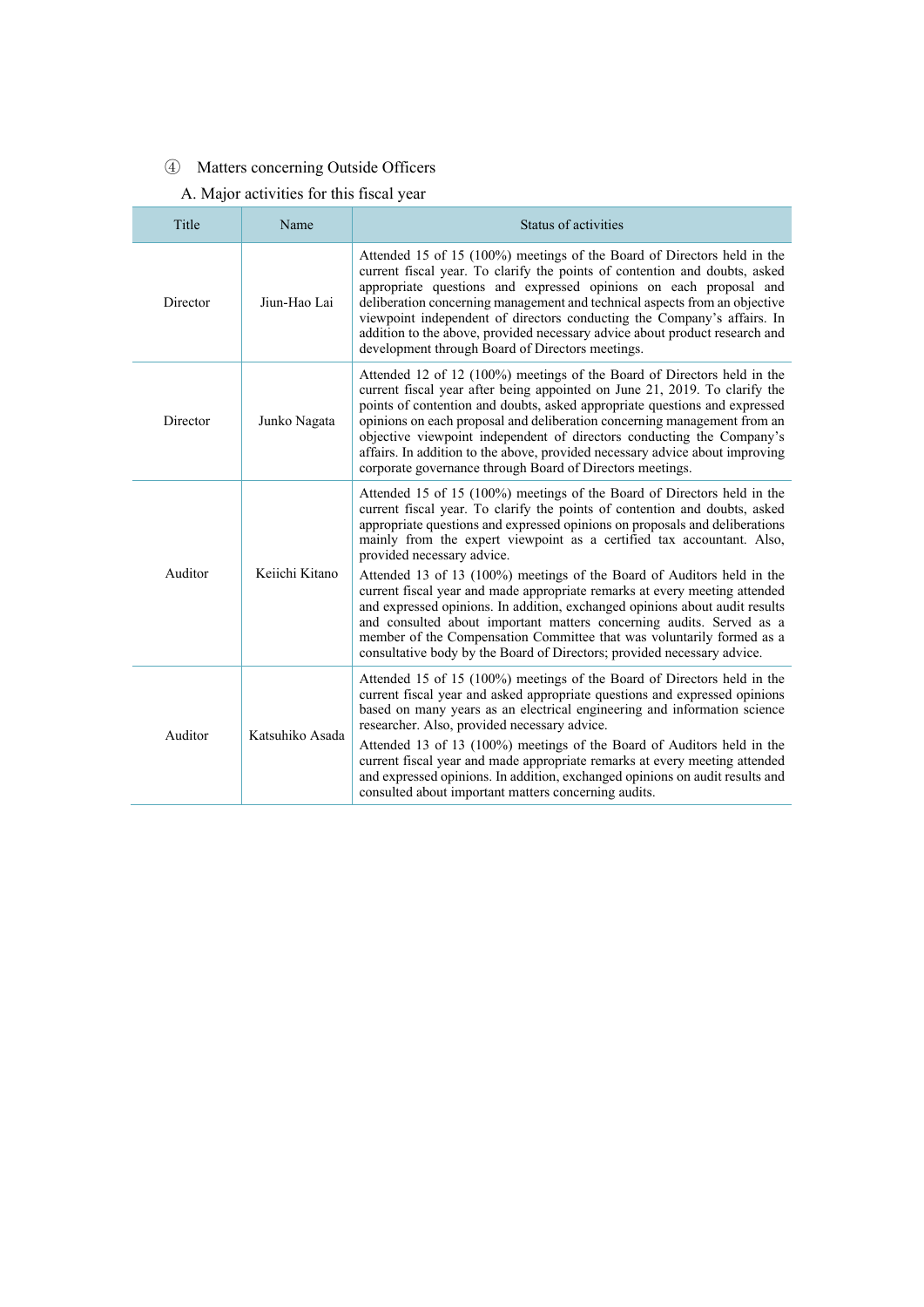| Title   | Name                  | Status of activities                                                                                                                                                                                                                                                                                                                                                                                                                                                                                                                                                                                                                                                                                                                                                                                                                                    |
|---------|-----------------------|---------------------------------------------------------------------------------------------------------------------------------------------------------------------------------------------------------------------------------------------------------------------------------------------------------------------------------------------------------------------------------------------------------------------------------------------------------------------------------------------------------------------------------------------------------------------------------------------------------------------------------------------------------------------------------------------------------------------------------------------------------------------------------------------------------------------------------------------------------|
| Auditor | Tomoyoshi<br>Furukawa | Attended 12 of 12 (100%) meetings of the Board of Directors held in the<br>current fiscal year after being appointed on June 21, 2019. To clarify the<br>points of contention and doubts, asked appropriate questions and expressed<br>opinions on proposals and deliberations mainly from the legal perspective<br>and broad insight as an attorney. Also, provided necessary advice.<br>Attended 10 of 10 (100%) meetings of the Board of Auditors held in the<br>current fiscal and made appropriate remarks at every meeting attended and<br>expressed opinions. In addition, exchanged opinions about audit results and<br>consulted about important matters concerning audits.<br>Served as a member of the Compensation Committee that was voluntarily<br>formed as a consultative body by the Board of Directors; provided necessary<br>advice. |

# B. Description of limited liability agreement

The Company has entered into a limited liability agreement with each of its Outside Officers which limits their respective liability for damages to the extent stipulated in laws and regulations in cases where there is liability for damages under Paragraph 1, Article 423 of the Companies Act, when duties were performed in good faith and without any gross negligence.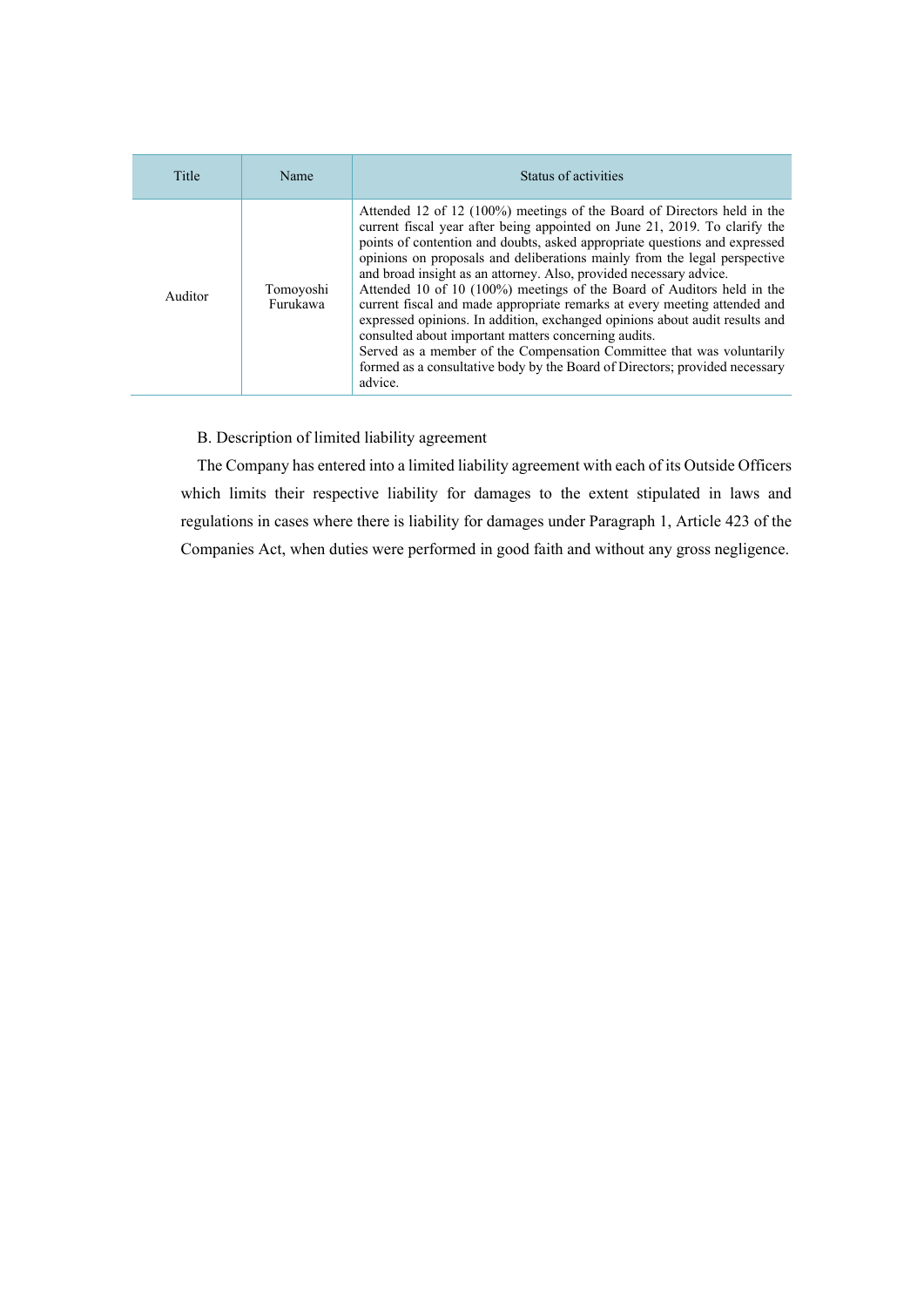# ⑶ **Policy on determination of dividends of surplus**

Putting priority on appropriate shareholder returns as one of the important management issues, the Company aggressively promotes shareholder returns, while taking into consideration the Company's business outlook going forward, to better achieve both the sustainable return of profits and the growth of the Company. The basic policy is as follows:

(i) The Company will, while taking the medium-term business outlook into consideration, determine the amount of dividends of surplus by taking an amount equivalent to at least 30% of the profit attributable to owners of the parent (however, subtractions and additions may occur after taking into consideration special factors relating to accounting, financial settlement or taxation) as the total amount of dividends, and then dividing this amount by the number of issued shares at the end of the then-current period, minus the number of treasury shares held by the Company at the end of the then-current period.

(ii) Aiming at continuous improvements in its corporate value, the Company will allocate funds to basic research to create innovative new technologies, the development of unique products, the achievement of a suitable business portfolio, and the securing of competent human resources to achieve medium-to long-term growth. It will also give consideration to maintaining a sound financial position that can withstand variations in the business environment.

(iii) The Company will endeavor to return profits to shareholders by purchasing treasury shares expeditiously, taking into consideration market conditions, movement of stock prices, and the Company's financial circumstances in order to improve the efficiency of capital.

In accordance with the Articles of Incorporation approved at the 16th Annual General Meeting of Shareholders held on June 23, 2006 and Article 459 (1) of the Companies Act, decisions regarding the distribution of dividends will be made by a resolution by the Board of Directors, without requiring a resolution by a General Meeting of Shareholders, unless otherwise stipulated by law.

Dividends will be distributed once every year to those shareholders or registered pledgees of shares listed or registered in the final shareholder registry as of March 31 of every year. However, dividends may be distributed by prescribing a different record date, following a resolution by the Board of Directors in accordance with the Companies Act and the Articles of Incorporation.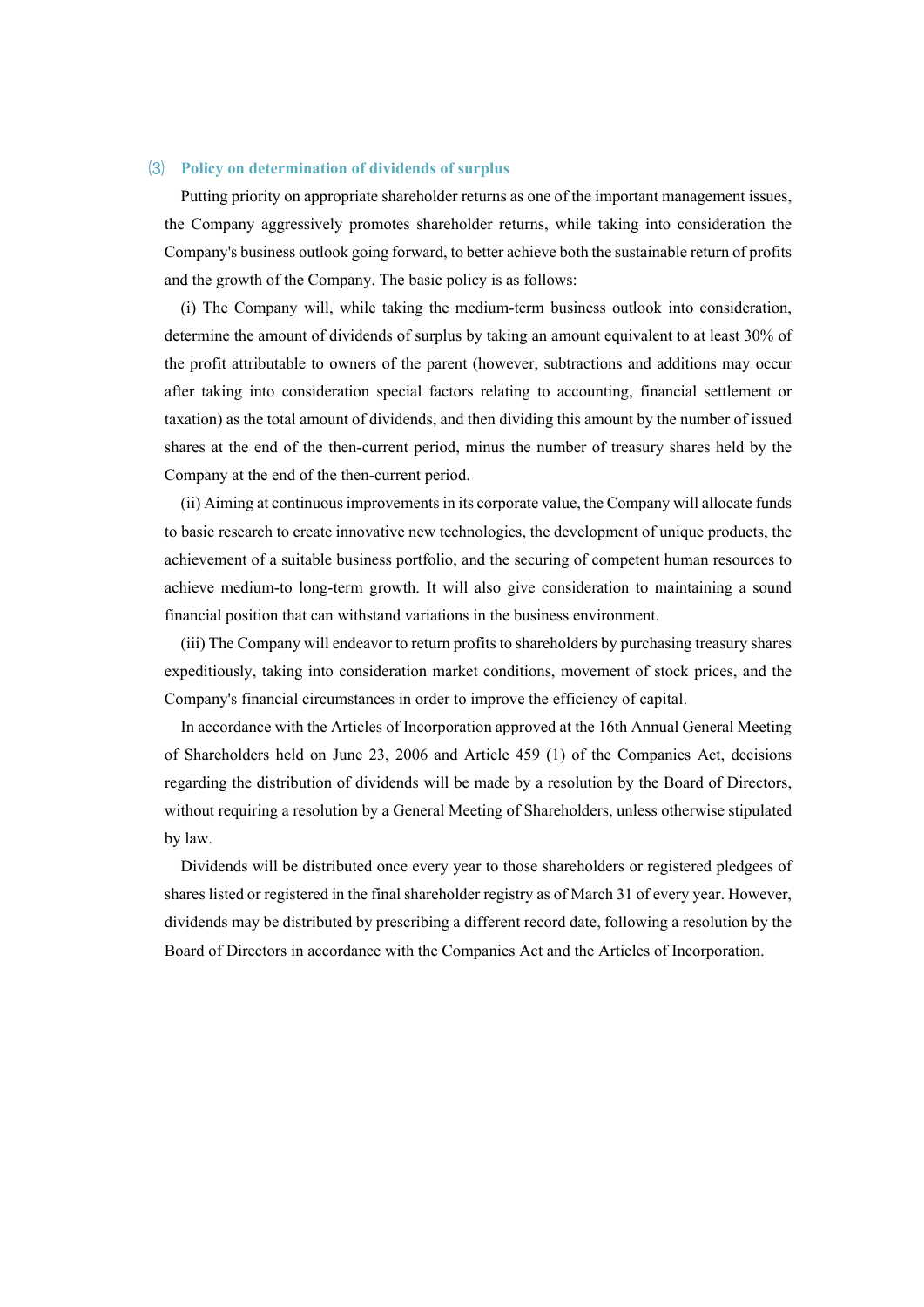# Consolidated Balance Sheet

(As of March 31, 2020)

|                                     |                |                                                           | (Unit: Thousand Yen) |
|-------------------------------------|----------------|-----------------------------------------------------------|----------------------|
| Item                                | Amount         | Item                                                      | Amount               |
| (A <sub>s</sub> )                   |                | (Liabilities)                                             |                      |
| [Current assets]                    | [45,628,799]   | [Current liabilities]                                     | [36,073,187]         |
| Cash and deposits                   | 17,255,431     | Notes and accounts payable-<br>trade                      | 7,317,139            |
| Notes and accounts receivable-trade | 23,671,755     | Short-term loans payable                                  | 4,491,960            |
| Inventories                         | 3,533,276      | Current portion of long-term<br>loans payable             | 21,000,000           |
| Other                               | 1,183,567      | Accounts payable-other                                    | 1,467,760            |
| Allowance for doubtful accounts     | (15,231)       | Income taxes payable                                      | 110,810              |
| [Non-current assets]                | [26,718,634]   | Provision for bonuses                                     | 429,124              |
| (Property, plant and equipment)     | (3,201,279)    | Provision for loss on<br>construction contracts           | 51,322               |
| <b>Buildings</b>                    | 1,161,666      | Other                                                     | 1,205,071            |
| Land                                | 198,156        | [Non-current liabilities]                                 | [5, 243, 235]        |
| Other                               | 1,841,456      | Long-term loans payable                                   | 3,000,000            |
| (Intangible assets)                 | (13,031,968)   | Deferred tax liabilities                                  | 676,282              |
| Goodwill                            | 7,985,503      | Other                                                     | 1,566,952            |
| <b>Technical</b> assets             | 2,504,750      | <b>Total liabilities</b>                                  | 41,316,423           |
| Software                            | 2,536,810      | (Net equity)                                              |                      |
| Other                               | 4,904          | [Shareholders' equity]                                    | [26, 445, 841]       |
| (Investment and other assets)       | (10, 485, 386) | Capital stock                                             | 4,840,313            |
| Investment securities               | 3,059,822      | Capital surplus                                           | 9,318,392            |
| Long-term prepaid expenses          | 1,931,652      | Earned surplus                                            | 13,896,168           |
| Deferred tax assets                 | 1,515,020      | Treasury stock                                            | (1,609,032)          |
| Other                               | 3,978,890      | Other accumulated comprehensive<br>equity)                | [1,622,323]          |
|                                     |                | Valuation difference on available-<br>for-sale securities | 2,586,607            |
|                                     |                | Foreign currency translation<br>adjustment                | (964, 284)           |
|                                     |                | [Stock option]                                            | [118, 195]           |
|                                     |                | [Non-controlling interests]                               | [2,844,650]          |
|                                     |                | Total net assets                                          | 31,031,010           |
| Total assets                        | 72,347,434     | Total liabilities and net assets                          | 72,347,434           |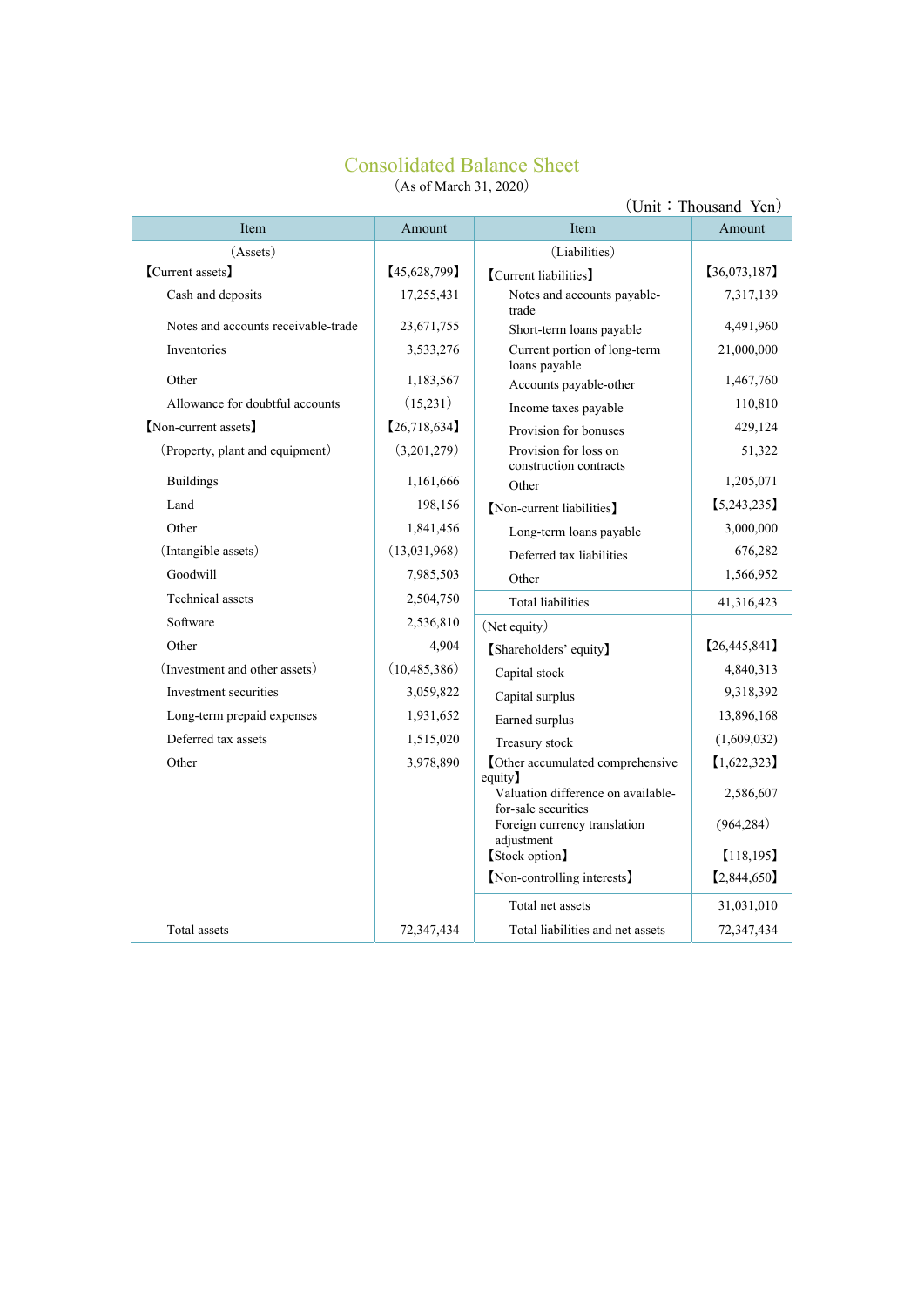# Consolidated Statements of Income

(From April 1, 2019 To March 31, 2020)

|                                                    | (Unit: Thousand Yen) |
|----------------------------------------------------|----------------------|
| Item                                               | Amount               |
| Net sales                                          | 65,764,572           |
| Cost of sales                                      | 49,068,642           |
| <b>Gross profit</b>                                | 16,695,930           |
| Selling, general and administrative expenses       | 15,723,468           |
| <b>Operating income</b>                            | 972,461              |
| Non-operating income                               | 228,971              |
| Interest income                                    | 13,898               |
| Dividends earned                                   | 98,357               |
| Gain on investments in partnership                 | 1,918                |
| Receiving dispatching fee                          | 100,965              |
| Other                                              | 13,832               |
| Non-operating expenses                             | 562,387              |
| Interest expenses                                  | 482,811              |
| Borrowing fees                                     | 500                  |
| Loss on sales of accounts receivable               | 39,893               |
| Foreign exchange losses                            | 28,665               |
| Other                                              | 10,516               |
| <b>Ordinary income</b>                             | 639,045              |
| <b>Extraordinary income</b>                        | 599,232              |
| Gain on liquidation of subsidiaries and affiliates | 599,232              |
| <b>Extraordinary loss</b>                          | 3,203,469            |
| Loss on retirement of non-current assets           | 167,375              |
| Impairment loss                                    | 271,134              |
| Loss on valuation of investment securities         | 546,749              |
| Loss on transfer of business                       | 2,092,466            |
| Special retirement expenses                        | 125,743              |
| <b>Net loss before taxes</b>                       | (1,965,191)          |
| Income taxes-current                               | 176,742              |
| Income taxes-deferred                              | (317,726)            |
| <b>Net Loss</b>                                    | (1,824,208)          |
| Net Loss attributable to non-controlling interests | (32,087)             |
| Net Loss attributable to owners of the parent      | (1,792,121)          |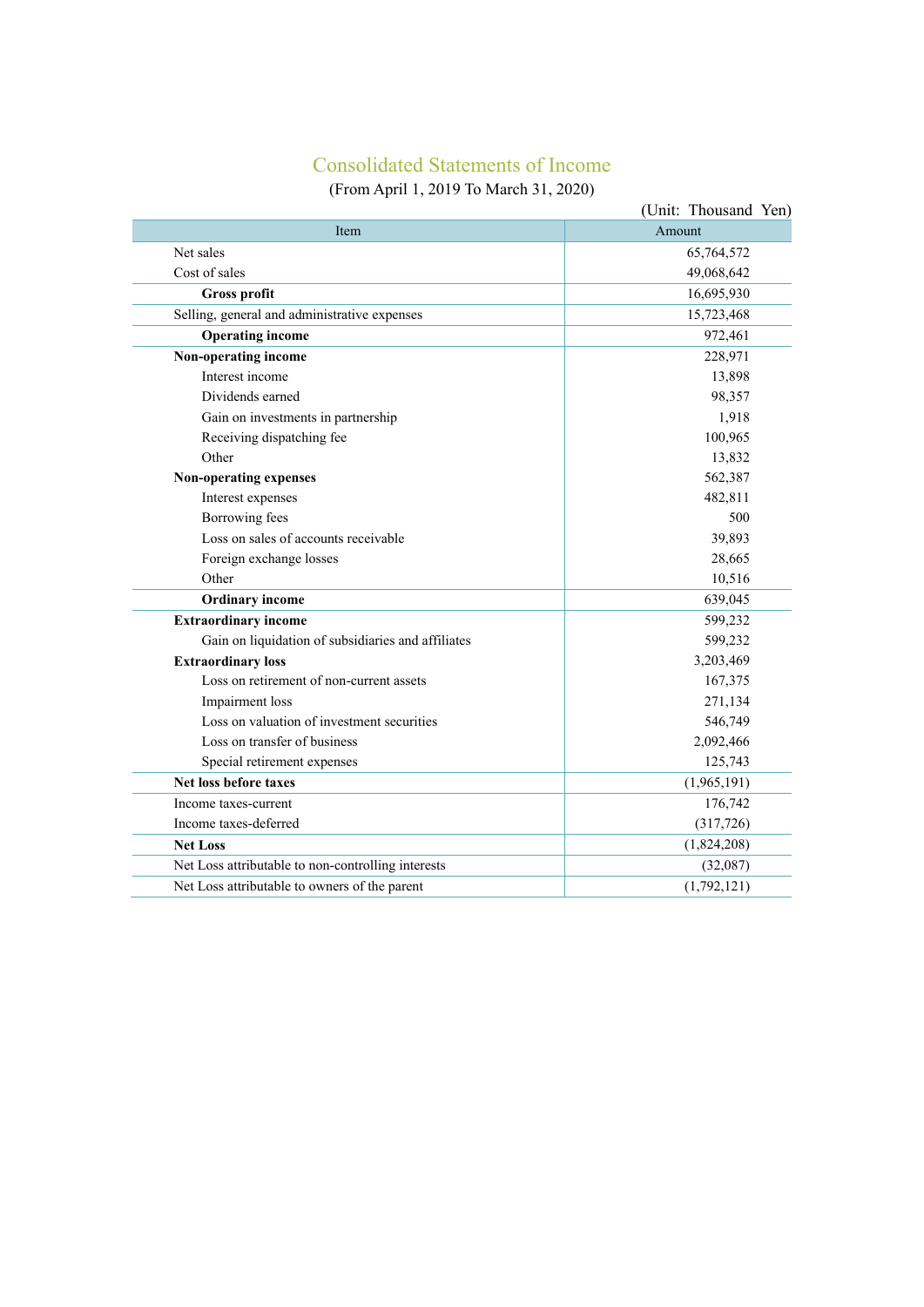# Consolidated Statements of Changes in Net Assets

(From April 1, 2019 To March 31, 2020)

|                                                                                                 |                      |           |                                                   | (Unit: Thousand Yen) |                                  |  |  |
|-------------------------------------------------------------------------------------------------|----------------------|-----------|---------------------------------------------------|----------------------|----------------------------------|--|--|
|                                                                                                 | Shareholders' equity |           |                                                   |                      |                                  |  |  |
|                                                                                                 | Capital stock        |           | Capital surplus Retained earnings Treasury shares |                      | Total<br>shareholders'<br>equity |  |  |
| Balances at April 1, 2019                                                                       | 4,840,313            | 6,183,846 | 16,058,261                                        | (1,608,924)          | 25,473,496                       |  |  |
| Changes of items during the<br>consolidated year                                                |                      |           |                                                   |                      |                                  |  |  |
| Dividends of surplus                                                                            | -                    |           | (369, 971)                                        |                      | (369, 971)                       |  |  |
| Loss attributable to owners of<br>the parent                                                    |                      |           | (1,792,121)                                       |                      | (1,792,121)                      |  |  |
| Purchase of treasury shares                                                                     | -                    |           |                                                   | (108)                | (108)                            |  |  |
| Changes in scope of<br>consolidation                                                            |                      | 3,110,988 |                                                   |                      | 3,110,988                        |  |  |
| Change in ownership interest<br>of parent due to transactions<br>with non-controlling interests |                      | 23,556    |                                                   |                      | 23,556                           |  |  |
| Net changes of items other<br>than shareholders' equity<br>during the consolidated year         |                      |           |                                                   |                      |                                  |  |  |
| Changes of items during the<br>consolidated year (total)                                        |                      | 3,134,545 | (2,162,092)                                       | (108)                | 972,344                          |  |  |
| Balances at March 31, 2020                                                                      | 4,840,313            | 9,318,392 | 13,896,168                                        | (1,609,032)          | 26,445,841                       |  |  |

|                                                                                                 |                                                                 | Accumulated Other Comprehensive Income<br>(AOCI) |                                                       |              |                                  | Total net assets |
|-------------------------------------------------------------------------------------------------|-----------------------------------------------------------------|--------------------------------------------------|-------------------------------------------------------|--------------|----------------------------------|------------------|
|                                                                                                 | Valuation<br>difference on<br>available-for-<br>sale securities | Foreign<br>currency<br>translation<br>adjustment | Total other<br>accumulated<br>comprehensive<br>income | Stock option | Non-<br>controlling<br>interests |                  |
| Balances at April 1, 2019                                                                       | 1,041,475                                                       | (291, 018)                                       | 750,456                                               |              |                                  | 26,223,953       |
| Changes of items during the<br>consolidated year                                                |                                                                 |                                                  |                                                       |              |                                  |                  |
| Dividends of surplus                                                                            |                                                                 |                                                  |                                                       |              |                                  | (369, 971)       |
| Loss attributable to owners<br>of the parent                                                    |                                                                 | -                                                | -                                                     | -            |                                  | (1,792,121)      |
| Purchase of treasury shares                                                                     |                                                                 | -                                                |                                                       |              |                                  | (108)            |
| Capital increase of<br>consolidated subsidiaries                                                |                                                                 |                                                  |                                                       |              |                                  | 3,110,988        |
| Change in ownership interest<br>of parent due to transactions<br>with non-controlling interests |                                                                 |                                                  |                                                       |              |                                  | 23,556           |
| Net changes of items other<br>than shareholders' equity<br>during the consolidated year         | 1,545,132                                                       | (673,265)                                        | 871,866                                               | 118,195      | 2,844,650                        | 3,834,712        |
| Changes of items during the<br>consolidated year (total)                                        | 1,545,132                                                       | (673,265)                                        | 871,866                                               | 118,195      | 2,844,650                        | 4,807,057        |
| Balances at March 31, 2020                                                                      | 2,586,607                                                       | (964, 284)                                       | 1,622,323                                             | 118,195      | 2,844,650                        | 31,031,010       |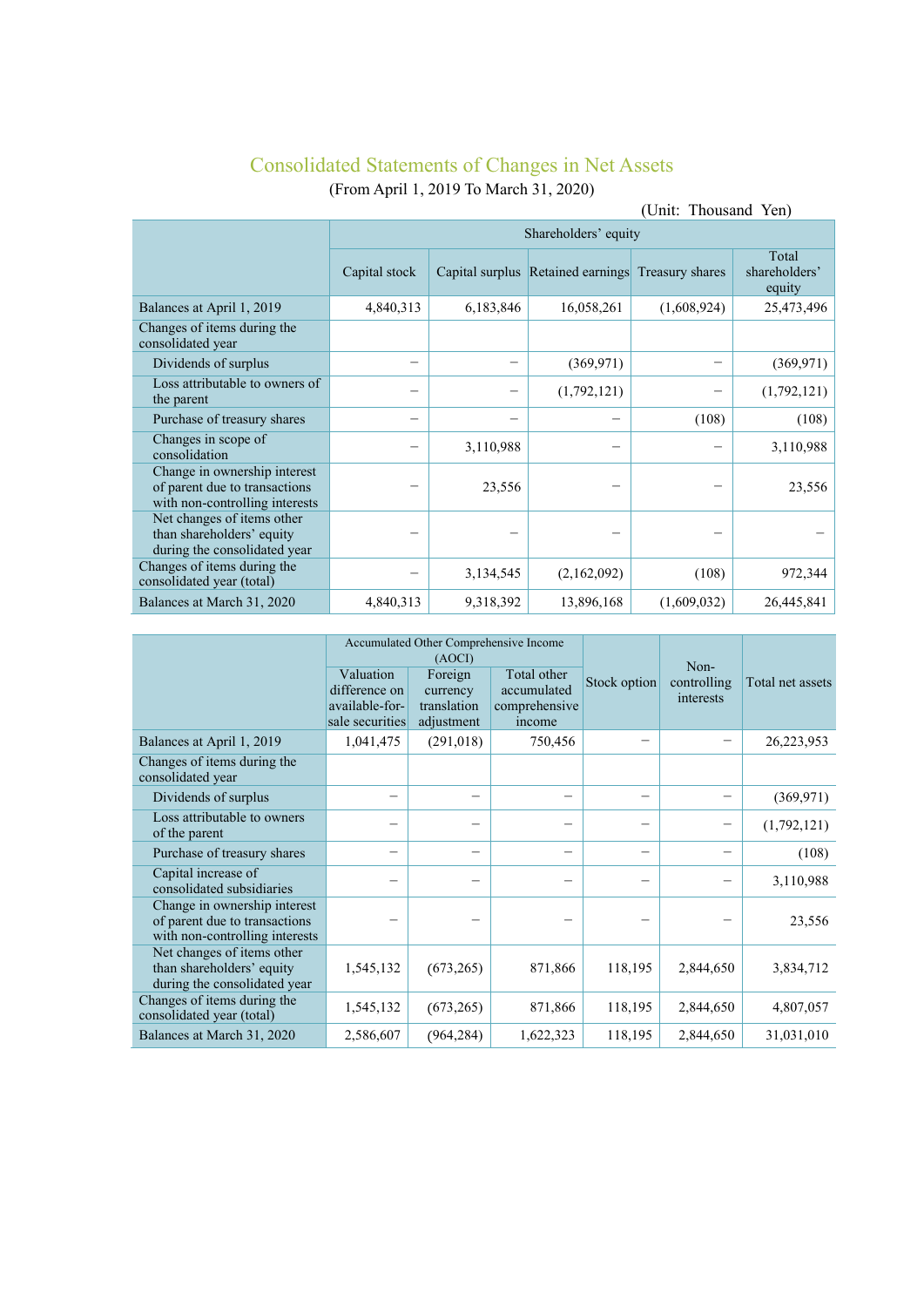# Balance Sheet

(As of March 31, 2020)

| <b>Item</b>                              | Amount         | Item                                                                      | Amount       |
|------------------------------------------|----------------|---------------------------------------------------------------------------|--------------|
| (A <sub>ssets</sub> )                    |                | (Liabilities)                                                             |              |
| [Current assets]                         | [32,381,664]   | [Current liabilities]                                                     | [30,093,344] |
| Cash and deposits                        | 7,918,938      | Account payables-trade                                                    | 6,980,045    |
| Account receivables                      | 21,747,116     | Short-term loans payable                                                  | 21,000,000   |
| Merchandise and finished<br>goods        | 1,640,031      | Account payables-other                                                    | 1,325,006    |
| Work in process                          | 426,102        | Income taxes payable                                                      | 104,622      |
| Raw materials and supplies               | 197,377        | Accrued expenses                                                          | 171,441      |
| Prepaid expenses                         | 211,272        | Deposits received                                                         | 28,492       |
| Other                                    | 241,945        | Provision for bonuses                                                     | 419,008      |
| Allowance for doubtful<br>accounts       | (1,117)        | Provision for loss on<br>construction contracts                           | 51,322       |
| [Non-current assets]                     | [36, 145, 985] | Other                                                                     | 13,405       |
| (Tangible fixed assets)                  | (1,738,412)    | [Non-current liabilities]                                                 | [3,425,577]  |
| <b>Buildings</b>                         | 502,471        | Long-term loans payable                                                   | 3,000,000    |
| Tools, furniture and fixtures            | 692,744        | Other                                                                     | 425,577      |
| Land                                     | 198,156        | <b>Total liabilities</b>                                                  | 33,518,922   |
| Other                                    | 345,039        | (Net assets)                                                              |              |
| (Intangible assets)                      | (2,049,870)    | [Shareholders' equity]                                                    | [35,008,643] |
| Patent rights                            | 308            | (Capital stock)                                                           | (4,840,313)  |
| Telephone subscription rights            | 4,595          | (Capital surplus)                                                         | (6,183,846)  |
| Software                                 | 2,044,966      | Legal capital surplus                                                     | 6,181,300    |
| (Investment and other)<br>assets)        | (32,357,702)   | Other capital surplus                                                     | 2,545        |
| Investment securities                    | 11,073         | (Retained earnings)                                                       | (25,593,516) |
| Shares of subsidiaries and<br>affiliates | 25,610,289     | (Net assets)                                                              | 97,042       |
| Long-term loans receivable               | 7,976          | Other retained earnings                                                   | 25,496,474   |
| Long-term prepaid expenses               | 1,931,652      | Voluntary retained<br>earnings                                            | 3,830,500    |
| Guarantee deposits                       | 261,899        | Retained earnings brought<br>forward                                      | 21,665,974   |
| Deferred tax assets                      | 1,539,071      | (Treasury shares)                                                         | (1,609,032)  |
| Other                                    | 2,995,739      | [Valuation and translation                                                | [84]         |
|                                          |                | adjustment)<br>(Valuation difference on<br>available-for-sale securities) | (84)         |
|                                          |                | Total net assets                                                          | 35,008,728   |
| Total assets                             | 68,527,650     | Total liabilities and net assets                                          | 68,527,650   |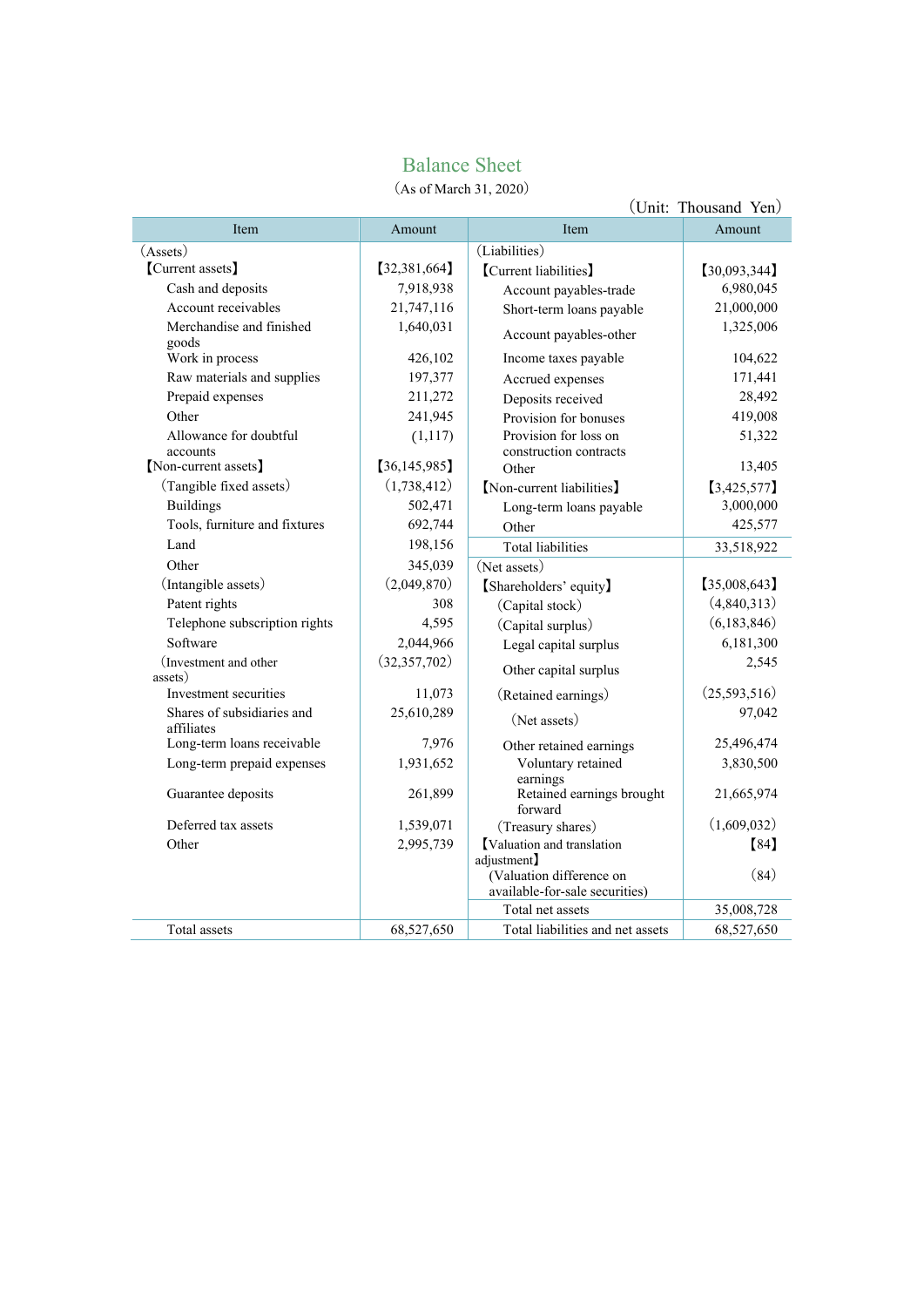# Statements of Income (From April 1, 2019 To March 31, 2020)

|                                                    | (Unit: Thousand Yen) |
|----------------------------------------------------|----------------------|
| Item                                               | Amount               |
| Net Sales                                          | 54,493,430           |
| Cost of sales                                      | 43,712,782           |
| <b>Gross profit</b>                                | 10,780,647           |
| Selling, general and administrative expenses       | 6,708,680            |
| <b>Operating income</b>                            | 4,071,967            |
| Non-operating income                               | 242,248              |
| Interest and dividend income                       | 140,739              |
| Gain on investments in partnership                 | 1,918                |
| Other                                              | 99,591               |
| Non-operating expenses                             | 351,067              |
| Interest expenses                                  | 281,950              |
| Commission loan-payable                            | 500                  |
| Loss on sales of accounts receivable               | 39,893               |
| Foreign exchange losses                            | 18,595               |
| Other                                              | 10,128               |
| Ordinary income                                    | 3,963,149            |
| <b>Extraordinary income</b>                        | 462                  |
| Gain on sales of non-current assets                | 462                  |
| <b>Extraordinary loss</b>                          | 3,042,382            |
| Loss on retirement of non-current assets           | 165,061              |
| Impairment loss                                    | 271,134              |
| Loss on valuation of investment securities         | 546,749              |
| Loss on liquidation of subsidiaries and affiliates | 1,949,299            |
| Special retirement expenses                        | 110,137              |
| Profit before income taxes                         | 921,228              |
| Income taxes-current                               | 171,228              |
| Income taxes-deferred                              | (359, 115)           |
| Profit                                             | 1,109,114            |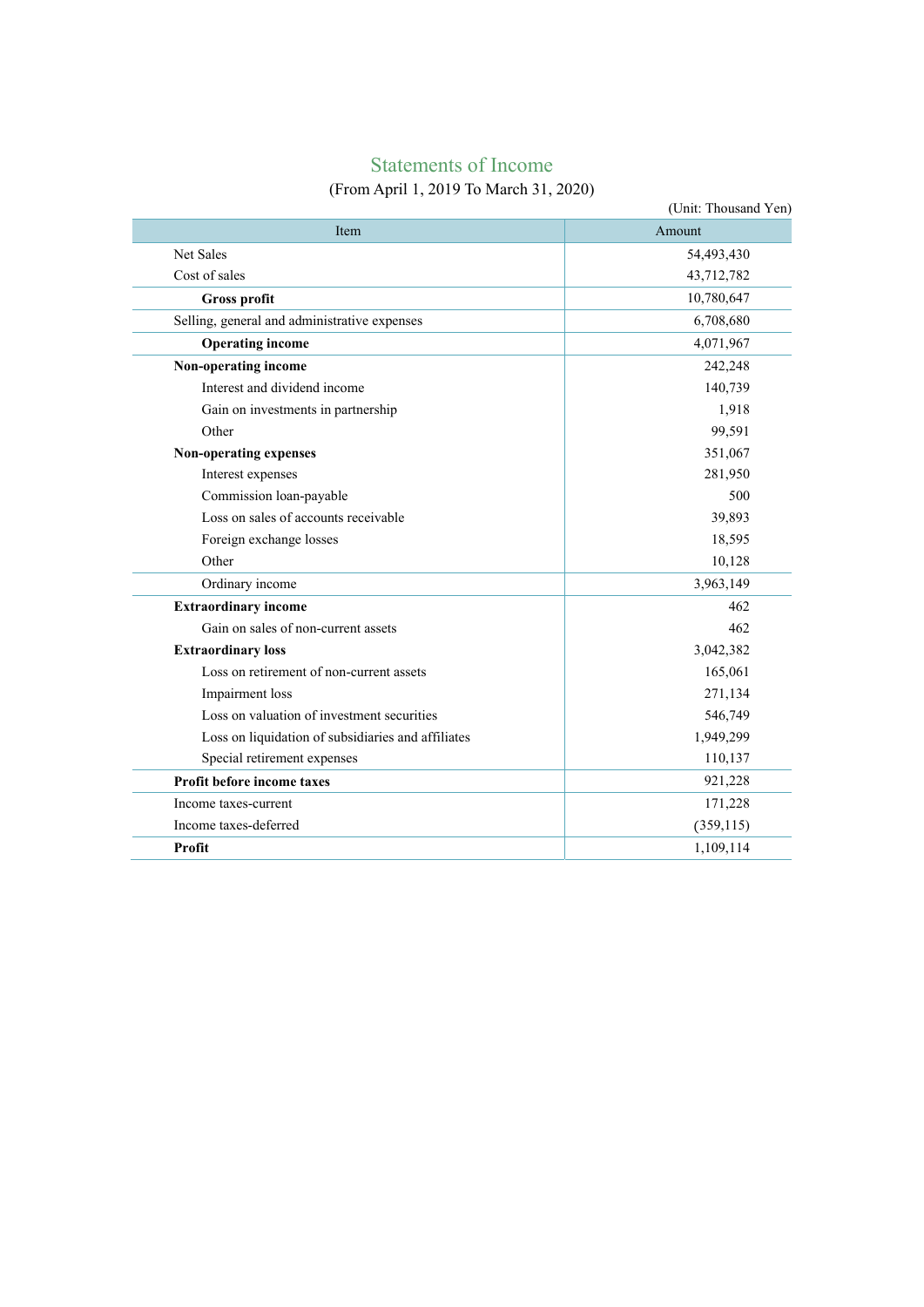# Statement of Changes in Net Assets

(From April 1, 2019 To March 31, 2020)

|                                                                                               | Shareholders' equity |                             |                             |                             |                               |                                   |                                            |                               |
|-----------------------------------------------------------------------------------------------|----------------------|-----------------------------|-----------------------------|-----------------------------|-------------------------------|-----------------------------------|--------------------------------------------|-------------------------------|
|                                                                                               |                      | Capital surplus             |                             |                             | Retained earnings             |                                   |                                            |                               |
|                                                                                               | Capital              |                             |                             |                             |                               | Other retained earnings           |                                            |                               |
|                                                                                               | stock                | Legal<br>capital<br>surplus | Other<br>capital<br>surplus | Total<br>capital<br>surplus | Legal<br>retained<br>earnings | Voluntary<br>retained<br>earnings | Retained<br>earnings<br>brought<br>forward | Total<br>retained<br>earnings |
| Balances at April 1,<br>2019                                                                  | 4,840,313            | 6,181,300                   | 2,545                       | 6,183,846                   | 97,042                        | 3,830,500                         | 20,926,831                                 | 24,854,373                    |
| Changes of items<br>during the<br>consolidated year                                           |                      |                             |                             |                             |                               |                                   |                                            |                               |
| Dividends of<br>surplus                                                                       |                      | -                           | -                           |                             |                               |                                   | (369, 971)                                 | (369, 971)                    |
| Profit                                                                                        | —                    |                             | $\qquad \qquad -$           | $\qquad \qquad -$           |                               |                                   | 1,109,114                                  | 1,109,114                     |
| Purchase of treasury<br>shares                                                                |                      |                             |                             |                             |                               |                                   |                                            |                               |
| Net changes of items<br>other than<br>shareholders' equity<br>during the<br>consolidated year |                      |                             | -                           |                             |                               |                                   |                                            |                               |
| Changes of items<br>during consolidated<br>year (total)                                       |                      | -                           | -                           |                             |                               | -                                 | 739,143                                    | 739,143                       |
| Balances at March 31,<br>2020                                                                 | 4,840,313            | 6,181,300                   | 2,545                       | 6,183,846                   | 97,042                        |                                   | 3,830,500 21,665,974                       | 25,593,516                    |

|                                                                                               | Shareholders' equity |                 | Valuation and translation<br>adjustments                                         |                                                      |                     |
|-----------------------------------------------------------------------------------------------|----------------------|-----------------|----------------------------------------------------------------------------------|------------------------------------------------------|---------------------|
|                                                                                               | Treasury<br>shares   | Total<br>equity | Valuation<br>difference on<br>shareholders' available-for-<br>sale<br>securities | Total<br>valuation and<br>translation<br>adjustments | Total net<br>assets |
| Balances at April 1,<br>2019                                                                  | (1,608,924)          | 34,269,608      | 5,815                                                                            | 5,815                                                | 34,275,424          |
| Changes of items<br>during the<br>consolidated year                                           |                      |                 |                                                                                  |                                                      |                     |
| Dividends surplus                                                                             |                      | (369, 971)      |                                                                                  |                                                      | (369, 971)          |
| Profit                                                                                        |                      | 1,109,114       |                                                                                  |                                                      | 1,109,114           |
| Purchase of treasury<br>shares                                                                | (108)                | (108)           |                                                                                  |                                                      | (108)               |
| Net changes of items<br>other than<br>shareholders' equity<br>during the<br>consolidated year |                      |                 | (5,731)                                                                          | (5,731)                                              | (5,731)             |
| Changes of items<br>during the<br>consolidated year<br>(total)                                | (108)                | 739,035         | (5,731)                                                                          | (5,731)                                              | 733,303             |
| Balances at March 31,<br>2020                                                                 | (1,609,032)          | 35,008,643      | 84                                                                               | 84                                                   | 35,008,728          |

(Unit: Thousand Yen)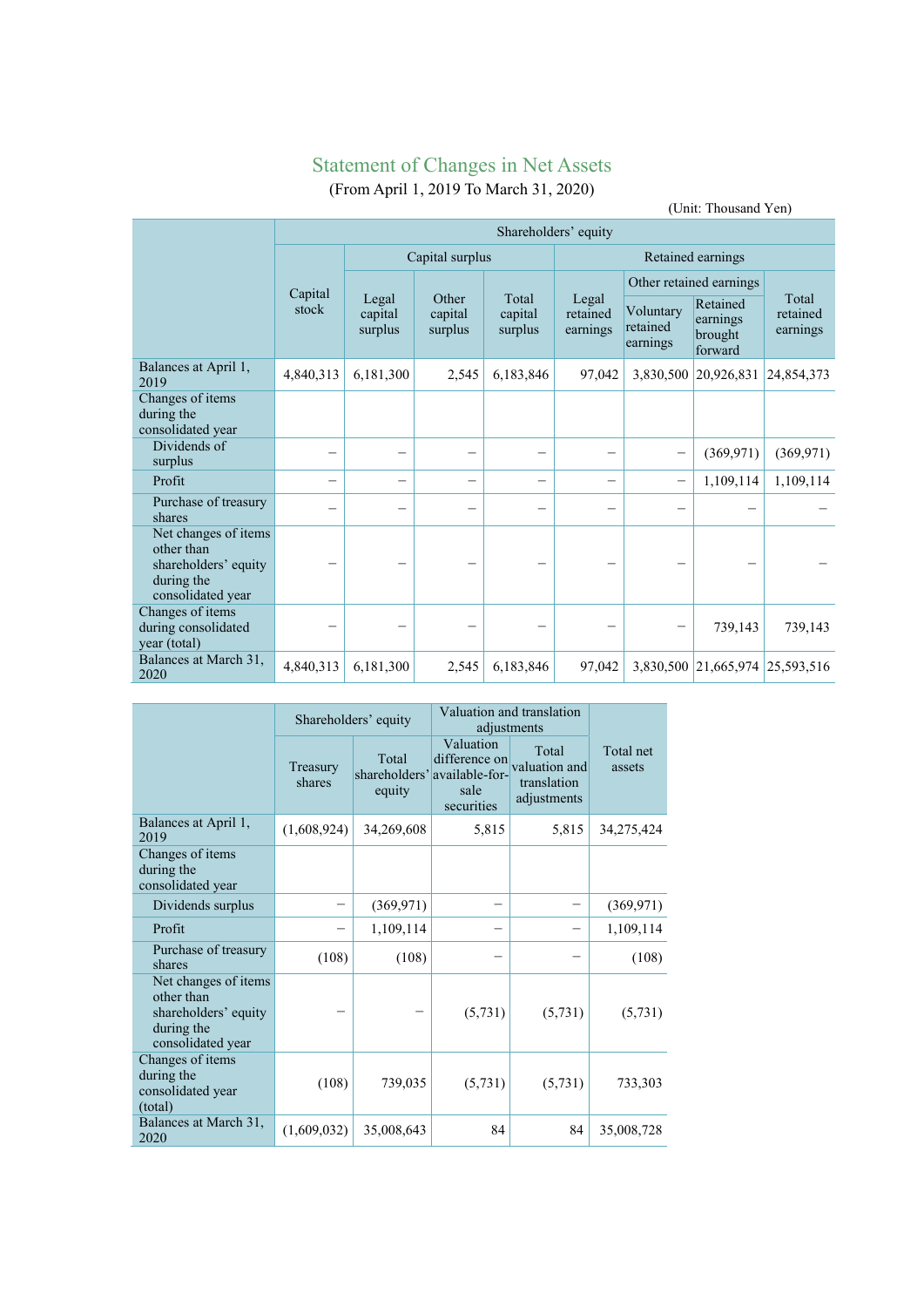# Audit Reports in consolidated financial statements

|                                                       | Independent Auditor's Report                                                                                             |              |
|-------------------------------------------------------|--------------------------------------------------------------------------------------------------------------------------|--------------|
| To the Board of Directors of<br>MegaChips Corporation |                                                                                                                          | May 12, 2020 |
|                                                       | KPMG AZSA LLC                                                                                                            |              |
|                                                       | Osaka Office, Japan                                                                                                      |              |
|                                                       | Yasuhiro Wada (seal)<br>Designated Limited Liability Partner<br><b>Engagement Partner</b><br>Certified Public Accountant |              |
|                                                       | Tetsuo Yamada (seal)<br>Designated Limited Liability Partner<br><b>Engagement Partner</b><br>Certified Public Accountant |              |
|                                                       |                                                                                                                          |              |

### **Opinion**

We have audited the consolidated financial statements, which comprise the consolidated balance sheet, the consolidated statement of income, the consolidated statement of changes in net assets and the related notes of MegaChips Corporation ("the Company") and its consolidated subsidiaries (collectively referred to as "the Group"), as at March 31, 2020 and for the year from April 1, 2019 to March 31, 2020 in accordance with Article 444-4 of the Companies Act.

In our opinion, the consolidated financial statements referred to above present fairly, in all material respects, the consolidated financial position and the results of operations of the Group for the period, for which the consolidated financial statements were prepared, in accordance with accounting principles generally accepted in Japan.

## **Basis for Opinion**

L

We conducted our audit in accordance with auditing standards generally accepted in Japan. Our responsibilities under those standards are further described in the Auditor's Responsibilities for the Audit of the Consolidated Financial Statements section of our report. We are independent of the Group in accordance with the ethical requirements that are relevant to our audit of the consolidated financial statements in Japan, and we have fulfilled our other ethical responsibilities in accordance with these requirements. We believe that the audit evidence we have obtained is sufficient and appropriate to provide a basis for our opinion.

#### **Responsibilities of Management and Corporate auditors and the board of corporate auditors for the Consolidated Financial Statements**

Management is responsible for the preparation and fair presentation of the consolidated financial statements in accordance with accounting principles generally accepted in Japan, and for such internal control as management determines is necessary to enable the preparation of consolidated financial statements that are free from material misstatement, whether due to fraud or error.

In preparing the consolidated financial statements, management is responsible for assessing the Group's ability to continue as a going concern, disclosing, as applicable, matters related to going concern in accordance with accounting principles generally accepted in Japan.

Corporate auditors and the board of corporate auditors are responsible for overseeing the directors' performance of their duties including the design, implementation and maintenance of the Group's financial reporting process.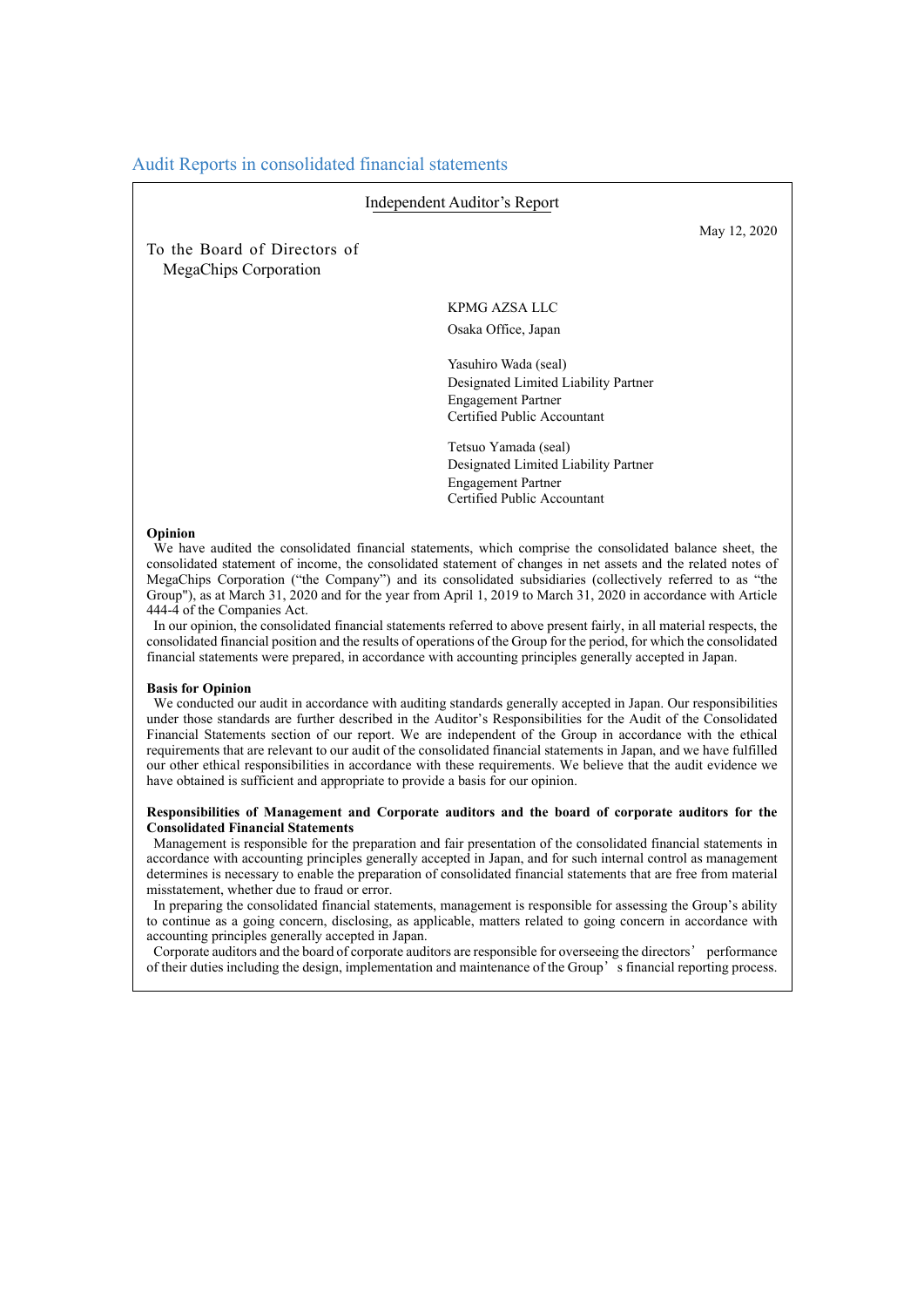#### **Auditor's Responsibility for the Audit of the Consolidated Financial Statements**

Our objectives are to obtain reasonable assurance about whether the consolidated financial statements as a whole are free from material misstatement, whether due to fraud or error, and to issue an auditor's report that includes our opinion. Reasonable assurance is a high level of assurance, but is not a guarantee that an audit conducted in accordance with auditing standards generally accepted in Japan will always detect a material misstatement when it exists. Misstatements can arise from fraud or error and are considered material if, individually or in the aggregate, they could reasonably be expected to influence the economic decisions of users taken on the basis of these consolidated financial statements.

As part of our audit in accordance with auditing standards generally accepted in Japan, we exercise professional judgment and maintain professional skepticism throughout the audit. We also:

- ・Identify and assess the risks of material misstatement of the consolidated financial statements, whether due to fraud or error, design and perform audit procedures responsive to those risks, and obtain audit evidence that is sufficient and appropriate to provide a basis for our opinion. The risk of not detecting a material misstatement resulting from fraud is higher than for one resulting from error, as fraud may involve collusion, forgery, intentional omissions, misrepresentations, or the override of internal control.
- ・Obtain an understanding of internal control relevant to the audit in order to design audit procedures that are appropriate in the circumstances, while the objective of the audit is not to express an opinion on the effectiveness of the Group's internal control.
- ・Evaluate the appropriateness of accounting policies used and the reasonableness of accounting estimates and related disclosures made by management.
- ・Conclude on the appropriateness of management's use of the going concern basis of accounting and based on the audit evidence obtained, whether a material uncertainty exists related to events or conditions that may cast significant doubt on the Group's ability to continue as a going concern. If we conclude that a material uncertainty exists, we are required to draw attention in our auditor's report to the related disclosures in the consolidated financial statements or, if such disclosures are inadequate, to modify our opinion. Our conclusions are based on the audit evidence obtained up to the date of our auditor's report. However, future events or conditions may cause the Group to cease to continue as a going concern.
- ・Evaluate whether the presentation and disclosures in the consolidated financial statements are in accordance with accounting standards generally accepted in Japan, the overall presentation, structure and content of the consolidated financial statements, including the disclosures, and whether the consolidated financial statements represent the underlying transactions and events in a manner that achieves fair presentation.
- Obtain sufficient appropriate audit evidence regarding the financial information of the entities or business activities within the Group to express an opinion on the consolidated financial statements. We are responsible for the direction, supervision and performance of the group audit. We remain solely responsible for our audit opinion.

We communicate with corporate auditors and the board of corporate auditors regarding, among other matters, the planned scope and timing of the audit, significant audit findings, including any significant deficiencies in internal control that we identify during our audit.

We also provide corporate auditors and the board of corporate auditors with a statement that we have complied with relevant ethical requirements regarding independence, and communicate with them all relationships and other matters that may reasonably be thought to bear on our independence, and where applicable, related safeguards.

## **Interest required to be disclosed by the Certified Public Accountants Act of Japan**

We do not have any interest in the Group which is required to be disclosed pursuant to the provisions of the Certified Public Accountants Act of Japan.

#### **Notes to the Reader of Independent Auditor's Report:**

L

The Independent Auditor's Report herein is the English translation of the Independent Auditor's Report as required by the Companies Act for the conveniences of the reader.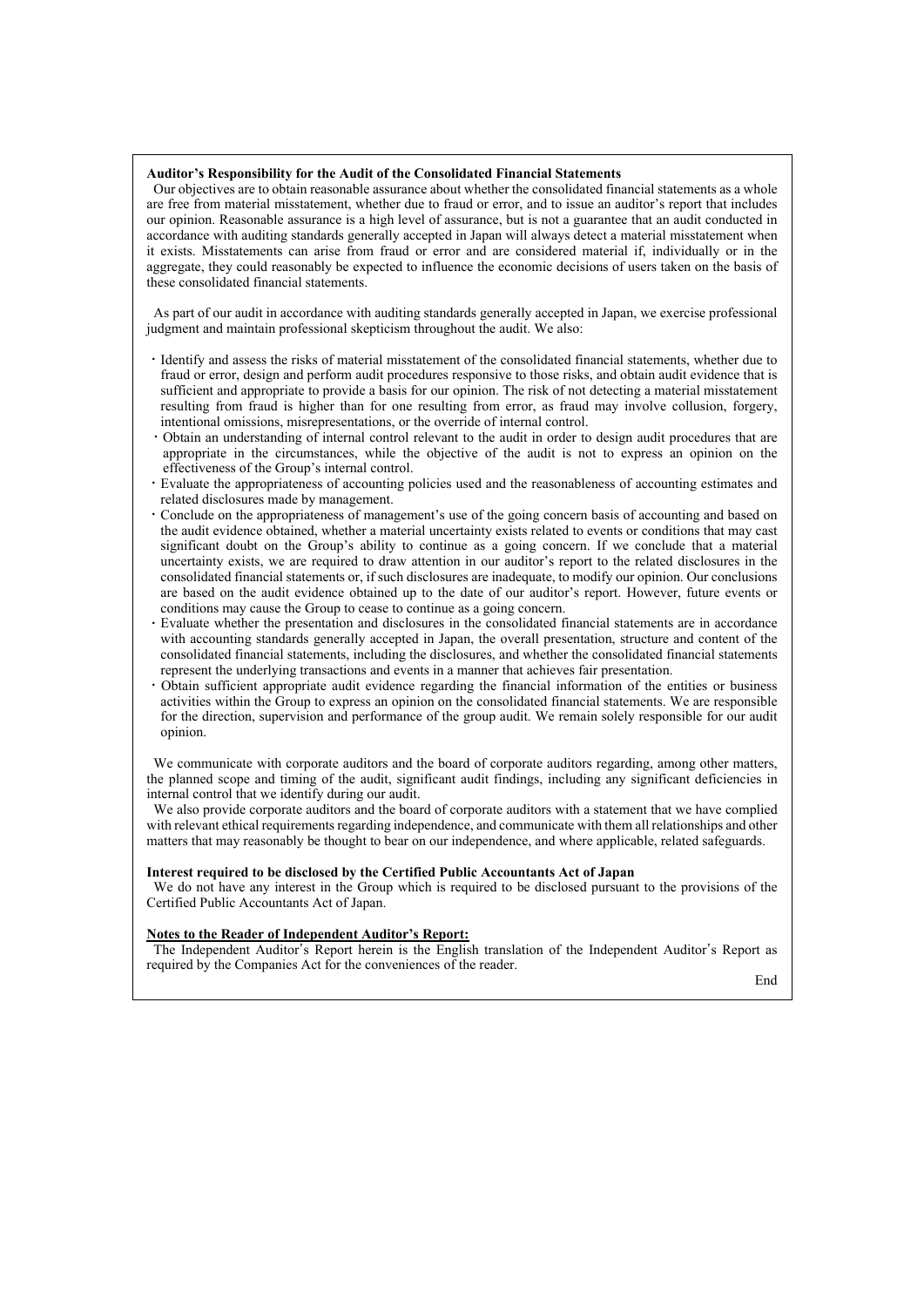# Audit Reports in consolidated financial statements

## Independent Auditor's Report

To the Board of Directors of MegaChips Corporation

May 12, 2020

# KPMG AZSA LLC

Osaka Office Yasuhiro Wada (seal) Designated and Engagement Partner Certified Public Accountant

Tetsuo Yamada (seal) Designated and Engagement Partner Certified Public Accountant

#### **Audit Opinion**

Pursuant to the provisions of Article 436, Paragraph 2, Item 1 of the Companies Act, we have audited the financial statements for the 30th fiscal year of MegaChips Corporation from April 1, 2019 to March 31, 2020, namely, the Balance Sheet, the Statement of Income, the Statement of Changes in Equity, the individual notes and their supplementary schedules ("Financial Statements, etc.").

In our opinion, the Financial Statements, etc. referred to above present fairly, in all material respects, the situation for the assets and liabilities for the period related to the Financial Statements, etc. in conformity with corporate accounting standards generally accepted in Japan.

## **Basis for Opinion**

L

We conducted our audit in accordance with auditing standards generally accepted in Japan. Our responsibility under the auditing standards is stated in "Our Responsibility in Auditing Financial Statements, etc." We are independent of the Company and fulfill other ethical responsibilities as an auditor in accordance with the provisions of professional ethics in Japan. We believe that the audit evidence we have obtained is sufficient and appropriate to provide a basis for our audit opinion.

## **Responsibility for the Financial Statements, etc. of Management, Auditor and Board of Auditors**

Management is responsible for the preparation and fair presentation of the Financial Statements, etc. in conformity with corporate accounting standards generally accepted in Japan. This includes the development and operation of internal control as management determines is necessary to enable the preparation and fair presentation of the Financial Statements, etc. that are free from material misstatement, whether due to fraud or error.

In preparing the Financial Statements, etc., the management is responsible for assessing whether it is appropriate to prepare the Financial Statements, etc. on a going concern basis, and if it is necessary to disclose matters relating to a going concern, to disclose such matters in accordance with corporate accounting standards generally accepted in Japan.

The responsibility of the Auditors and the Board of Auditors is to oversee the performance of duties by directors in developing and operating the financial reporting process.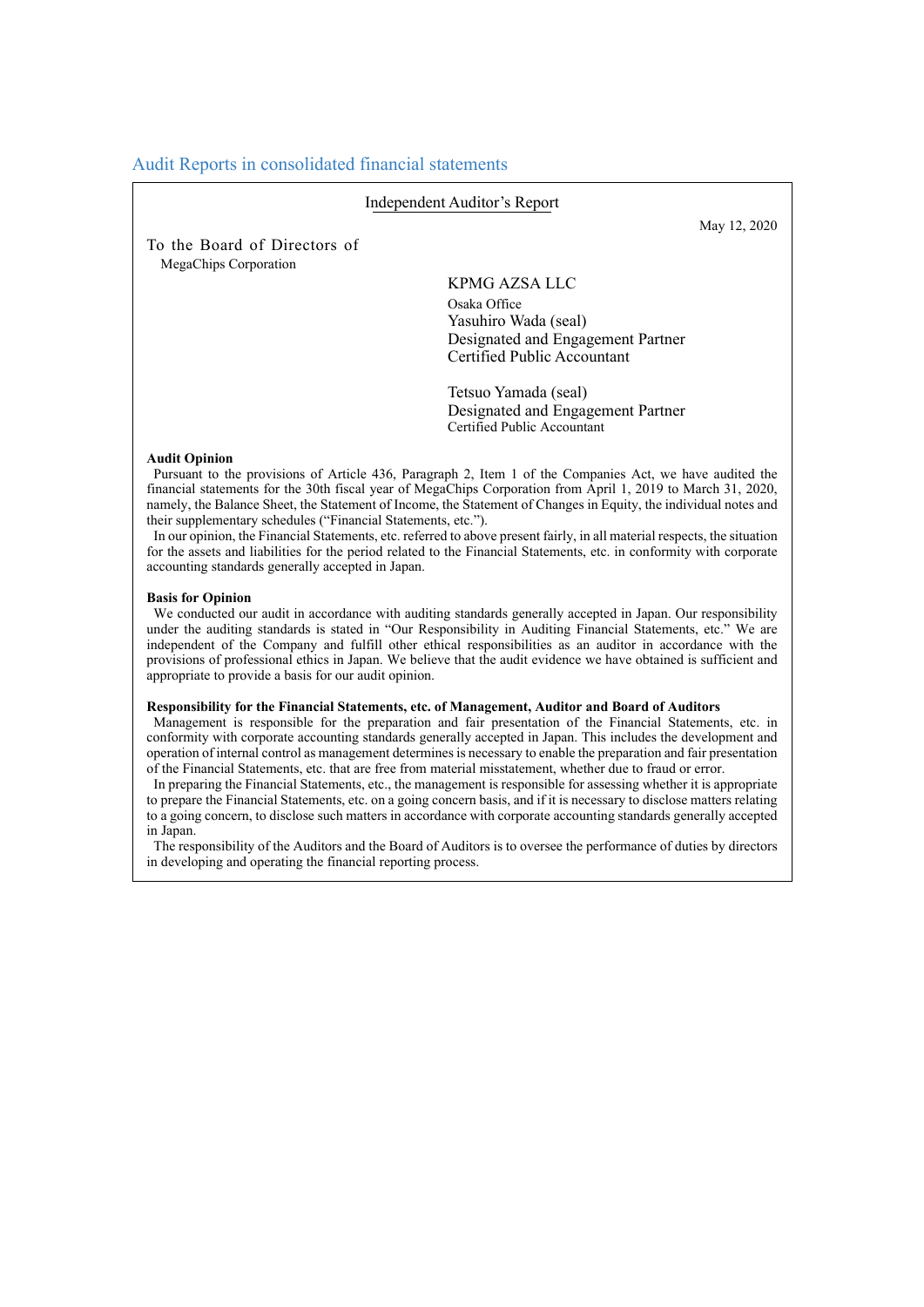#### **Auditor's Responsibility in Auditing Financial Statements, etc.**

Our responsibility is to independently express an opinion on the Financial Statements, etc. in our auditor's report based on our audit to obtain reasonable assurance whether the Financial Statements, etc. as a whole are free from material misstatement due to fraud or error. Misstatements can arise from fraud or error and are considered material if, individually or in the aggregate, they could reasonably be expected to influence the economic decisions of users taken on the basis of the Financial Statements, etc.

We exercise professional judgment and maintain professional skepticism throughout the audit in accordance with auditing standards generally accepted in Japan. We also:

- ・ Identify and assess the risks of material misstatement of the financial statements, whether due to fraud or error, and design and perform audit procedures responsive to those risks. The selection and application of audit procedures is at our discretion. As well, we obtain audit evidence that is sufficient and appropriate to provide a basis for our opinion.
- In making those risk assessments, consider internal control relevant to the audit in order to design audit procedures that are appropriate in the circumstances, but the purpose of the audit of the Financial Statements, etc. is not to express an opinion on the effectiveness of the internal control
- Evaluate the appropriateness of accounting policies used and the application thereof and the reasonableness of accounting estimates and related disclosures made by management.
- ・ Make a conclusion on the appropriateness of management's preparation of the Financial Statements, etc. on a going concern basis and based on the audit evidence obtained, whether a material uncertainty exists related to events or conditions that may cast significant doubt on the Company's ability to continue as a going concern. If we conclude that a material uncertainty exists, we are required to draw attention in our auditor's report to the related disclosures in the Financial Statements, etc. or, if such disclosures are inadequate, to modify our opinion. Our conclusions are based on the audit evidence obtained up to the date of our auditor's report. However, future events or conditions may cause the Company to cease to continue as a going concern.
- Evaluate the overall presentation, structure and content of the Financial Statements, etc., including the disclosures, and whether the Financial Statements, etc. represent the underlying transactions and events in a manner that achieves fair presentation in conformity with corporate accounting standards generally accepted in Japan.

 We communicate with the Auditor and Board of Auditors regarding, among other matters required by audit standards, the planned scope and timing of the audit and significant audit findings, including any significant deficiencies in internal control that we identify during our audit.

 We also provide the Auditor and Board of Auditors with a statement that we have complied with the provisions of professional ethics in Japan regarding independence, and communicate to them matters that may reasonably be thought to bear on our independence, and if safeguards are taken to eliminate or mitigate constraints on our independence.

#### **Interest**

I.

There are no interests that should be noted in accordance with the provisions of the Certified Public Accountant Act between the Company and our auditing firm or engagement partners.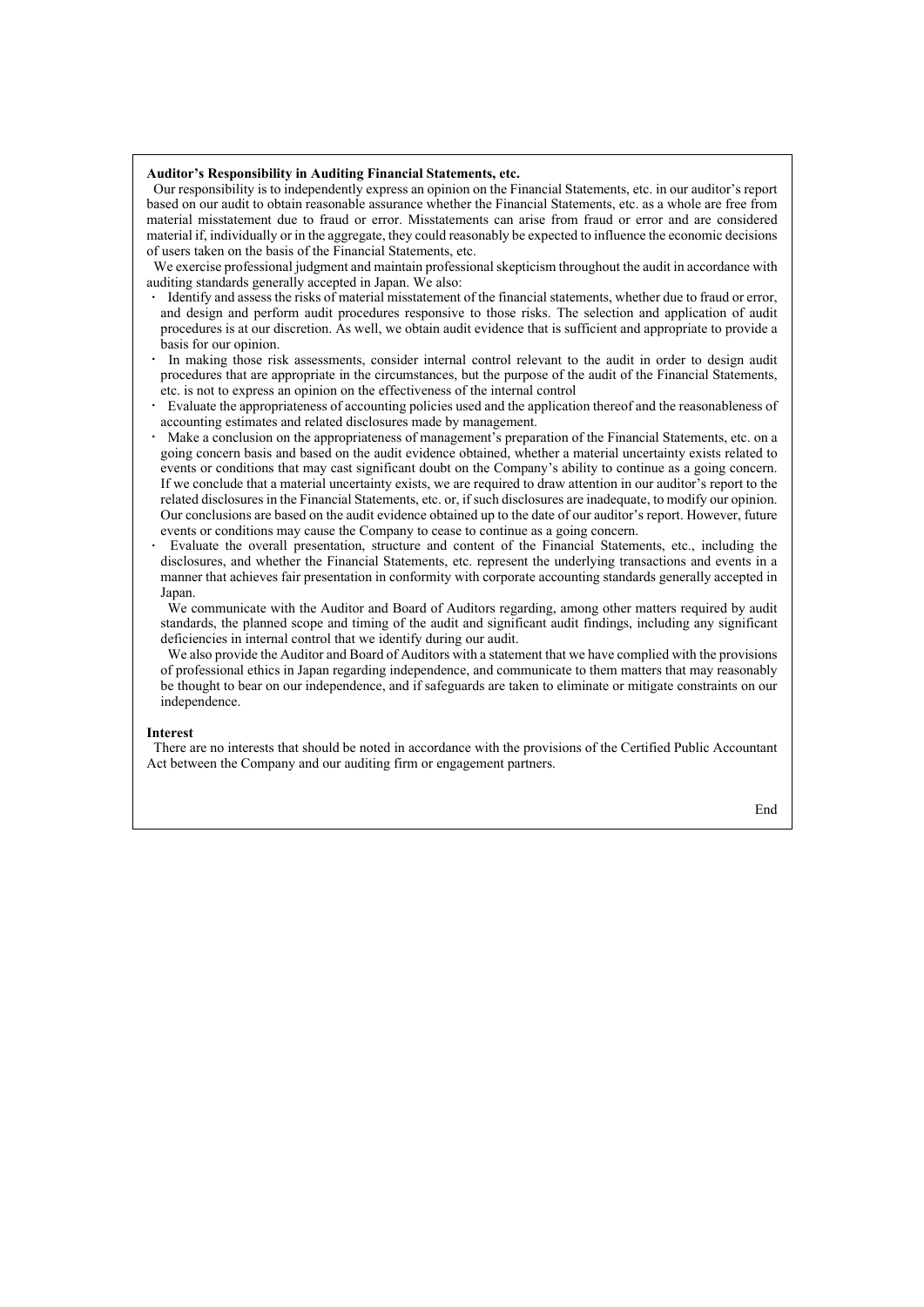L

## Audit Report

With respect to the Directors' performance of their duties during the fiscal year from April 1, 2019 to March 31, 2020, the Audit & Supervisory Board has prepared this Audit Report after deliberations, based on the Audit

Report prepared by each Audit & Supervisory Board Member, and hereby report as follows:

1. Method and Contents of Audit by Audit & Supervisory Board Members and Audit & Supervisory Board

⑴ The Audit & Supervisory Board has established the audit policies, audit plan, etc. and received a report from each Audit & Supervisory Board Member regarding the status of implementation of their audits and results thereof. In addition, the Audit & Supervisory Board has received reports from the Directors, etc. and the Independent Auditors regarding the status of performance of their duties and requested explanations as necessary.

⑵ In conformity with the Audit & Supervisory Board Members auditing standards established by the Audit & Supervisory Board, and in accordance with the audit policies and job assignment, etc. each Audit & Supervisory Board Members endeavored to facilitate a mutual understanding with the Directors, the Internal Audit and other employees, etc., endeavored to collect information and maintain and improve the audit environment, has implemented audit as follows:

 I. Attended the meetings of the Board of Directors and other important meetings, received reports on the status of performance of duties from the Directors and other employees, and request explanations as necessary, examined important approval/decision documents, and inspected the status of the corporate affairs and assets. With respect to the subsidiaries, each Audit & Supervisory Board Member endeavored to facilitate a mutual understanding and exchanged information with the Directors, Audit & Supervisory Board Members, etc. of each subsidiary and received from subsidiaries reports on their respective business as necessary.

II. Each Audit & Supervisory Board Member received regular reports from Director and employees concerning the architecture and implementation of (i) the contents of the Board of Directors' resolution regarding the development and maintenance of the system to ensure that the Directors listed within the Business Report, during the performance of their duties, complied with all laws, regulations and the Articles of Incorporation of the Company and other systems that are set forth in Paragraph 1 and 3, Article 100 of the Ordinance for Enforcement of the Companies Act of Japan as being necessary for ensuring the appropriateness of the corporate affairs of a joint stock company (kabushiki kaisha) and a Corporate Groups consists of a Company and its subsidiaries and (ii) the systems (internal control systems) based on such resolutions, and requested further information as necessary, making remarks when appropriate.

III. Each Audit & Supervisory Board Member monitored and verified whether the Independent

Auditors maintained its independence and properly conducted its audit, received a report from the Independent Auditors on the status of its performance of duties, and requested explanations as necessary. Each Audit & Supervisory Board Member was notified by the Independent Auditors that it had established a "system to ensure that the performance of the duties of the Independent Auditors was properly conducted" (the matters listed in the items of Article 131 of the Company Accounting Regulations) in accordance with the "Quality Control Standards for Audits" (Business Accounting Council on October 28, 2005), and requested explanations as necessary.